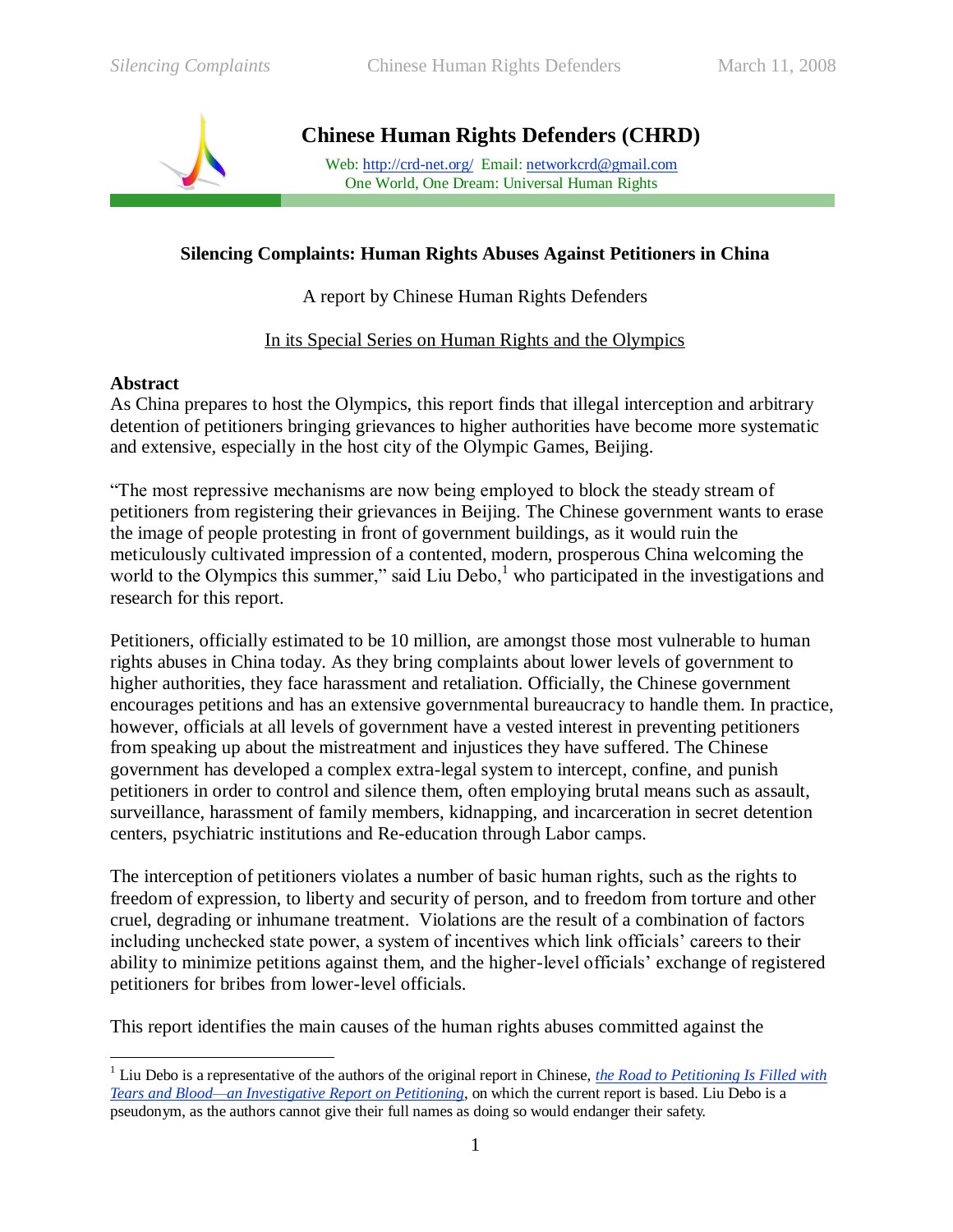petitioners, traces the legal or official justifications for these practices in relevant laws and regulations, and proposes policy and legal reforms to eradicate these abuses.

In particular, CHRD urges the government to:

- respect the rights exercised by petitioners, which are guaranteed in the Chinese Constitution
- immediately cease all illegal interception of petitioners
- reform the incentive system that encourages interception
- abolish the Re-education through Labor system,
- hold officials and those acting in an official capacity accountable for rights abuses committed against petitioners
- make complaints procedures impartial
- ●ensure petitioners have unhindered access to legal aid and to the legal system
- strengthen judicial independence and other channels to redress official injustices

This report is based on the first report on the human rights situation of petitioners researched and written by veteran petitioners themselves as well as activists who have assisted them. Key source material includes a survey conducted in 2007 of a total of 3,328 petitioners in Beijing, twentyeight interviews of petitioners, and the observations and experience of those who carried out the research. CHRD conducted further research on the laws and regulations regarding petitioning for the current report.

#### About Olympics & Human Rights Special Series

This report is part of CHRD's "Special Series on Human Rights & the Olympics". In this series, CHRD will issue in-depth studies as part of its campaign to push for human rights improvement, raising international attention to rights abuses related to official preparations for the 2008 Summer Olympics. The first of the series is "Inciting Subversion of State Power": [A Legal Tool for Prosecuting Free Speech in China'](http://www.crd-net.org/Article/Class9/Class11/200801/20080108225721_7032.html), published on January 8, 2008.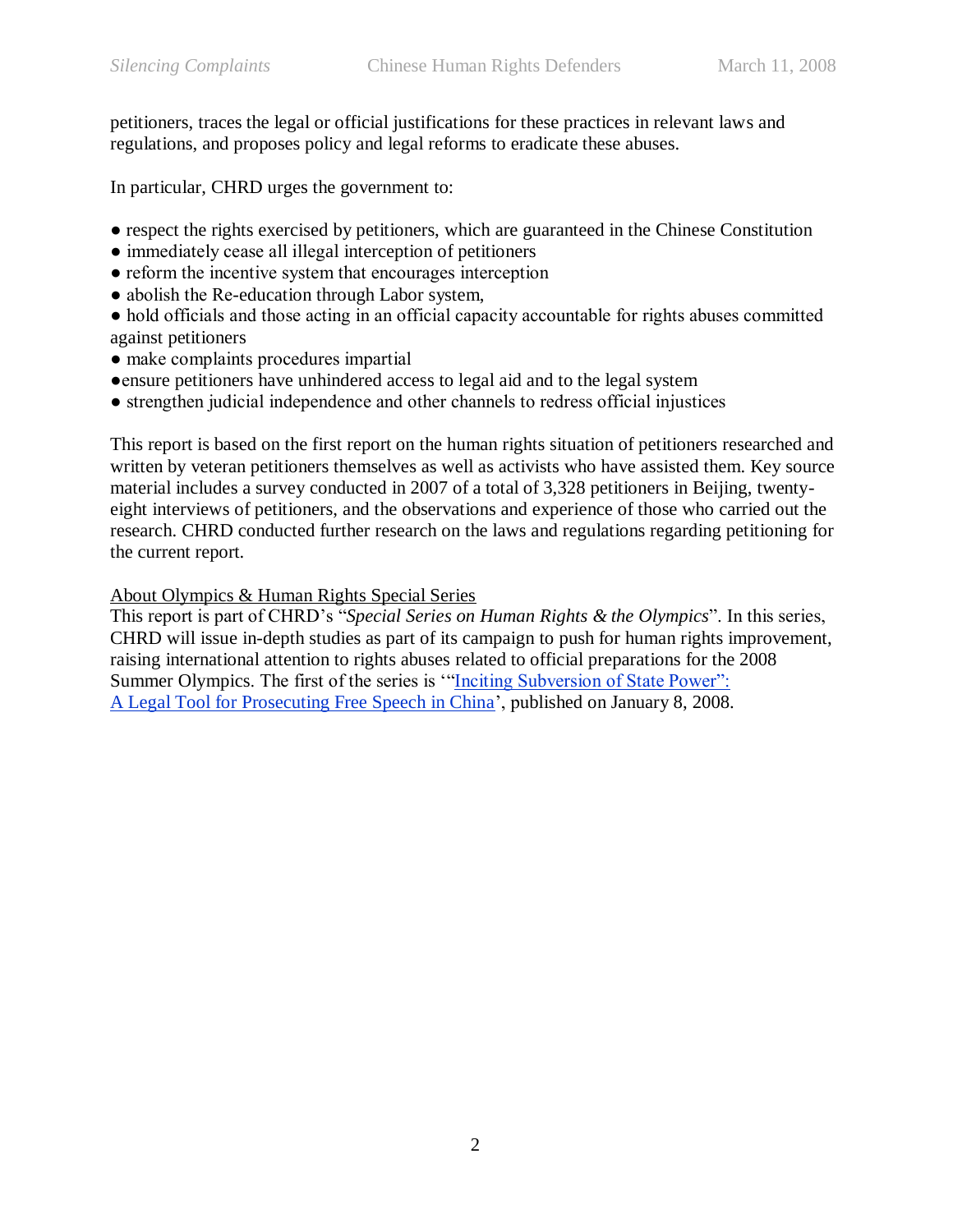# **Table of Contents**

| Incentives for local officials to block petitioning and punish petitioners24                  |    |
|-----------------------------------------------------------------------------------------------|----|
|                                                                                               |    |
|                                                                                               |    |
|                                                                                               |    |
|                                                                                               |    |
|                                                                                               |    |
|                                                                                               | 28 |
| Respect the rights exercised by petitioners, which are guaranteed in the Chinese Constitution |    |
|                                                                                               |    |
|                                                                                               |    |
|                                                                                               |    |
|                                                                                               |    |
|                                                                                               |    |
|                                                                                               |    |
| Ensure petitioners have unhindered access to legal aid and to the legal system30              |    |
| Strengthen judicial independence and other alternative channels to lodge complaints 30        |    |
|                                                                                               |    |
|                                                                                               |    |
|                                                                                               |    |
|                                                                                               |    |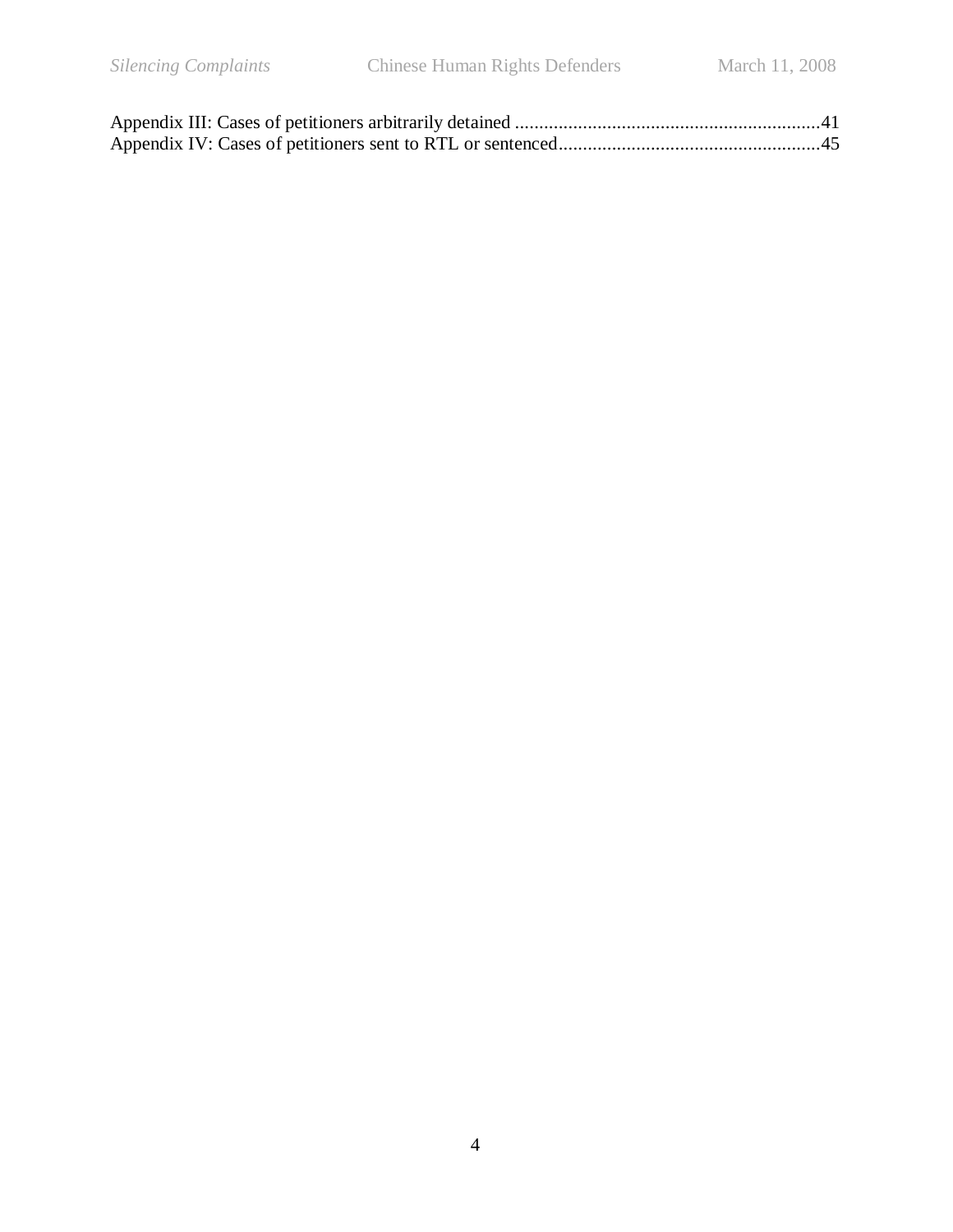## <span id="page-4-0"></span>**Introduction**

 $\overline{a}$ 

Petitioning<sup>2</sup> has become common in reform-era China: Citizens bring grievances about lower levels of government to higher authorities for redress.<sup>3</sup> Typically, petitioners first go to the government unit about which they are complaining. If they find the response unsatisfactory, they can then petition the relevant government units at higher levels higher, going level by level, until they reach the central government in Beijing.

Petitioning is extensive. It is difficult to estimate the number of petitioners in China due to a shortage of accurate official statistics. According to activists who follow trends of petitioning closely, "In China, it seems that all [government] departments with power have Letters and Visits Offices," the offices responsible for handling petitions. According to *Law Yearbook of China*, between 2002 and 2006, 3.54 to 4.22 million petitions were received at various levels of the People's Courts every year (see [Table 1: Number of petitions received by various levels of the](#page-4-1)  [People's Courts\)](#page-4-1). But the People's Courts are only one of many government departments where petitioners went to lodge their complaints. Thus, the number of petitioning cases is undoubtedly far higher than 4.22 million. On November 4, 2004, *Southern Weekend,* a reputable, independentminded newspaper, reported, "According to official statistics, there were over 10 million petitioning cases in China last year." Considering that the Chinese government has a tendency to adjust downward numbers that may reflect negatively on its performance, there is reason to believe that the number of petitioning cases, and therefore the number of petitioners, could be several tens of millions.

| Year                  | 2002     | 2003    | 2004    | 2005                                              | 2006    |
|-----------------------|----------|---------|---------|---------------------------------------------------|---------|
| Toto no. of petitions |          |         |         | 3 656 102 3 973 357 4 220 222 3 995 244 3 548 504 |         |
| <b>Visits</b>         |          |         |         | 2655 172 3 033 725 3 331 440 3 137 214 2 825 788  |         |
| <b>ILetters</b>       | 1000 930 | 939 632 | 888 782 | 858 030                                           | 722 716 |

<span id="page-4-1"></span>**Table 1: Number of petitions received by various levels of the People's Courts<sup>4</sup>**

Petitioners are amongst the social groups most vulnerable to abuses in China, as officials against whom they lodge complaints often wish to silence them and sometimes use drastic, brutal and illegal measures to do so. In October 2007, the authors conducted a survey of 3,328 petitioners from all over the country in Beijing. The survey was carried out in areas frequented by petitioners in Beijing, including the South Train Station, the Petitioners' Village, and in front of various Letters and Visits Offices. Petitioners willing to take part in the survey filled out

 $2$  In this report, "petitioning" and "letters and visits" refer to two aspects of the same phenomenon. Whereas the individuals petitioning are called petitioners, the offices that receive these petitioners are called Letters and Visits Offices.

 $3$  According to the official government definition, petitioners are citizens or organizations that "give information, make comments or suggestions or lodge complaints to the people's governments at all levels and the relevant departments tof the official government definotion opertition cusrusele steads and gomizationn denas, "given its formes i on one make comments or suggestions or lodge complaints to the people's governments at all levels and the relevant departments of the people's governments at or above the county level through correspondence, e-mails, faxes, phone calls, visits, and so on, which are dealt with by the relevant administrative departments according to law," Article 2 of the PRC State Council Letters and Visits Regulations (国务院颁布《信访条例》).

<sup>4</sup> *Law Yearbook of China*, China Law Press, 2003, 2004, 2005, 2006, 2007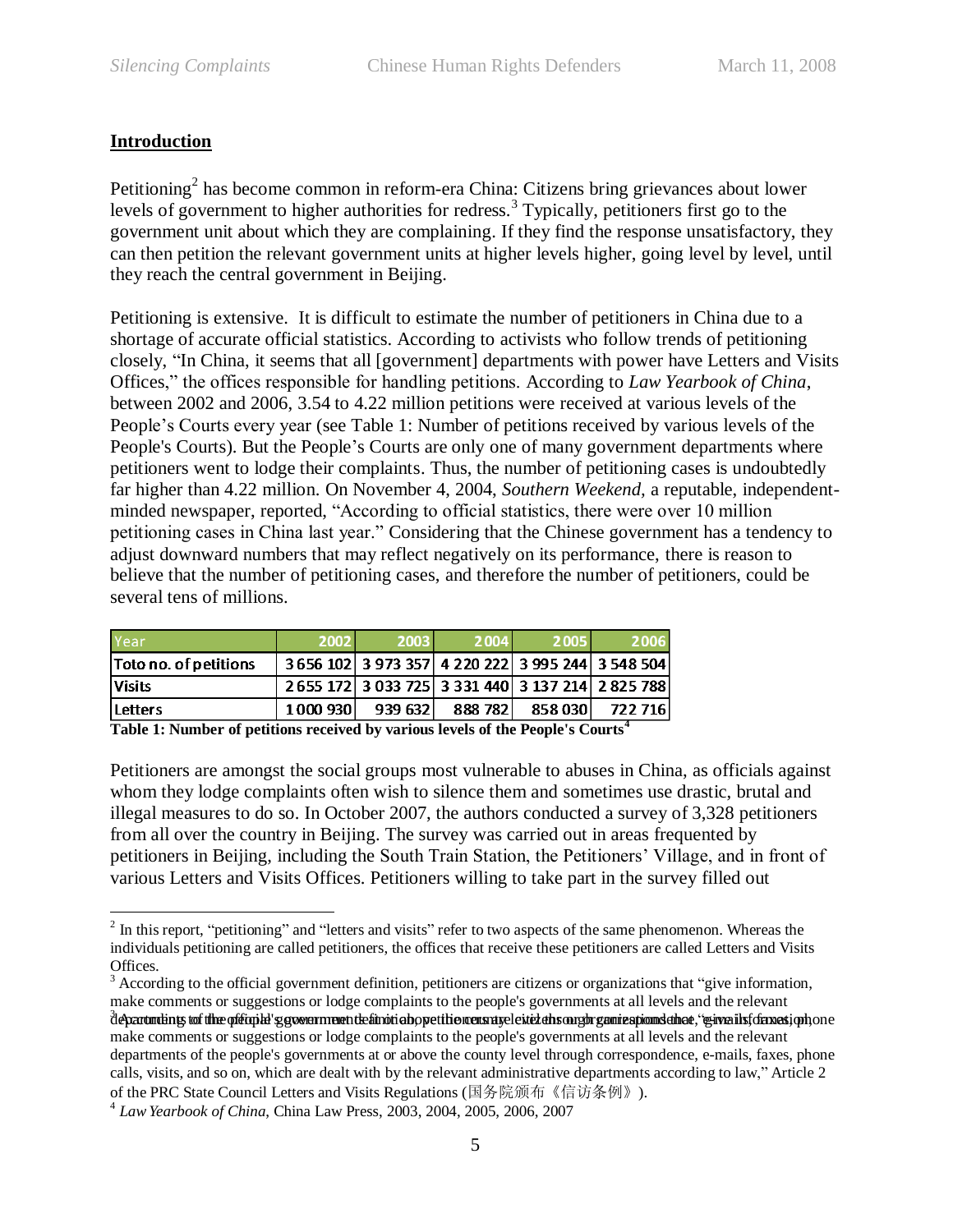questionnaires. Interviews were also conducted. The sample selected for survey and interview was random. Petitioners surveyed and interviewed included both sexes of all ages (excluding those under the age of 18).

The surveyed petitioners had been petitioning for at least one year and as many as fifty-one years. Over one-third of surveyed petitioners had experienced one form of abuse or another, including beatings, illegal detentions, convictions on trumped-up charges and Re-education through Labor (RTL), while  $3.1\%$  had been sent to psychiatric institutions<sup>5</sup>

During the interviews, petitioners were asked about their experiences. The current report includes twenty-eight stories told by petitioners. The cases chosen are representative of the sample and illustrate the types of human rights violations commonly suffered by petitioners both in Beijing and in their local jurisdictions, including torture, arbitrary detention, collective punishment, and deprivation of the right to life and privacy.

This report is based on information from the survey, interviews and observations of the authors, who are long-time petitioners and activists who have assisted petitioners for many years.<sup>6</sup> The report argues that the violations reported in the survey are not isolated; they are systematic, part of a coordinated effort by numerous law enforcement and administrative departments at all levels of the Chinese government. Not only are all levels of the government equipped with Letters and Visits Offices to receive petitioners, these offices have also played active roles in intercepting and detaining and even beating petitioners to ensure that complaints about local government officials do not reach higher authorities. In this report, "interception" of petitioners refers to all government actions to prevent petitioning as well as government actions to punish persistent petitioners. The information obtained leads to the conclusion that the system of intercepting petitioners has become almost as extensive as the Letters and Visits system itself.

## <span id="page-5-0"></span>**Petitioners: An Overview**

 $\overline{a}$ 

## <span id="page-5-1"></span>**Why do petitioners petition?**

Individuals become petitioners when they take action to deliver complaints to government authorities at higher levels about injustices they have experienced at the hands of local government after they judge they have no reasonable prospect of seeking redress at the local level. The most common reasons for petitioning are:

- 1. Promised benefits or entitlements are not delivered, or legal and/or human rights are violated due to official corruption, government decisions or actions. Common examples include:
	- o Loss of farmland through appropriation by officials and commercial developers, often in the name of development
	- o Loss of employment and corresponding benefits
	- o Forced eviction and demolition of home or property without proper compensation,

 $<sup>5</sup>$  It is not uncommon for Chinese authorities to confine dissidents or "troublemakers" to psychiatric institutions.</sup>

<sup>&</sup>lt;sup>6</sup> One limitation of this report is that due to the recent crackdown on petitioners, some of the authors of this report have been sent to RTL, forcibly returned to their home areas or scattered in other ways so they could not be reached when CHRD was assisting in the editing and translation of the report. As a result, CHRD was unable to access some of the primary research data.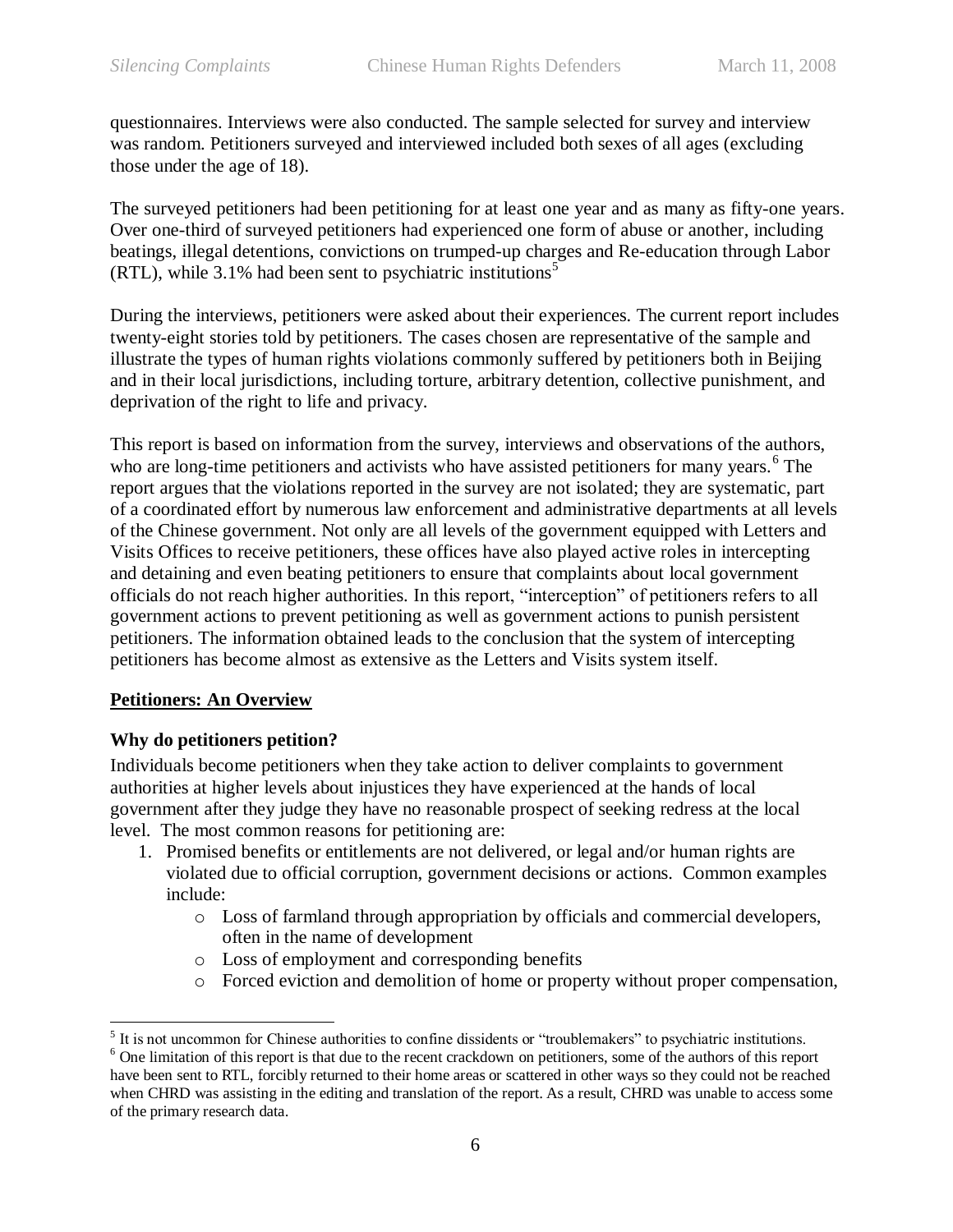often to make way for development

- o Failure of government to make arrangements for the resettlement and livelihood of discharged soldiers
- o Political persecution over the past half century
- 2. Judicial decisions that are perceived as unfair.
- 3. Official abuse of power or misconduct, such as corruption.

### <span id="page-6-0"></span>**Who are the petitioners?**

Petitioners are more likely to be women, old people and the disabled. Often, petitioners bring their children with them when they petition. In recent years, the causes of rights violations have changed to some extent. More rights violations are related to official corruption and the negative impact of economic development. Correspondingly, the demographics of those affected and responding by petitioning has also changed, with more young and well-educated petitioners than previously. 7

Some of the surveyed petitioners have petitioned longer than 10 years, some even for decades. Petitioners who go to Beijing are often veteran petitioners. As we shall see from their stories in the appendices, the petitioners first started to petition when they perceived they had been wronged by the local government. First they petitioned the local government. Then, failing to gain redress and often suffering more abuses for petitioning, they took their grievances to higher authorities, eventually reaching Beijing. As they continued to appeal, they suffered ever more abuses, their original complaints snowballing to include a wide range against various levels of government.

#### <span id="page-6-1"></span>**How do petitioners live in Beijing?**

 $\overline{a}$ 

In Beijing, most petitioners find accommodation close to the South Train Station as it is convenient to travel from there to Letters and Visits Offices at the Supreme People's Court, the Supreme People's Procuratorate, the Standing Committee of the National People's Congress and the State Council. In addition, accommodation near the South Train Station is relatively cheap. However, many petitioners cannot even afford that and resort to constructing makeshift shacks. Some become homeless. Some visit the Letters and Visits Offices during part of the day and spend the rest collecting trash from the city streets to sell for food. At night they live on the streets and under bridges. In the Beijing winter, when temperatures can dip to minus 10 degrees Celsius, they suffer from the cold. Some petitioners have reportedly died during snowstorms. On November 22, 2003, when a number of Beijing Institute of Technology students visited an area where petitioners congregate at South Train Station, one petitioner told



Picture 1: A petitioner from Heilongjiang Province. Often, petitioners don outfits with writings detailing their complaints. This man's shirt says "injustice" on it and details his complaints against the government and the CCP.

them, "Seven died in the last snowstorm; if there is another snowstorm, we really won't know what to  $do!$ <sup>38</sup>

 $<sup>7</sup>$  This information is based on the observations of the authors, who are long time petitioners and activists who have</sup> assisted petitioners for many years.

<sup>&</sup>lt;sup>8</sup> This is a quote from a petitioner in Beijing petitioners' village, from the report by Xueyu Xingfeng (雪羽星枫,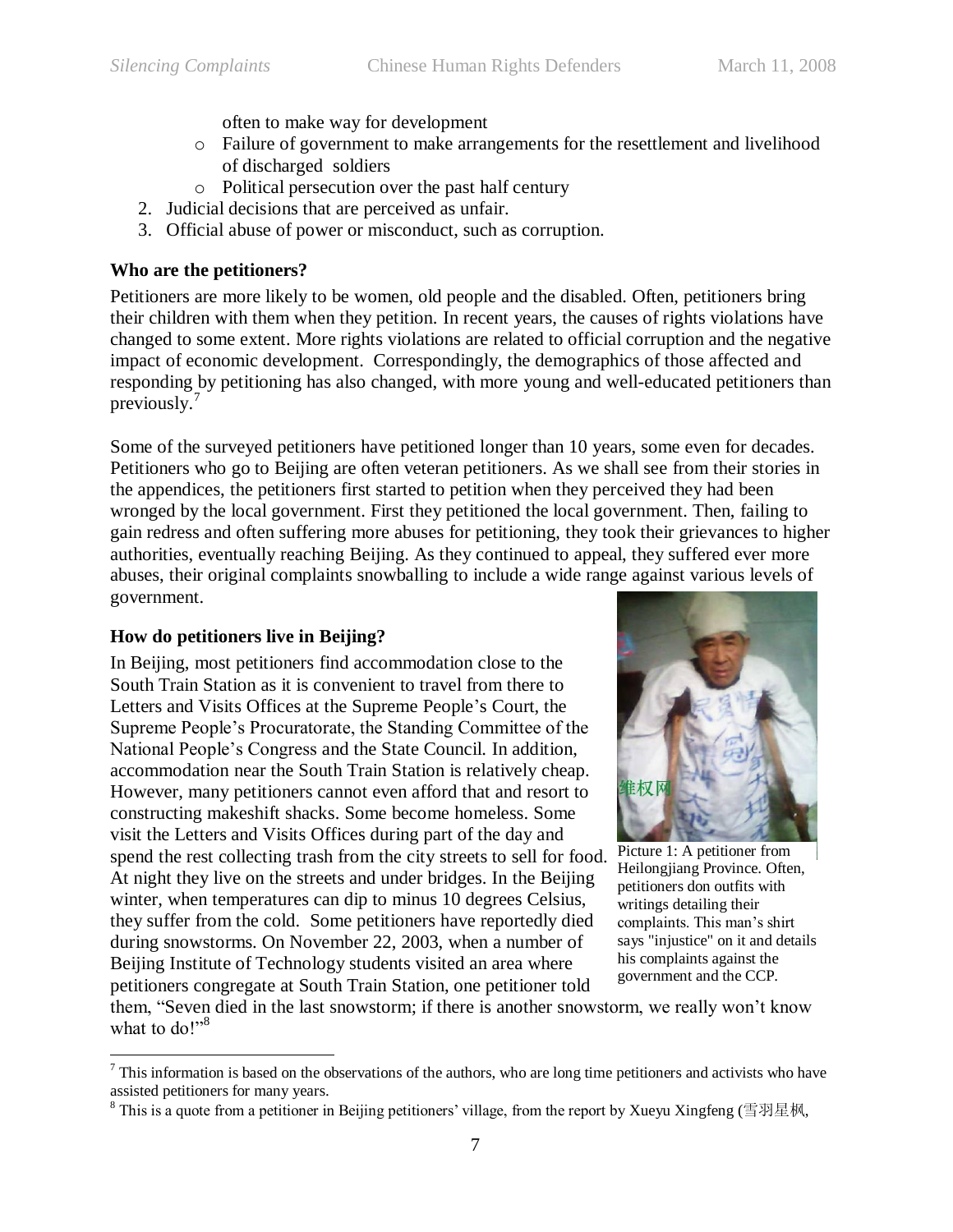#### **Why do petitioners persist?**

<span id="page-7-0"></span>A major reason is because they believe so strongly that their rights have been violated, that they are willing to leave home to lodge complaints and seek redress at government facilities in faraway cities. But many soon find their rights further violated because they often become targets of official repression. Enduring violence and abuse might be worth it if the chance of obtaining justice were high. However, in a *Southern Weekend* article of November 4, 2004, a scholar at the Chinese Academy of Social Sciences, Yu Jianrong (于建嵘), says, "according to a survey...only 0.2% of petitioners solve their problems through petitioning."

Why do petitioners continue to press their claims, despite being subjected to various government abuses and enduring a harsh living environment, especially when their chances of obtaining justice appear remote, to say the least?

One reason is that they firmly believe that they can attain justice through petitioning.<sup>9</sup> Petitioners may also find that the longer they petition, the more their options diminish. Returning home might expose them to official retaliation.<sup>10</sup> In addition, the Letters and Visits system has survived as a result of the fact that for much of the modern era, the Chinese political system of government has provided virtually no fair, effective remedies for official malfeasance. An aspect of this is the weakness and lack of independence of the judiciary. Even where limited legal avenues for redress do exist, these may be difficult for people to use or judicial corruption may render them ineffective. In the eyes of petitioners, petitioning is often the only option for redress.

#### <span id="page-7-1"></span>**Petitioning: History, Legal Basis and Structure**

#### <span id="page-7-2"></span>**History and Legal Basis**

While the practice of petitioning has historical roots in pleas to the emperor, its modern incarnation dates back to 1949 when the Chinese Communist Party (CCP) took power and established the People's Republic of China (PRC). In August 1949, the CCP leadership set up the Office of the Political Secretary at the Secretariat of the central government as the first government agency to deal specifically with petition letters from citizens. Before long, the volume of petitions overwhelmed the capacity of the office, and a number of offices in the Central Committee took over the responsibility of processing petitions.<sup>11</sup> By 1954, departments

<u>.</u> pseudonym) , a member of the Beijing Institute of Technology Rural Development Research Society, entitled *Moving Unhindered in the Society: Whose tears are flying? The sad lives of Beijing petitioners*. (availabl[e here](http://www.yhcw.net/MyBBS/yd/mes/2229.htm) in Chinese). Other reports of petitioners being frozen to death in Beijing are "Petitioners Living on the Streets, One After Another Frozen to Death,‖ Zhao Zifa (赵子法), *Dajiyuan Newspaper* (available [here](http://www.peacehall.com/news/gb/china/2004/12/200412300000.shtml) in Chinese on *Boxun*) and ―Beijing East Village Petitioners' Village Secret Enquiries and Report‖ by Xu Zhiyong (许志永, availabl[e here](http://www.china-labour.org.hk/chi/node/107984/print) in Chinese on China Labor Bulletin).

<sup>9</sup> Susan Jakes, "the Time Magazine Office of Letters and Visits," *Time: the China Blog, January 23, 2007*. An excerpt from this article illustrates well the pesistent faith petitioners have in the Letters and Visits system. "How shall I put it," [the veteran petitioner] replied bowing his head slightly, "If China is a rule of law country, then there must be a way to win justice." "And after all of this, you still really believe China is a rule of law country," [the author] asked, surprised. He bowed his head again for a moment and then looked back up at me. "If China doesn't have the rule of law," he said, "Then what's the point of petitioning?"

<sup>10</sup> (Human Rights Watch 2005)

<sup>11</sup> These include the Central Committee People's Government Committee Office, Central Committee People's Government Affairs Office Secretariat and Office of the Premier. Later on, the Standing Committee of the National People's Congress Office Secretariat established "People's Reception" which specializes in dealing with petitioning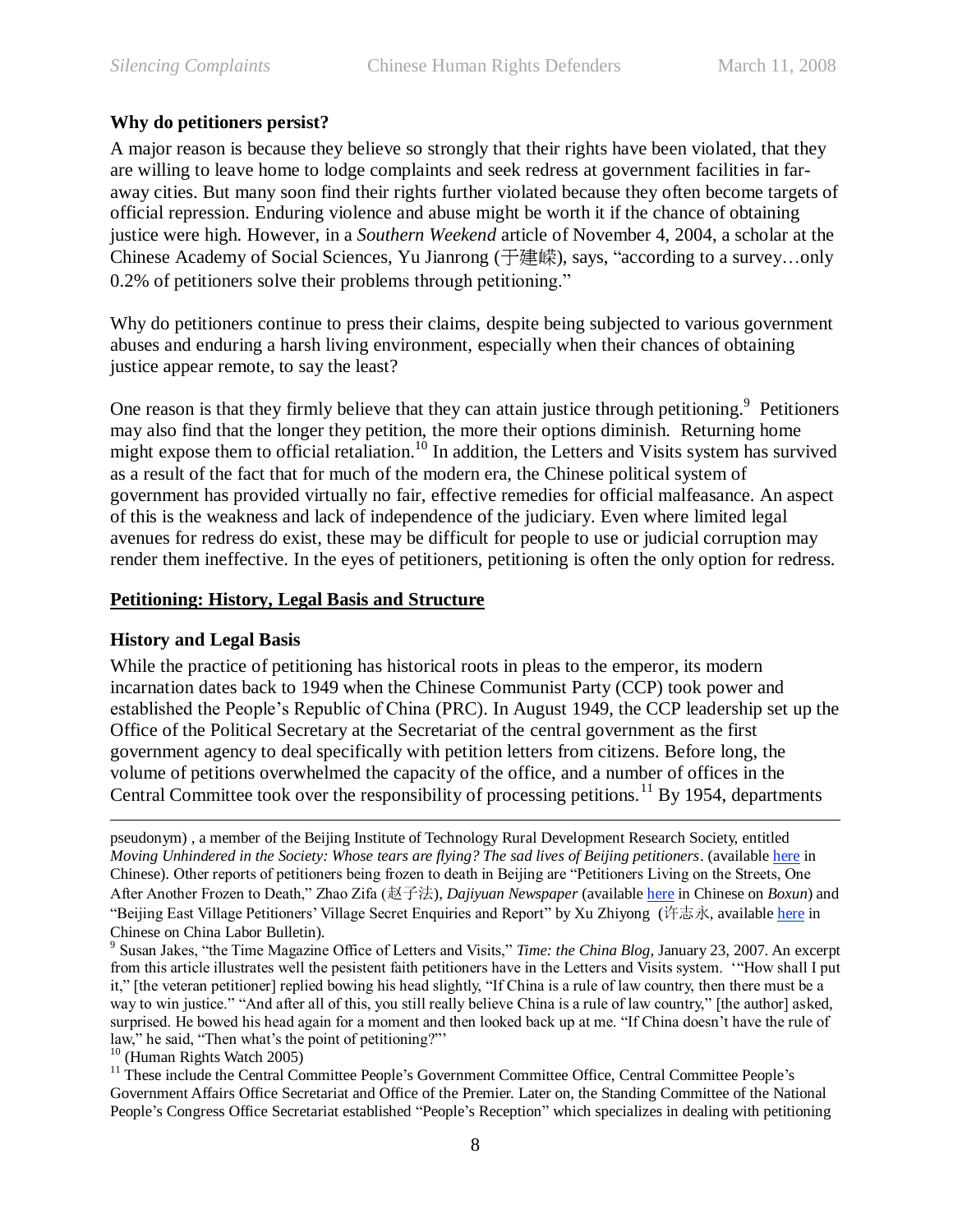directly under the central government had established Letters and Visits Offices. Many Letters and Visits Offices were also established at provincial, county and city levels. Between 1954 and 1957, due to agricultural collectivization and other revolutionary events, the volume of petitions increased, and the number of agencies dealing with petitions increased correspondingly.

In September and October 1963, the State Council released the first regulations on Letters and Visits.<sup>12</sup> In the Chinese Constitution of 1982, petitioning was made a constitutionally-protected right. Article 41 of the Constitution stipulates that citizens have the right to "criticize and make suggestions" to the government.<sup>13</sup> In 1995, the State Council promulgated the "Regulations on Letters and Visits" (国务院信访条例), which corresponded with a variety of regulations and practices on Letters and Visits at various government levels and created a more systematic and coherent framework. On January 5, 2005, the State Council revised the 1995 rules, issuing new "Regulations on Letters and Visits" (国务院颁布《信访条例》, hereafter referred to as "the Regulations") which define the current system.

Both the 1995 and 2005 Regulations on Letters and Visits define the scope of petitioning, outline the mechanisms for processing petitions, and describe acceptable and unacceptable behavior of both petitioners and Letters and Visits staff. However, the two sets of regulations differ in a number of areas. The 2005 Regulations stipulate in greater detail the procedures for handling petitions. They also expand on what constitutes unacceptable behavior by both petitioners and Letters and Visits staff and the corresponding punishments for such behaviors. The 2005 Regulations also link an official's or a government unit's performance in handling petitions to official performance reviews. As described below, certain aspects of the 2005 Regulations actually result in greater persecution of petitioners (see *[Vagueness of the](#page-25-0) Regulations on Letters [and Visits](#page-25-0)*).

The volume of petitions has varied over time. In addition to the aforementioned increase between 1954 and 1957, the volume of petitions also rose twice after the start of economic reforms in 1979. The first peak was between 1979 and 1982 after the Cultural Revolution, when the CCP rehabilitated individuals purged from the CCP or reinstated officials demoted or sent into internal exile. This triggered petitions from tens of thousands of people persecuted during the Cultural Revolution. The second peak was reached after 2003, when the Custody and Repatriation system that controlled population movement by detention and forced return to their places of household registration was abolished, thus allowing people to travel more freely.<sup>14</sup>

<u>.</u>

affairs.

<sup>&</sup>lt;sup>12</sup> The two regulations released were, "Notice Regarding the Strengthening of the Work of Letters and Visits" ( $\#$   $\mp$ 加强人民来信来访工作的通知), released on September 20,1963, by the CCP Central Committee and the State Council; and "Draft Regulations Concerning the processing of Letters and Visits by the country's agencies" (国家机 关处理人民来信和接待人民来访工作条例(草稿)), released on October 15, 1963 by the State Council Secretariat.

<sup>&</sup>lt;sup>13</sup> Although Article 2 of the "Temporary Regulations Concerning the Work of Party and Government Agencies on Letters and Visits" (关于党政机关信访工作的暂行条例) published by the State Council in 1982 states that petitioning is a constitutional right, reference to the Constitution was removed in the 1995 and 2005 Regulations on Letters and Visits.

<sup>&</sup>lt;sup>14</sup> Wang Debang, "From Recovering Power to Protecting Rights: A Comparison between the two upsurges of petitioning", *Democratic China*, February 1, 2008, available [here](http://minzhuzhongguo.org/Article/ShowArticle.asp?ArticleID=3461) in Chinese.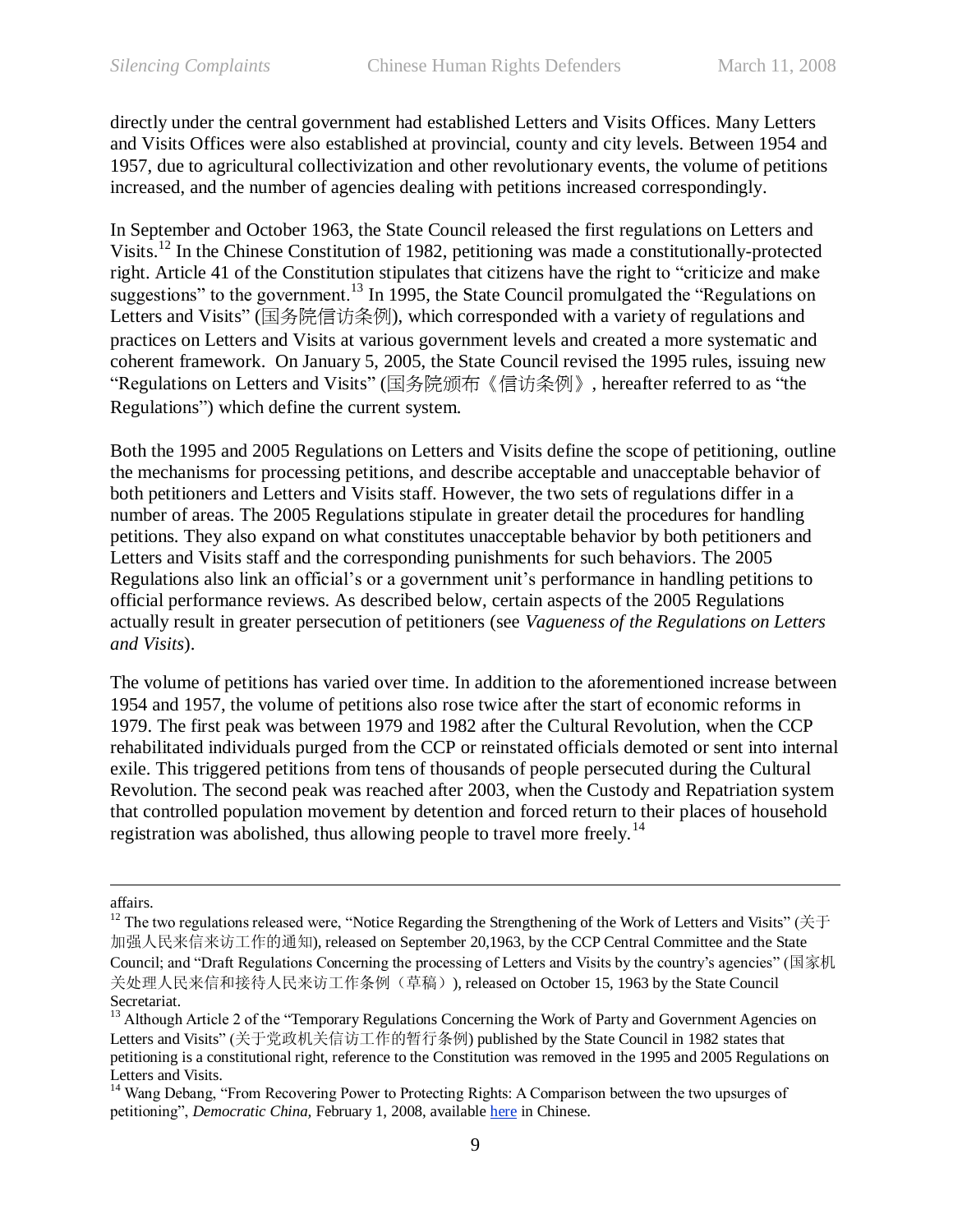

<span id="page-9-1"></span><span id="page-9-0"></span>**Figure 1: Timeline of Letters and Visits System**

#### **Structure**

As the regulatory framework for Letters and Visits system becomes more formalized, more and more Letters and Visits Offices are being established at various levels and departments of the Chinese government. Article 6 of the Regulations indicates the potential extent of the system:

―Any people's government at or above the county level shall set up a department for letters and visits. The relevant department of the people's government at or above the county level and the people's government of the town or township shall…respectively assign a unit responsible for the work regarding letters and visits…or individuals with specific responsibility for work in this field."

[Figure 1](#page-9-1) shows the five administrative divisions in China and the number of units under each division. If we assume that each administrative unit at township level or above runs one Letters and Visits Office, that makes at least 44,866 Letters and Visits Offices stretching from the local to the central government levels. (See Figure 2.) This is undoubtedly an underestimate because in practice, as Article 6 of the regulations indicates, there can be more than one Letters and Visits Office in each unit, as any relevant department can have one and the central government has many Letters and Visits Offices for its separate ministries and commissions.

In recent years, the number of Letters and Visits Offices and of their staff has rapidly increased. Letters and Visits Offices are not only found within the government; even the All-China Federation of Labor Unions and the All-China Women's Federation and their lower level entities have established Letters and Visits departments.

In addition, top local Party and government leaders have also become directly involved in processing petitions in order to preserve an image of "harmony" and quell simmering conflicts at the grassroots level.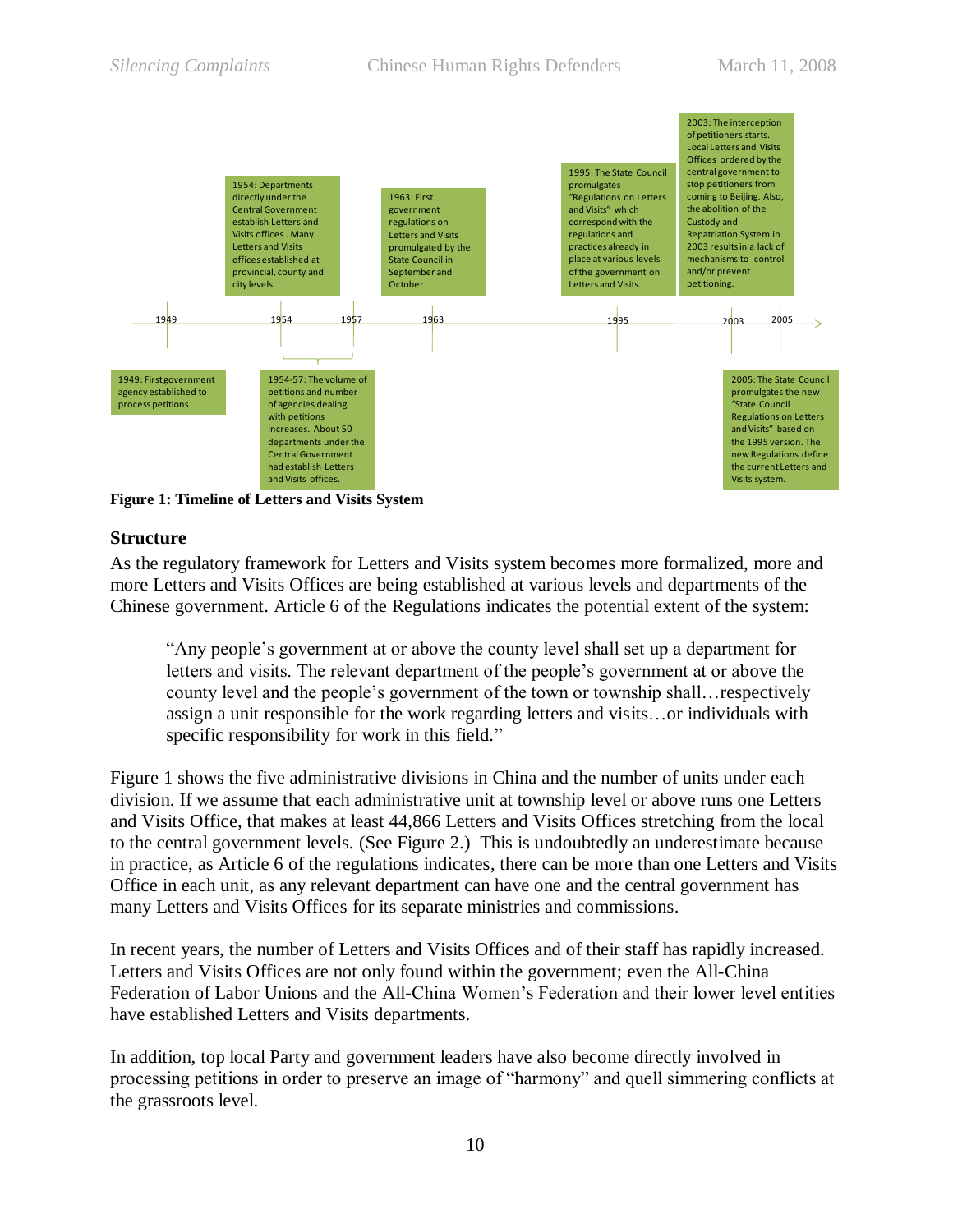

<span id="page-10-0"></span>**Figure 2: Administrative divisions in China as of 2005 (with number of units under each division)<sup>15</sup>**

## **Interception of petitioners: History, Mechanism and Methods**

## <span id="page-10-1"></span>**Interception: History**

Province (34)<br>
refecture (333)<br>
refecture (333)<br>
County (2862)<br>
wnship (4163)<br>
i (with num<br>
ism and N<br>
ism and N<br>
ism and N<br>
has the num<br>
To preve<br>
er authori<br>
reference proving proving the contributional respective<br>
of re As the Letters and Visits system has grown, so has the number of means of preventing petitioning and punishing persistent petitioners. To prevent information about rights abuses committed at the local level from reaching higher authorities, local authorities have always been motivated to intercept petitioners. However, the phenomenon of large-scale and systematic interception of petitioners is relatively new. In 2003, fearing protests at the time of sensitive political events in Beijing, such as the annual session of the National People's Congress, CCP Congresses, and international events, officials in the central government began ordering local Letters and Visits Offices to prevent petitioners from going to Beijing. Then the Custody and Repatriation System was abolished. It had previously been one of the main mechanisms used to detain people who were away from their places of registered residence and return them to their hometowns, and in its absence, other means had to be found to remove people from cities where they were not wanted. The new, shadowy system of "interception" (jiefang) emerged as a result of the combination of these two factors.

Local Letters and Visits Offices took on the additional responsibility of intercepting petitioners who intended to go to Beijing. They often employed violence to do so and were assisted by local branches of the Public Security Bureau (PSB). In recent months, as the Olympics approach, intercepting operations have become increasingly systematic, especially in Beijing.

Although Article 3 of the Regulations on Letters and Visits states that the government at all levels shall "keep free-flowing channels for letter-writers and visitors and provide convenience for the letter-writers" and that "no organization or individual may retaliate against letter-writers or visitors," in practice, government agencies, which run the intercepting system, have used a variety of methods to impede petitioners and punish them for complaining about official misconduct and social ills.

## <span id="page-10-2"></span>**Interception: Offices**

Interception does not exist legally or publicly, but evidence points to a rapidly expanding operation, extensive in scope. In recent years, because the number of petitions has kept rising, interception has become a major area of responsibility for various local governments, and many

 $\overline{a}$  $15$  The Administrative Divisions Net, [www.xyqh.org](http://www.xyqh.org/)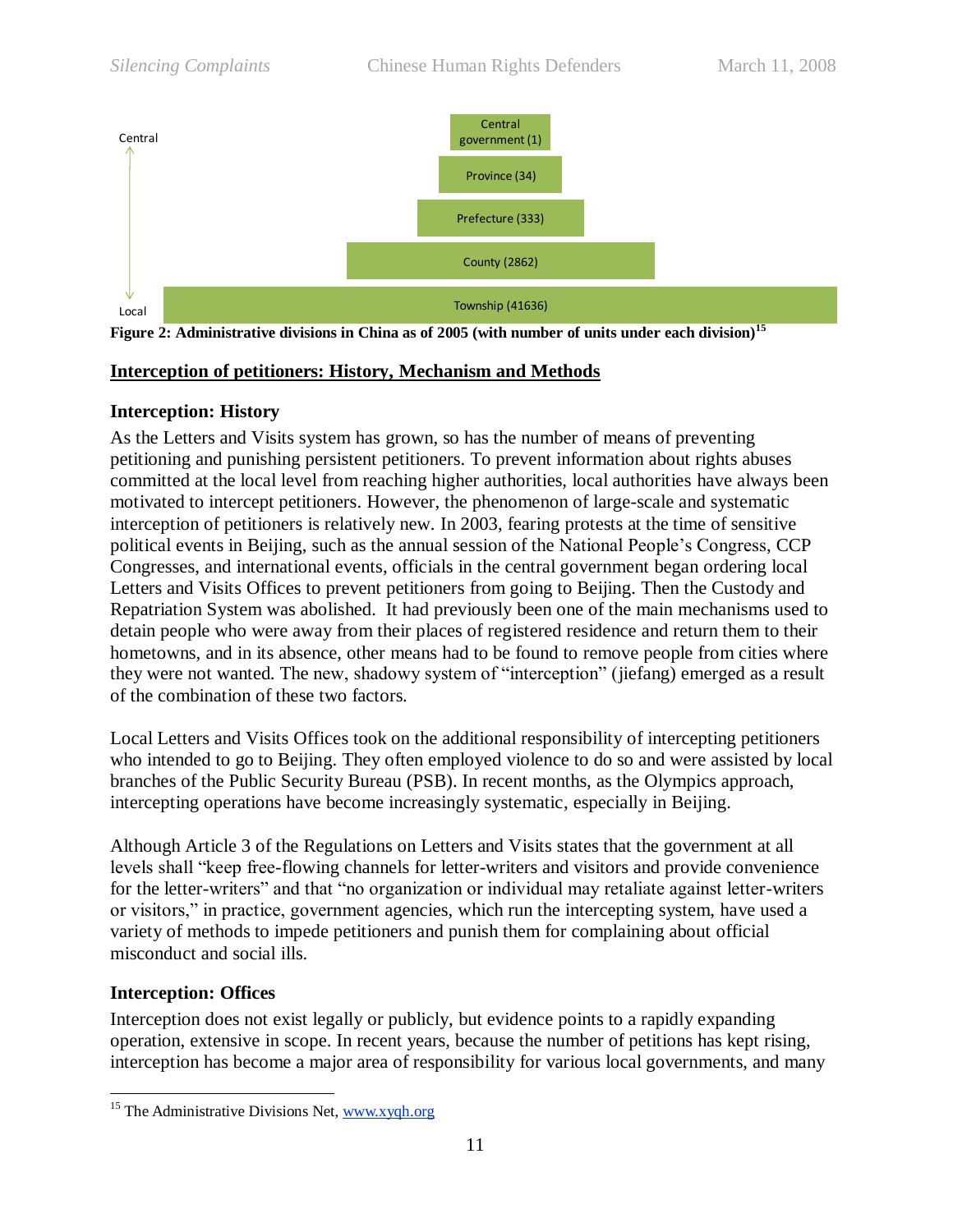departments at different levels are involved. Local CCP organs and government agencies mobilize substantial resources to intercept petitioners. Amongst administrators in some localities in China, there is a saying: "Guard against flood, guard against fire, guard against petitioners." Petitioners are treated as a threat to the image of "a harmonious and stable society" which the Party wishes to promote.

The following are agencies specifically focused on interception:

- *All local (i.e. non-central government) Letters and Visits Offices*
- All local Letters and Visits offices are responsible for intercepting petitioners. If the staff fail to appease the petitioners and persuade them to drop their complaints, they often resort to forcibly preventing the petitioners from proceeding to higher authorities in provincial capitals or in Beijing. Thus, all intercepting activities involve the participation of the relevant local Letters and Visits Offices.
- *The PSB, the Procuratorate, the judiciary, the armed police and criminal gangs* The "judicial agencies" (*sifa jiguan*) engaged in law enforcement often collaborate to suppress petitioners. Especially as the number of collective petitions has increased, stopping such groups from petitioning has become one of their routine responsibilities. Sources indicate that the agencies often hire criminal gangs and thugs to intimidate, beat and even kill petitioners on their behalf.
- *The local "liaison offices"*

Liaison offices are offices of local governments located in provincial capitals and in Beijing. They handle general affairs between different levels of government. With the expansion and systematization of the interception of petitioners, one of the new major responsibilities of the liaison offices is to intercept petitioners. To strengthen their ability to do this, they have added staff from their local Letters and Visits Offices and local PSBs. A problem for many liaison offices has been what to do when they catch petitioners, and one answer has been to find places to incarcerate them. Some of the liaison offices have been turned into temporary detention facilities. Others have rented gloomy and remote basements or inns, which have become known as "black jails" in Beijing to detain petitioners.<sup>16</sup> (see [Arbitrary detention\)](#page-14-0) All of these forms of detention are entirely illegal.

 *The government units directly responsible for the alleged rights violations described in the petitions*

The units about which petitioners complain have an added incentive to prevent them from furthering their petitions; for example, township authorities who have expropriated and sold rural land for profit, leaving farmers impoverished and unemployed. Having wronged the petitioners, they are especially motivated to prevent them from exposing such wrongdoing.

## <span id="page-11-0"></span>**Interception: Staff**

The individual "interceptors" are staff from diverse government units at various levels. They can

 $\overline{a}$ <sup>16</sup> See CHRD, " 'Black Jails' in the Host City of the 'Open Olympics': Secret detention facilities in Beijing are illegally incarcerating petitioners", September 21, 2007, available here: [http://www.crd](http://www.crd-net.org/Article/Class9/class97/200709/20070921161949_5739.html)[net.org/Article/Class9/class97/200709/20070921161949\\_5739.html](http://www.crd-net.org/Article/Class9/class97/200709/20070921161949_5739.html)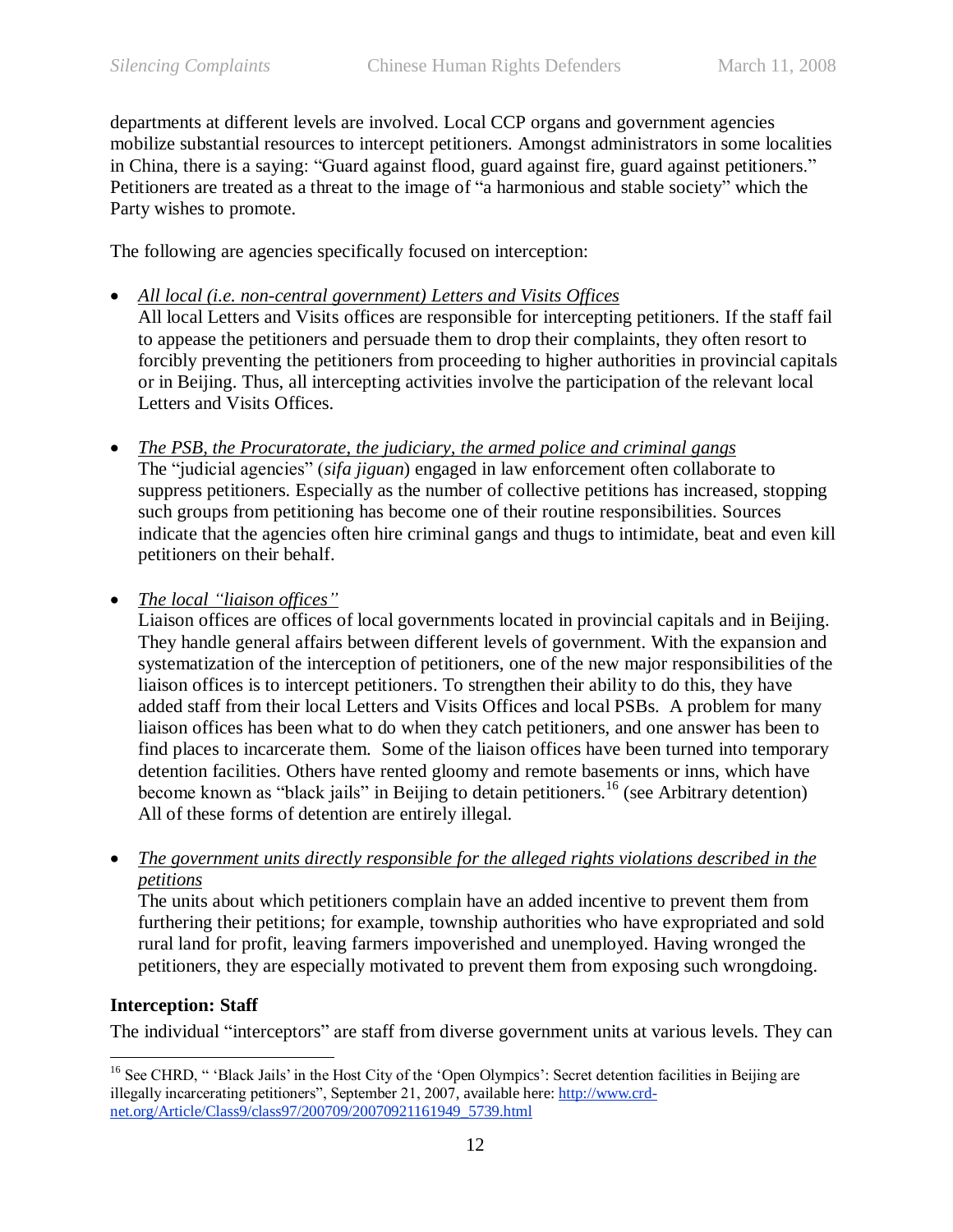be categorized into two groups, regular and temporary interceptors.

- *Regular interceptors* 
	- From all Letters and Visits Offices and liaison offices, they patrol various government offices and bus and train stations where petitioners congregate, intercepting petitioners upon orders or when encountering perceived "troublemakers."
	- Police officers are allocated the duty of interception or assisting interception under the circumstances described above.
	- Government units directly responsible for alleged rights violations allocate some staff to intercepting petitioners complaining about their units.
- *Temporary interceptors*

When organized, collective petitioning occurs, or when there are important or politicallysensitive events, lower-level government authorities temporarily re-assign staff to form "Interception Working Committees" (jiefang gongzuozu). The committees are usually led by leaders of the local PSB, Procuratorate, Judiciary and Committee on Politics and Law (zhengfa weiyuanhui). Sometimes, the working committees are led by the heads of the local Letters and Visits Offices.

For example, every March when the annual sessions of the National People's Congress and the Chinese People's Political Consultative Conference (CPPCC) are held in Beijing, the local officials lead their Interception Working Committees to Beijing to round up and return petitioners to their local areas.

## <span id="page-12-0"></span>**Harassment, Intimidation and Interception of Petitioners**

In Beijing, petitioners live in constant fear of persecution by interceptors from their home areas and the Beijing police. After they are intercepted, some are beaten, even to death in several documented cases. They are often detained in Beijing or in their home areas after being forcibly returned. They may be placed in psychiatric institutions, RTL camps, "black jails" or "educational classes" without charge or trial. Especially during important political events and holidays, the Beijing police and interceptors scour areas frequented by petitioners. The most frequent forms of harassment and intimidation of petitioners and methods of interception are described below.

## <span id="page-12-1"></span>**Harassment of petitioners' families**

Interceptors contact petitioners' families and relatives and threaten them that if they do not stop the petitioning, they will lose their jobs (at state agencies or private or state-controlled companies). For example, in June 2007, while four elderly women, representing 338 other dismissed workers at a former crane factory in Qiqihaer, Heilongjiang Province, were petitioning in Beijing, their homes were monitored by local police and their children were threatened by the local government that if they didn't call their mothers and ask them to return, they would be fired from their jobs. Pressure on families is applied in various ways. Because of their petitioning, Li Guirong's (李桂荣, see [Appendix I: Cases of petitioners violently beaten and tortured\)](#page-30-0) 5-yearold daughter is currently being detained at a "welfare home" and Gu Xiangqin's (顾相芹, see [Appendix II: Cases of petitioners sent to psychiatric institutions\)](#page-36-0) parents and brothers were tied up and badly beaten by the head of her local production team.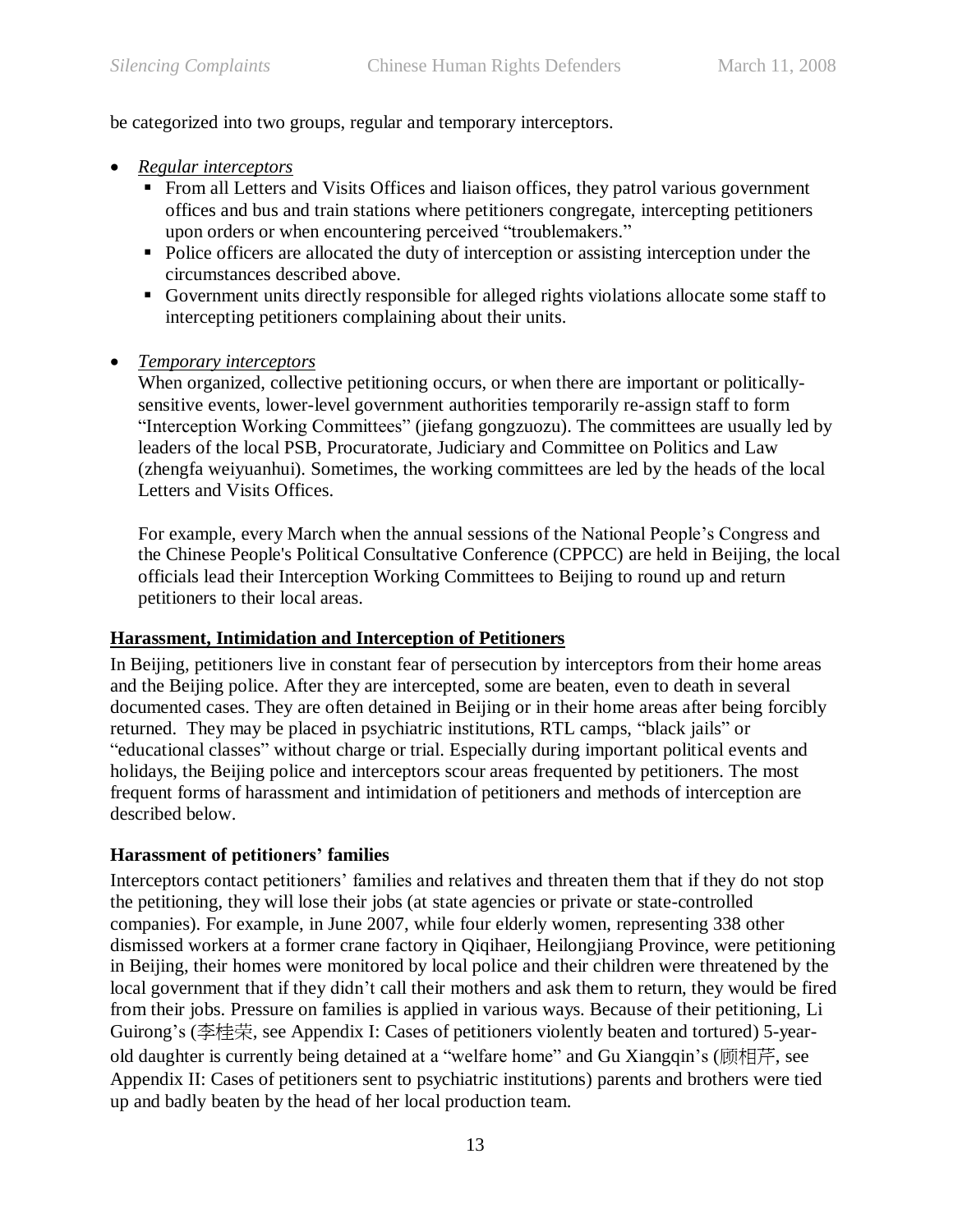## **Surveillance**

<span id="page-13-0"></span>Officials wishing to intercept petitioners enlist neighbors, thugs and local government officials to monitor petitioners 24 hours a day. Technology is also employed: monitoring and wire-tapping devices and surveillance video cameras are used to monitor petitioners. The aim of surveillance is to monitor the activities of petitioners and keep track of their whereabouts. Research indicates that almost all petitioners, including those whose cases are included in this report, have experienced various forms of surveillance.



## <span id="page-13-1"></span>**Kidnapping**

Interceptors are dispatched to forcibly kidnap and return petitioners to their home areas. Research shows that most petitioners returned home were kidnapped by interceptors.

## <span id="page-13-2"></span>**Assault**

Interceptors often violently beat petitioners, sometimes until they are unconscious. (See [Appendix I: Cases of petitioners violently beaten](#page-30-0)  [and tortured\)](#page-30-0)

## <span id="page-13-3"></span>**Murder**

There is evidence to suggest that in some cases, interceptors have beaten or tortured petitioners to death. Official interceptors are either directly involved or hire others to carry out the killings. Staff at Letters and Visits Offices have also been found to have participated in the use of sometimes deadly violence.

In June 2001, Liu Jie, a Heilongjiang petitioner, was threatened with murder by staff from the Letters and Visits Office at the Supreme People's Procuratorate in Beijing. In a car into which she was dragged, an official, angered by Liu Jie's resistance, pointed a gun at Liu's head several times, and, threatening to kill her, shouted in rage, "Every year, we kill about 200 petitioners!" (see [Appendix I: Cases of petitioners violently beaten and tortured\)](#page-30-0).

At the start of 2005, six corpses were found when the moat near the State Council and National People's Congress was cleaned. Petitioning materials, well-preserved in plastic bags, were found on the bodies.<sup>17</sup> Petitioners interviewed believe that these corpses were petitioners killed near the central government Letters and Visits Offices.

An eyewitness, Mr. R (whose name is withheld for his safety), regularly helped petitioners at the Letters and Visits Office at the Supreme People's Court to draft appeals. Mr. R reported, "Between June and December 2005, I saw five people beaten to death at the Letters and Visits Office at the Supreme People's Court. Two were killed by interceptors banging their heads on the walls. It was really horrible to see!"

 $\overline{a}$  $17$  According to a petitioner who witnessed the incident and who told this story to one of the authors of this report.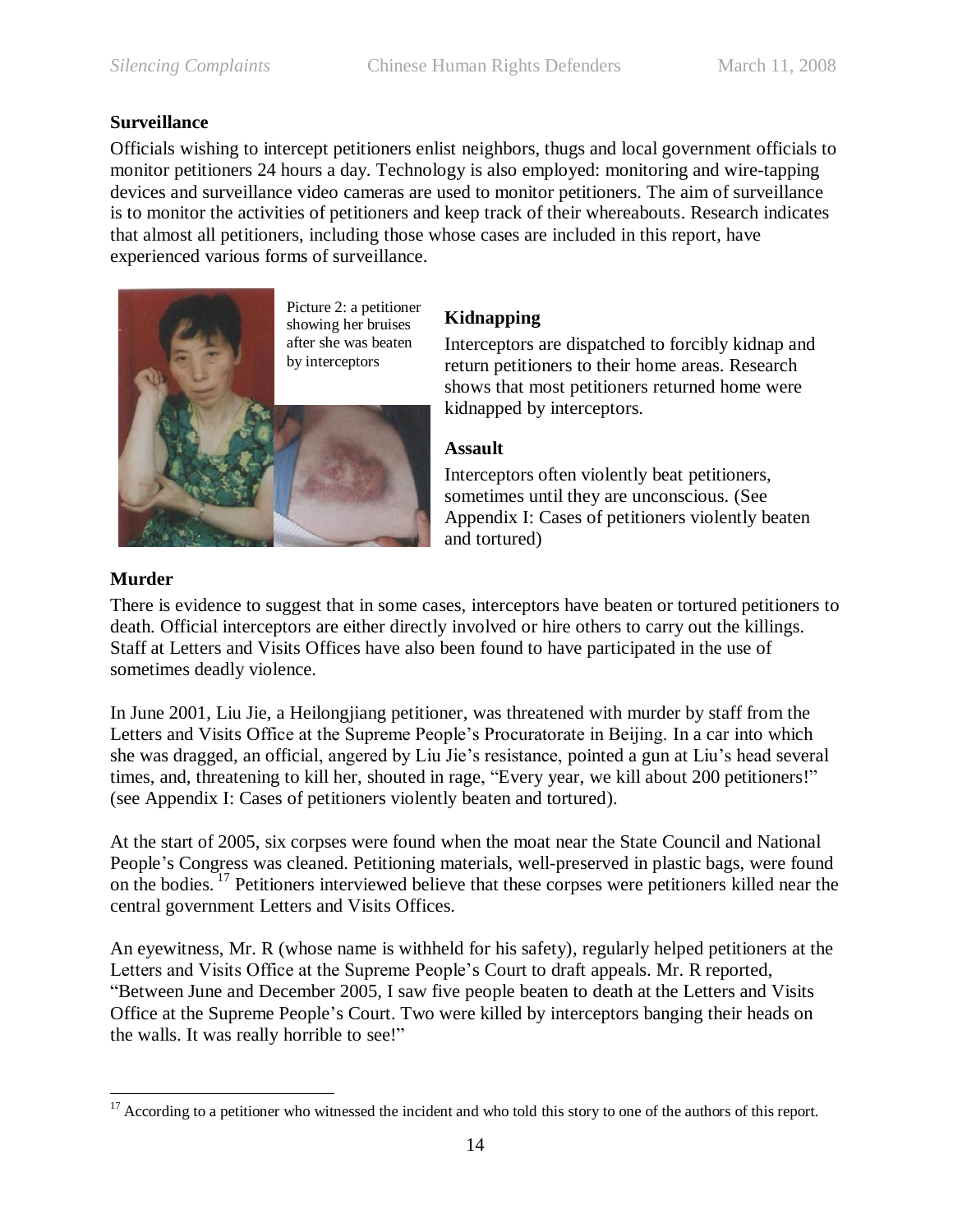There are well-documented cases of petitioners who died as a result of torture. Shanghai petitioners Duan Huimin (段惠民, see [Case Study 1\)](#page-14-1) and Chen Xiaoming (陈小明) $^{18}$  were allegedly tortured to death while in detention in 2007.

#### <span id="page-14-1"></span>**Case Study 1: Petitioner Beaten to Death**

Shanghai petitioner Duan Huimin (段惠民) was laid-off from a state owned company when the company was privatized. Duan began petitioning for appropriate compensation for his job loss.

While petitioning in Beijing with his sister, he was intercepted and severely beaten by a dozen Shanghai police on November 3, 2006. The day after, Duan was sent back to Shanghai and criminally detained at Shanghai PSB Huangpu District Detention Center for "provoking and making trouble." While in detention, Duan became seriously ill—he had been bleeding and vomiting blood. Duan and his family had repeatedly requested that he be allowed to see a doctor, but their requests were denied by the head of the Detention Center. On November 29, Duan was sent to one year of RTL for "disturbing social security and order."

Duan was finally allowed medical treatment on December 28, about 60 days after he suffered severe injuries from police beatings. However, by then he was so seriously ill that he died soon after on January 2, 2007.

## <span id="page-14-0"></span>**Arbitrary detention**

Arbitrary detention is a frequent fate of petitioners (see [Appendix III: Cases of petitioners](#page-40-0)  [arbitrarily detained\)](#page-40-0). The various forms of arbitrary detention are outlined below.

*Re-education through Labor (RTL).* 

RTL is an administrative measure, meaning that it occurs outside of any judicial process and is "administered" directly and arbitrarily by law enforcement officials. It is clearly in contravention of international human rights laws on free and fair trials and is one of the human rights abuses for which China is most often criticized (see [Arbitrary detention\)](#page-14-0), Without access to legal counsel or judicial trial, individuals can be detained for a maximum of four years. Sending petitioners to RTL is one of the most common means of preventing them from petitioning. Of the surveyed petitioners, 35.2% had been formally detained or sent to RTL. There is evidence that local governments actively encourage sending petitioners to RTL. A leaked document from Jiangyong County government in Hunan Province, dated May 16, 2007, says that the county government gives a RMB 6,000 (US\$844) reward to the county PSB for every petitioner sent to RTL camp. <sup>19</sup> (For more cases of petitioners sent to RTL camps, see Appendix IV)

 *Psychiatric facilities.*  In our survey, 3.1% of petitioners had been imprisoned in psychiatric institutions. Many had

 $\overline{a}$ <sup>18</sup> CHRD, "Shanghai Life and Death: Human Rights Defender Chen Xiaoming Tortured to Death," July 24, 2007, available [here](http://www.crd-net.org/Article/Class18/Class78/200707/20070724162747_6114.html) in Chinese

 $19$  The document is entitled "Regulations Regarding the Investigation of Responsibilities of the Implementation of the Work of Letters and Visits" (关于实行信访工作责任追究的若干规定).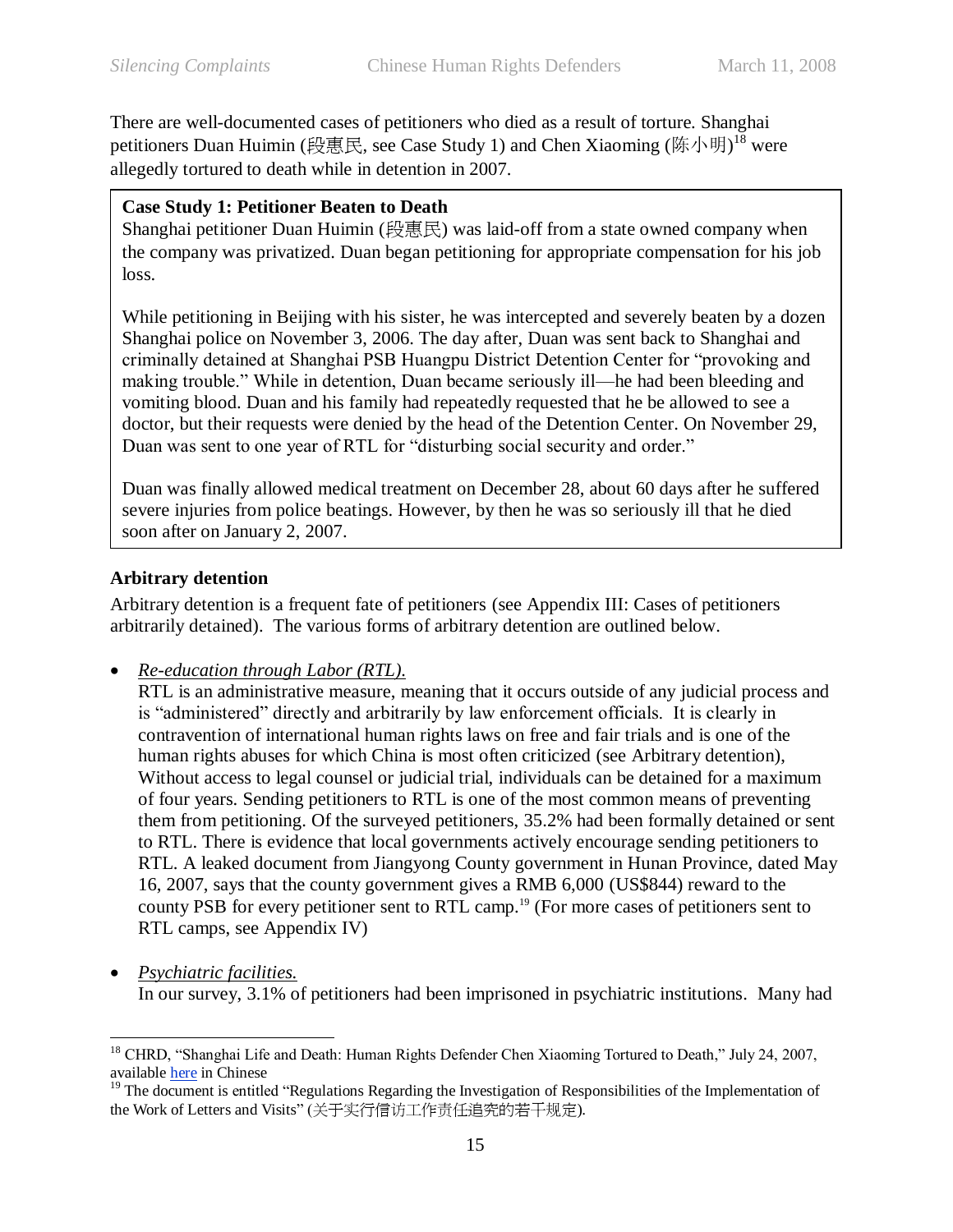suffered this fate more than once. The mental health of the petitioners is generally not evaluated. There is no evidence to suggest that the petitioners are mentally ill or pose any threat to society. In the psychiatric institutions, they are often forced to take unknown medication that could be harmful to them. (see [Appendix II: Cases of petitioners sent to](#page-36-0)  [psychiatric institutions\)](#page-36-0)

Detaining political dissidents, including petitioners, in psychiatric institutions is a longstanding practice in China, according to the 2003 report, Dangerous Minds, by Human Rights Watch:

―the most important categories of alleged mentally ill people listed above as being targets for Ankang-style<sup>20</sup> custody and treatment are, first, 'political maniacs,' namely those displaying ‗dangerously' political dissident-like behavior, including ‗expressing opinions on important domestic and international affairs'; and second, those accused of disrupting 'the normal work of Party and government offices,' since in practice this category is often taken to include the kinds of persistent petitioners and complainants whom the police regard as suffering from 'litigious mania'. $^{221}$ 

The report asserts that such detention is in violation of international ethical standards for psychiatry:

―Most of these people should not have been arrested or brought for forensic psychiatric evaluation (formal or otherwise) in the first place, since in the overwhelming majority of recorded cases their only 'offense' was to have expressed views or beliefs which served to offend the political sensitivities of the Chinese Communist Party…The Chinese authorities' frequent imposition of this extreme measure on individuals (mentally normal or otherwise) whom they regard as posing only a 'political threat' to society stands in clear and direct violation both of the World Psychiatric Association's 1996 Declaration of Madrid and of the U.N.'s 1991 Principles for the Protection of Persons with Mental Illness and for the Improvement of Mental Health Care.<sup> $22$ </sup>

*"Black jails".*

 $\overline{a}$ 

"Black jails" are illegal and secret detention facilities set up by local governments in Beijing and in local areas to detain petitioners for an undefined period of time without charge or trial.

A recent CHRD report<sup>23</sup> identified a number of "black jails" in Beijing established by local governments; for example, the two-story building behind the Jingyuan Inn in Fengtai District

 $20$  Ankang hospitals are "China's police-run network of institutes for the criminally insane", according to the Human Rights Watch report, ""Dangerous Minds: Political Psychiatry in China Today and its Origins in the Mao Era", (Preface, available here: [http://www.hrw.org/reports/2002/china02/china0802.htm#P224\\_20396\)](http://www.hrw.org/reports/2002/china02/china0802.htm#P224_20396)

Human Rights Watch, "Dangerous Minds: Political Psychiatry in China Today and its Origins in the Mao Era", available here: [http://www.hrw.org/reports/2002/china02/china0802-08.htm#P892\\_322630](http://www.hrw.org/reports/2002/china02/china0802-08.htm#P892_322630)

<sup>&</sup>lt;sup>22</sup> Human Rights Watch, "Dangerous Minds: Political Psychiatry in China Today and its Origins in the Mao Era", available here: [http://www.hrw.org/reports/2002/china02/china0802.htm#P224\\_20396](http://www.hrw.org/reports/2002/china02/china0802.htm#P224_20396)

<sup>&</sup>lt;sup>23</sup> See CHRD, "Black Jails' in the Host City of the 'Open Olympics': Secret detention facilities in Beijing are illegally incarcerating petitioners", September 21, 2007, available here: [http://www.crd](http://www.crd-net.org/Article/Class9/class97/200709/20070921161949_5739.html)[net.org/Article/Class9/class97/200709/20070921161949\\_5739.html](http://www.crd-net.org/Article/Class9/class97/200709/20070921161949_5739.html)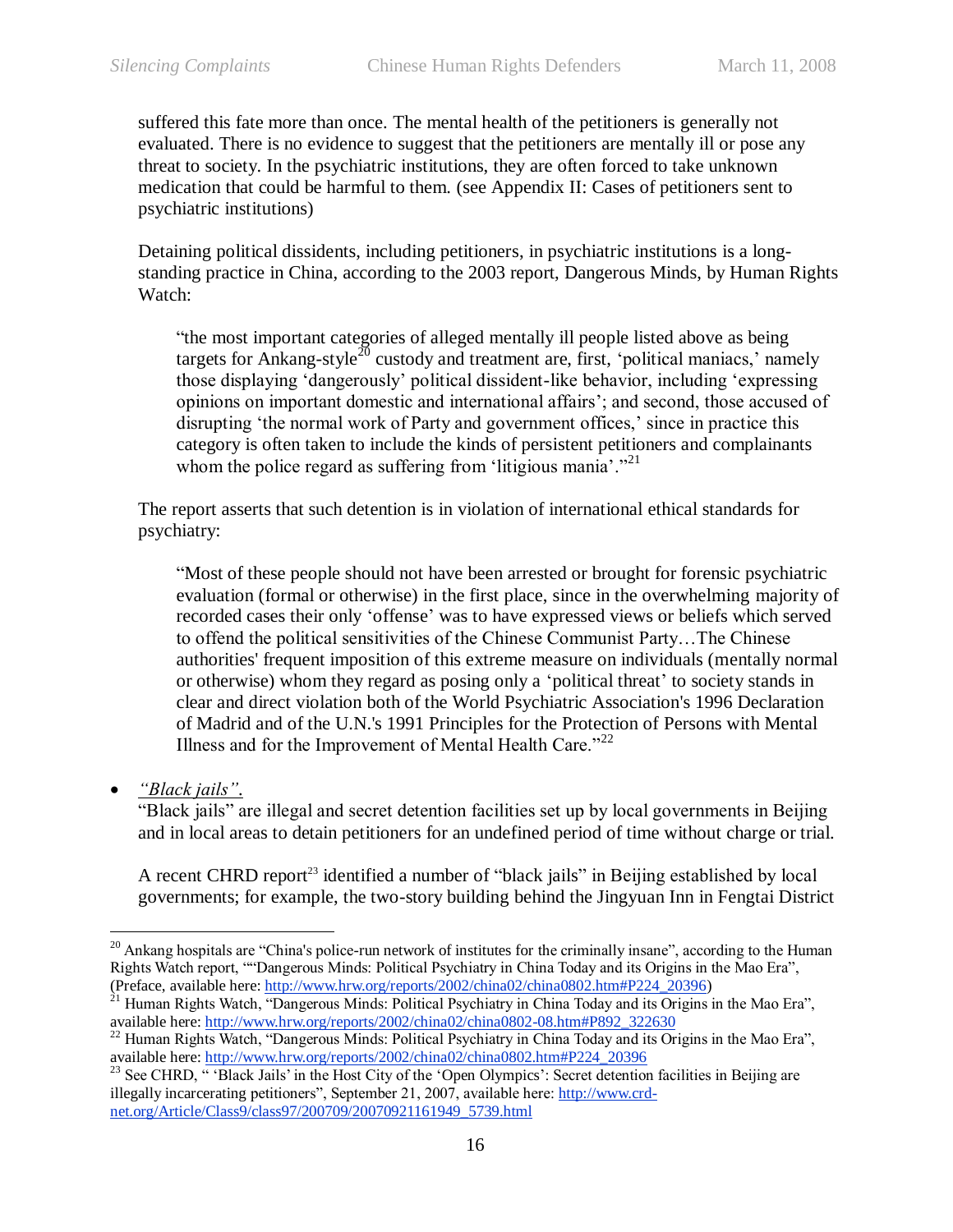(run by Nanyang City, Henan Province government Beijing Liaison Office, see [Case Study 2\)](#page-16-0), the Yihua Inn (run by Zhejiang Province), and the basement of the Mongolian Inn at the back of the Beijing Arts Museum (run by Jixi City, Heilongjiang Province authorities). Other black jails can be found in Beijing as well as in other areas.

<span id="page-16-0"></span>**Case Study 2: "Black jail" managed by the Nanyang City, Henan Province Beijing Liaison Office** 



The detention facility managed by the Nanyang City, Henan Province government Beijing Liaison Office is located behind the Jingyuan Inn in Wulidian, Fengtai District, Beijing. The jail is in a two-storey building with 19 bunks (38 beds) and 25 single beds. The building is guarded by seven to eight guards at all times, and its doors, corridors and windows are fitted with iron gates and bars.

Detainees were caught by interceptors from Henan Province or from the Beijing Liaison Office of Henan Province at the following locations: Majia Reception and Management Station (the Supervision Office for the Reception of Petitioners by the State Council's Letters and Visits Office), Beijing PSB, Beijing South Station, Beijing City PSB Xi City Sub-division Fuyou Street Police Station, areas surrounding the State Council Office of Letters and Visits, and the National People's Congress Office of Letters and Visits, as well as at restaurants and inns regularly frequented by petitioners.

Upon arrival at the facility, detainees' mobile phones and identification cards are confiscated. The petitioners do not go through any process of documentation or registration. They are threatened: "Unless someone comes to pick you up, don't think you can get out of here. You have to bear the consequences yourself." According to a doctor who examines patients at this black jail, in 2006 there was one person who was detained for more than two months.

Many are elderly and some have children, while significant numbers have medical conditions or are disabled. Medical treatment can be sought at a local clinic after sick petitioners obtain permission from those detaining them.

The guards tell detainees that the facility is operated by the government and assure them that issuing no detention warrants and leaving no registration records are actually in their best interests since their incarceration will therefore not appear on their official records.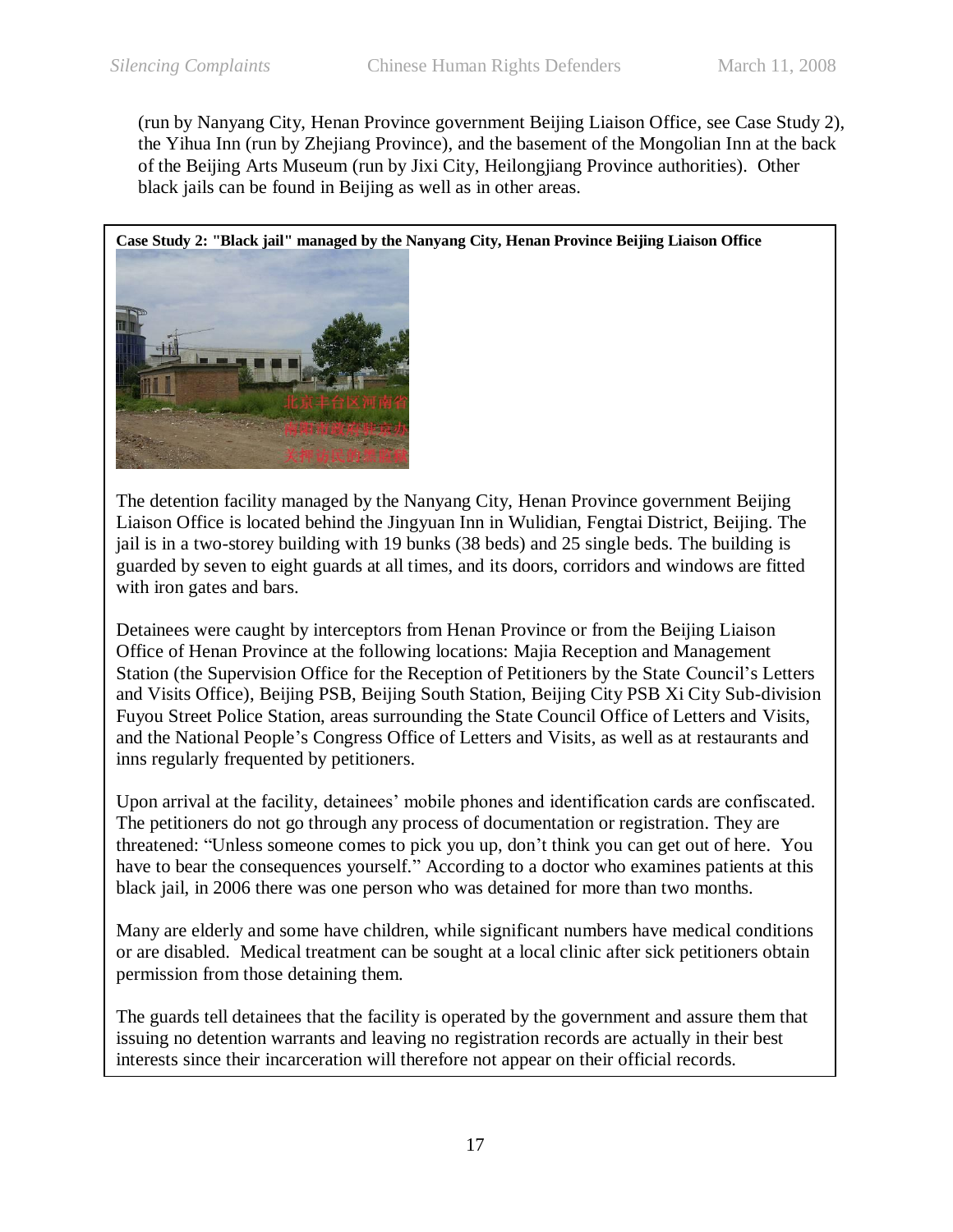A recent CHRD report<sup>24</sup> identified a number of "black jails" in Beijing established by local governments; for example, the two-story building behind the Jingyuan Inn in Fengtai District (run by Nanyang City, Henan Province government Beijing Liaison Office, see [Case Study 2\)](#page-16-0), the Yihua Inn (run by Zhejiang Province), and the basement of the Mongolian Inn at the back of the Beijing Arts Museum (run by Jixi City, Heilongjiang Province authorities). Other black jails can be found in Beijing as well as in other areas.

Petitioners are also sent to black jails in their hometowns. For example, in Yunxi County, Hubei Province, the Sigou Tobacco purchasing station has been used as a "black jail" to detain petitioners on the orders of the Yunxi Party Secretary, Lu Fuchang (卢富昌). The jail is managed by Lei Xianchao (雷显朝), Vice-Secretary of the Yunxi Committee on Politics and Law. The jail's 4-meter-high walls are topped by barbed wire and shards of glass and bear the inscription, "Yunxi County Education in Respect of the Law Class for Unusual Petitioners." Petitioners are secretly detained and held incommunicado. Detainees eat the guards' leftover food, mosquitoes are plentiful and petitioners are often subjected to beatings by the guards.

*"Law education classes"*

 $\overline{a}$ 

There are many reported cases of illegal detention in local "law education classes" (xuefaban or xuexiban). According to our sources, such "education classes" are found nationwide.<sup>25</sup> On CHRD's website alone, thirteen such classes have been documented by petitioners who were forced to attend (see [Figure 3\)](#page-18-0).

The classes are similar to "black jails" in that petitioners are detained in secret and wellguarded locations. They are usually held incommunicado and their families have no knowledge of their whereabouts.<sup>26</sup>

There are some differences between black jails and education classes. Detainees in the classes often have to guarantee in writing that they will never petition again and they are often detained until they sign such a document. Detainees are often required to pay fees for the classes<sup>27</sup> and to learn the relevant regulations that they have "broken" or simply listen to lectures stating that petitioning in Beijing is illegal and wrongful behavior.<sup>28</sup>

<sup>&</sup>lt;sup>24</sup> See CHRD,  $\degree$  'Black Jails' in the Host City of the 'Open Olympics': Secret detention facilities in Beijing are illegally incarcerating petitioners", September 21, 2007, available here: [http://www.crd](http://www.crd-net.org/Article/Class9/class97/200709/20070921161949_5739.html)[net.org/Article/Class9/class97/200709/20070921161949\\_5739.html](http://www.crd-net.org/Article/Class9/class97/200709/20070921161949_5739.html)<br>
<sup>25</sup> In an interview Huang Of fact 1, 2007, 20070921161949\_5739.html

<sup>25</sup> In an interview, Huang Qi, founder of 64tianwang.com, one of China's prominent human rights information websites, said: "We know that there are too many of this kind of 'classes'—they are innumerable." See "Yang" Xianhong Interviews 7-year-old Girl: Eating Leftovers", 64tianwang.com, January 20, 2007, available [here](http://www.crd-net.org/Article/Class53/200701/20070120121754_3168.html) in Chinese on CHRD website.

<sup>&</sup>lt;sup>25</sup> See CHRD, "A Look at how Hunan's Jiangyong County Forcibly Detains Petitioners in 'Education Classes'," February 12, 2008, available [here](http://www.crd-net.org/Article/fmzj/200802/20080212212353_7549.html) in Chinese on CHRD website.

<sup>&</sup>lt;sup>26</sup> See for example, Radio Free Asia, "Liu Qinfang, who Petitioned Because of her Husband Yao Baohua, was Sent to an Education Class", available [here](http://www.crd-net.org/Article/fmzj/200710/20071010112445_5943.html) in Chinese on CHRD website.

<sup>&</sup>lt;sup>27</sup> See CHRD, "A Look at how Hunan's Jiangyong County Forcibly Detains Petitioners in 'Education Classes'," available [here](http://www.crd-net.org/Article/fmzj/200802/20080212212353_7549.html) in Chinese on CHRD website.

<sup>&</sup>lt;sup>28</sup> RFA, "Compensation for Several Thousand Hectares Land Loss Appropriated, Over Ten Thousand Petitioners Have Nowhere to Lodge Complaints," May 24, 2007, available [here](http://www.crd-net.org/Article/Class53/200705/20070524060138_4423.html) in Chinese.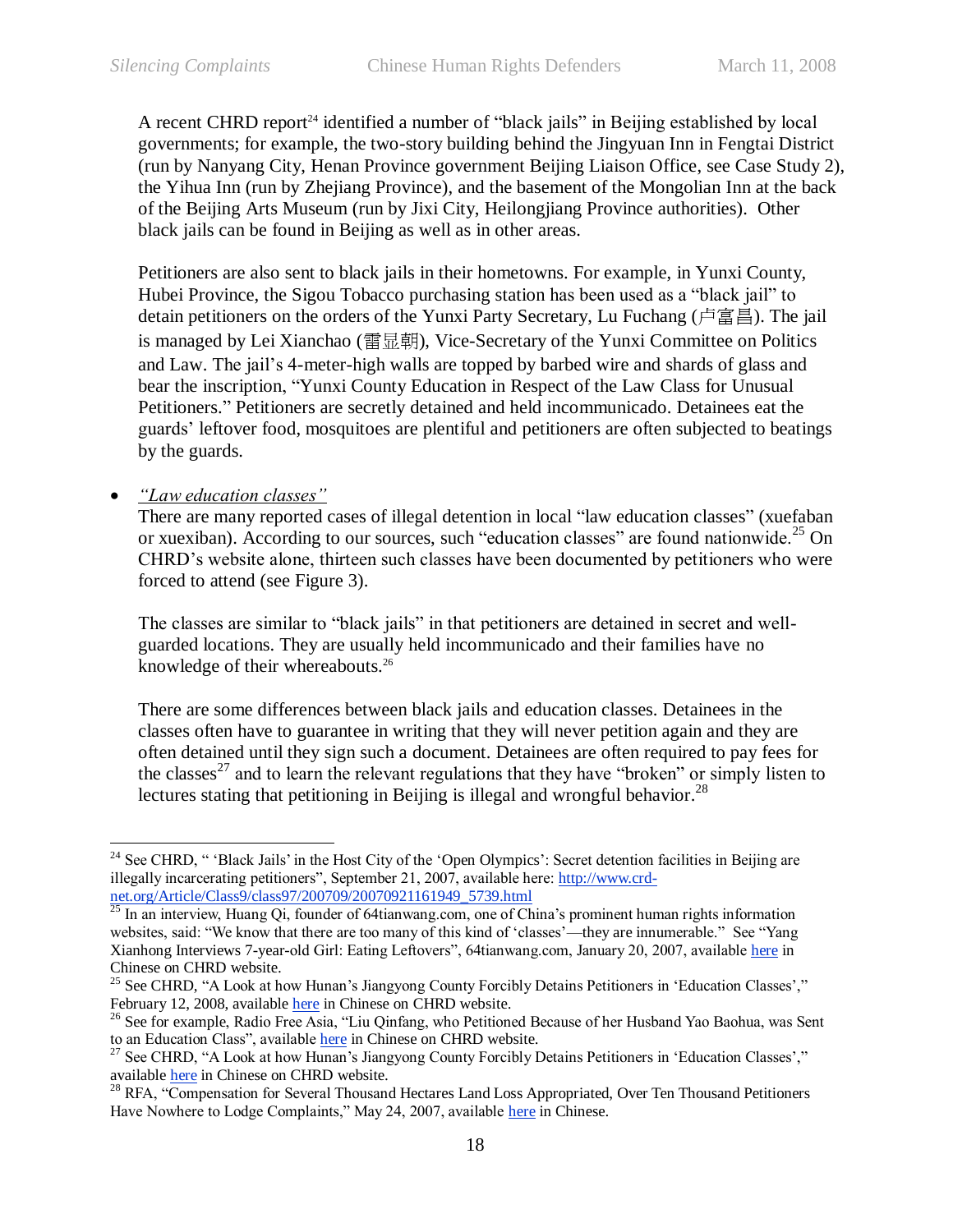It is unclear how long petitioners are usually held in the classes, but one 7-year-old detainee was held in a class for 65 days. Reports of the size of these classes vary from one to 500.<sup>29</sup> Detainees are often mistreated and beaten.<sup>30</sup>

There is evidence to suggest that, as the Olympics approaches, more such classes have been set up to keep petitioners out of the international community's spotlight.<sup>31</sup>



<span id="page-18-0"></span>**Figure 3: "Education Classes" documented on CHRD's website**

#### *Imprisonment*

 $\overline{a}$ 

In China, the judiciary lacks independence, and the government routinely uses the judiciary to control and punish petitioners.

Petitioner, Cao Fulin ((曹福林), was sentenced to two years' imprisonment for "hindering official business‖ [\(Appendix III: Cases of petitioners arbitrarily detained\)](#page-40-0). Petitioner, Li Yufeng ( $\cong \pm \boxtimes$ ), was sentenced to one and a half years' for the same crime (See Case Study [3: Li Yufeng](#page-19-3) and [Appendix IV: Cases of petitioners sent to RTL or](#page-44-0) sentenced). There is little evidence to suggest that Cao or Li committed any crime. It is suspected that the two are being punished for complaining about the government.

<sup>&</sup>lt;sup>29</sup> Petitioner Yang Donglin was detained alone in an "education class" (see "Hubei Villager Escaped from Education Class, Yicheng City Government Level Farmland Today," 64tianwang, available [here](http://www.crd-net.org/Article/Class53/200706/20070602103506_4530.html) in Chinese) whereas 500 were detained in the same class in Haerbin (see "Haerbin Detains Over 500 Petitioners in an Education Class", CHRD, available [here](http://www.crd-net.org/Article/Class53/200708/20070825222317_5441.html) in Chinese)

 $30$  See for example, 64tianwang, "7-year-old Chinese girl detained for 65 days in an education class," available [here](http://www.crd-net.org/Article/Class53/200701/20070108110148_3054.html) in Chinese on CHRD website.

 $31$  RFA, "One Hundred Petitioners Escorted Away from Tiananmen Square", January 16, 2008, availabl[e here](http://www.crd-net.org/Article/fmzj/200801/20080116110724_7141.html) in Chinese; RFA, "Over a Hundred Uighurs Detained for Petitioning Collectively," May 31, 2007, available [here](http://www.crd-net.org/Article/Class53/200705/20070531092157_4494.html) in Chinese.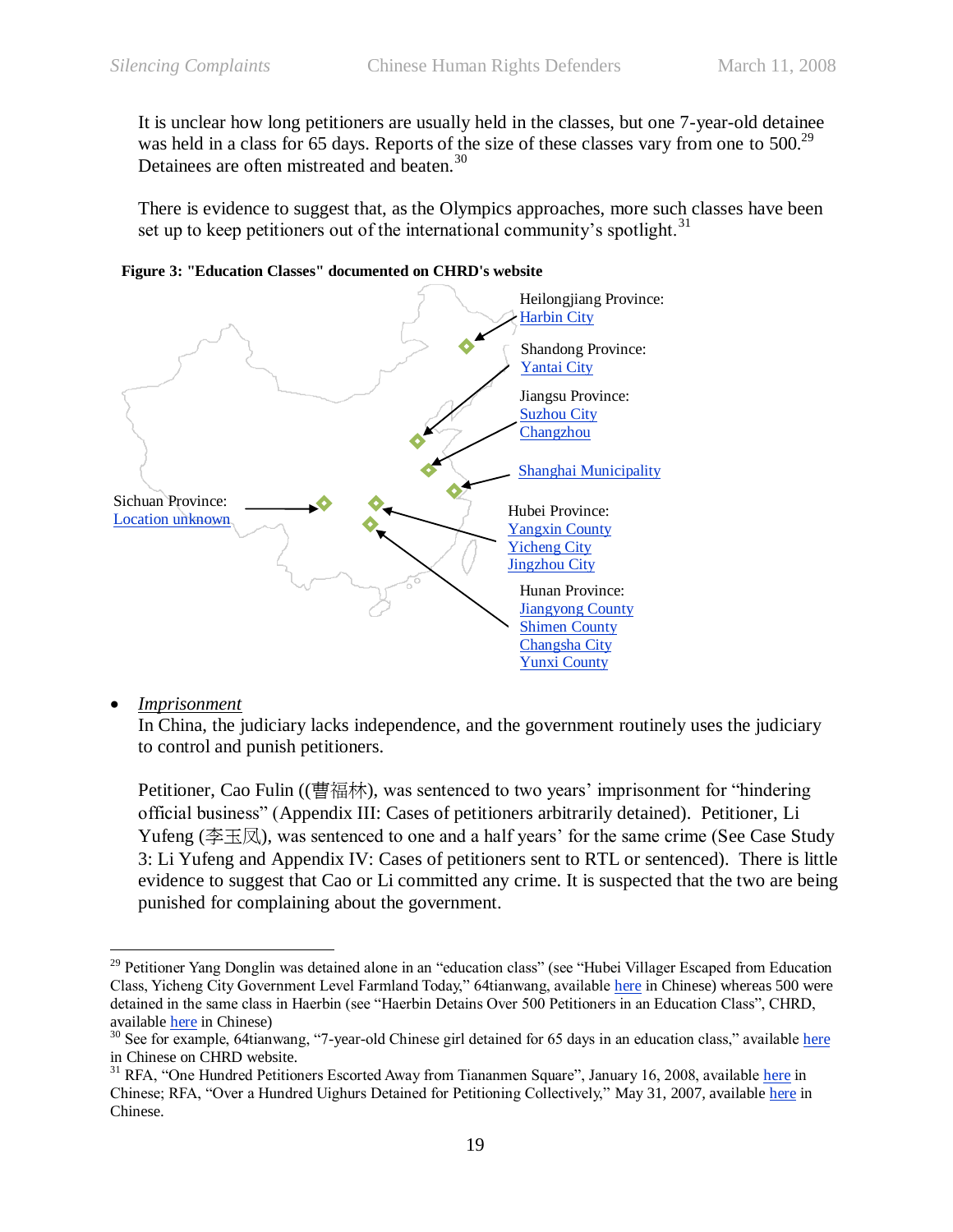See [Appendix IV: Cases of petitioners sent to RTL or](#page-44-0) sentenced for more cases of imprisoned petitioners.

## <span id="page-19-3"></span>**Case Study 3: Li Yufeng**

Li Yufeng, 49, is a petitioner from Jiaozuo City, Henan Province. Li began petitioning in 2002 after her home was forcibly demolished without proper compensation. For her petitioning activities, she has been repeatedly detained, beaten and imprisoned.

On March 9, 2007, Li was petitioning in Beijing while two important state meetings were being held. She happened to pass through an area not far from the meeting venues and without showing her petitioning materials, was identified by a plainclothes officer as a petitioner. Shortly after the encounter, unidentified men accosted her, confiscated documents Li was carrying that were associated with her petition, photographed her, and brought her to Beijing PSB Xihu District sub-division, where they accused her of openly waving her petitioning materials and shouting slogans in front of a government office. Li refused to sign papers confessing to the men's accusations.

The next day, Li was administratively detained (a form of "administrative" sanction that can be imposed by public security officials) for 7 days by the Beijing PSB Xihu District subdivision for "disrupting social and public order." Immediately after her detention, she was sent to Jiaozuo City by Jiaozuo City PSB and criminally detained on suspicion of "hindering" official business.‖ On March 23, she was arrested, and on May 16, she was sentenced to one and a half year's imprisonment for the same crime.

#### <span id="page-19-0"></span>**Human rights violated in the interception of petitioners**

#### <span id="page-19-1"></span>**Freedom of expression**

The interception of petitioners is first and foremost a violation of the right to freedom of expression. Petitioners are punished for peacefully expressing their grievances and opinions.

Petitioners' right to freedom of expression and of opinion are guaranteed by Article 19 of the International Covenant on Civil and Political Rights (ICCPR) and Article 35 of the Chinese Constitution. Article 41 of the Chinese Constitution protects the right of citizens to criticize the government:

―Citizens of the People's Republic of China have the right to criticize and make suggestions to any state organ or functionary. Citizens have the right to make to relevant state organs complaints and charges against, or exposures of, violation of the law or dereliction of duty by any state organ or functionary."

#### <span id="page-19-2"></span>**Torture**

Although the relevant U.N. conventions (and to some extent, China's Criminal Law) clearly prohibit government officials from torturing and ill-treating people, in practice, officials torture and mistreat petitioners with impunity. Petitioners are often subjected to beating and deprivation of food or medication by interceptors, who are either public officials or hired thugs acting on behalf of public officials.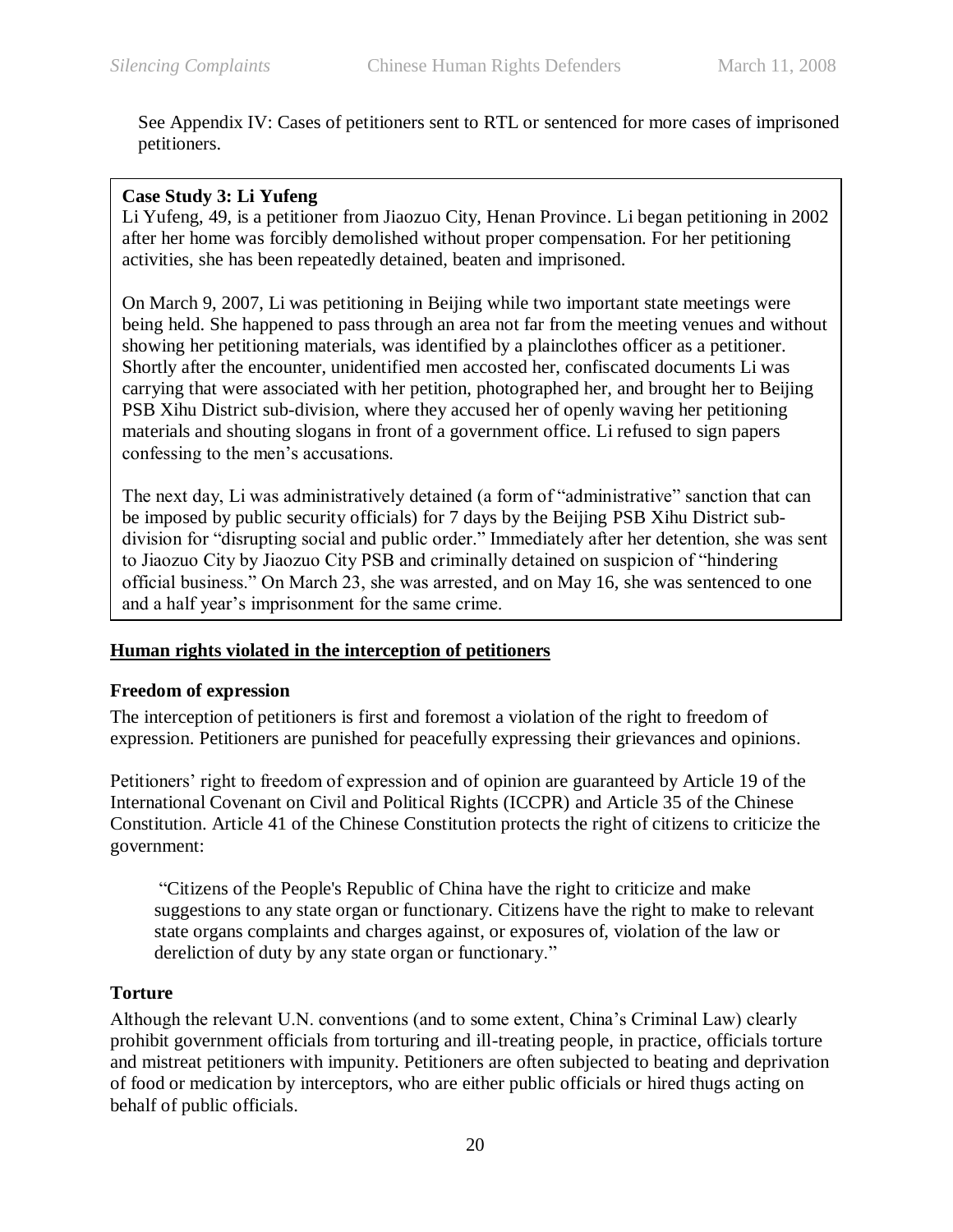China ratified the Convention Against Torture and Other Cruel, Inhuman or Degrading Treatment or Punishment (CAT) in 1988. China's own Criminal Law (Articles 247 and 248)<sup>32</sup> similarly prohibits the use of torture and other physical punishment in law enforcement. However, the PRC Criminal Law's prohibition of torture is too narrowly defined as noted by the U.N. Committee Against Torture.<sup>33</sup> Only when torture occurs within the criminal justice system and in defined areas—"prisons, detention centers, and other guard houses"— is it recognized as such. Furthermore, under Chinese law, acts of torture can only be committed by certain types of officials, while in the CAT, the prohibition applies to anyone acting in an official capacity. The Criminal Law is too restrictive to fulfill China's obligations under CAT. Its narrow definitions exclude much of the torture experienced by petitioners.

#### <span id="page-20-0"></span>**Arbitrary detention**

 $\overline{a}$ 

There are many forms of arbitrary detention related to the interception of petitioners: Kidnapping, detention in RTL camps, psychiatric institutions, "black jails" or "education classes," and sentencing by a judiciary that lacks independence all constitute arbitrary detention.

According to the UN Working Group on Arbitrary Detention, detention, arrest or any other form of deprivation of liberty is "arbitrary" if it falls into one of three categories:

1. When the deprivation of liberty is the result of the exercise of rights including but not limited to freedom of expression, assembly, association, movement, and political participation;

2. If there is no legal basis justifying the deprivation of liberty;

3. When international norms related to the right to a fair trial are not observed, whether partially or at all. 34

In the case of petitioners, the deprivation of liberty is the direct result of petitioners exercising their right to freedom of expression. In cases where petitioners are detained for collective petitioning, their detention is also arbitrary because it is the result of the exercise of their rights to freedom of assembly and association.

 $32$  Article 247 states, "Judicial workers who extort a confession from criminal suspects or defendants by torture, or who use force to extract testimony from witnesses, are to be sentenced to three years or fewer in prison or put under criminal detention. Those causing injuries to others, physical disablement, or death, are to be convicted and severely punished according to articles 234 and 232 of this law."

Article 248 states, "Supervisory and management personnel of prisons, detention centers, and other guard houses who beat or physically abuse their inmates, if the case is serious, are to be sentenced to three years or fewer in prison or put under criminal detention. If the case is especially serious, they are to be sentenced to three to 10 years in prison. Those causing injuries, physical disablement, or death, are to be convicted and severely punished according to articles 234 and 232 of this law. Supervisory and management personnel who order inmates to beat or physically abuse other inmates are to be punished according to stipulations in the above paragraph."

<sup>&</sup>lt;sup>33</sup> According to Committee Against Torture (CAT), Concluding observations of the Committee against Torture: China. 09/07/96. A/51/44, paras.138-150. (Concluding Observations/Comments), China failed "to incorporate the crime of torture into the domestic legal system, in terms consistent with the definition contained in article 1 of the Convention.‖ Similar concern was also raised in CAT's subsequent report on China, Conclusions and Recommendations of the Committee against Torture: China. 09/05/2000. A/55/44,paras.106-145.

<sup>&</sup>lt;sup>34</sup> Working Group on Arbitrary Detention: Individual Complaints, Urgent Appeals, Deliberations.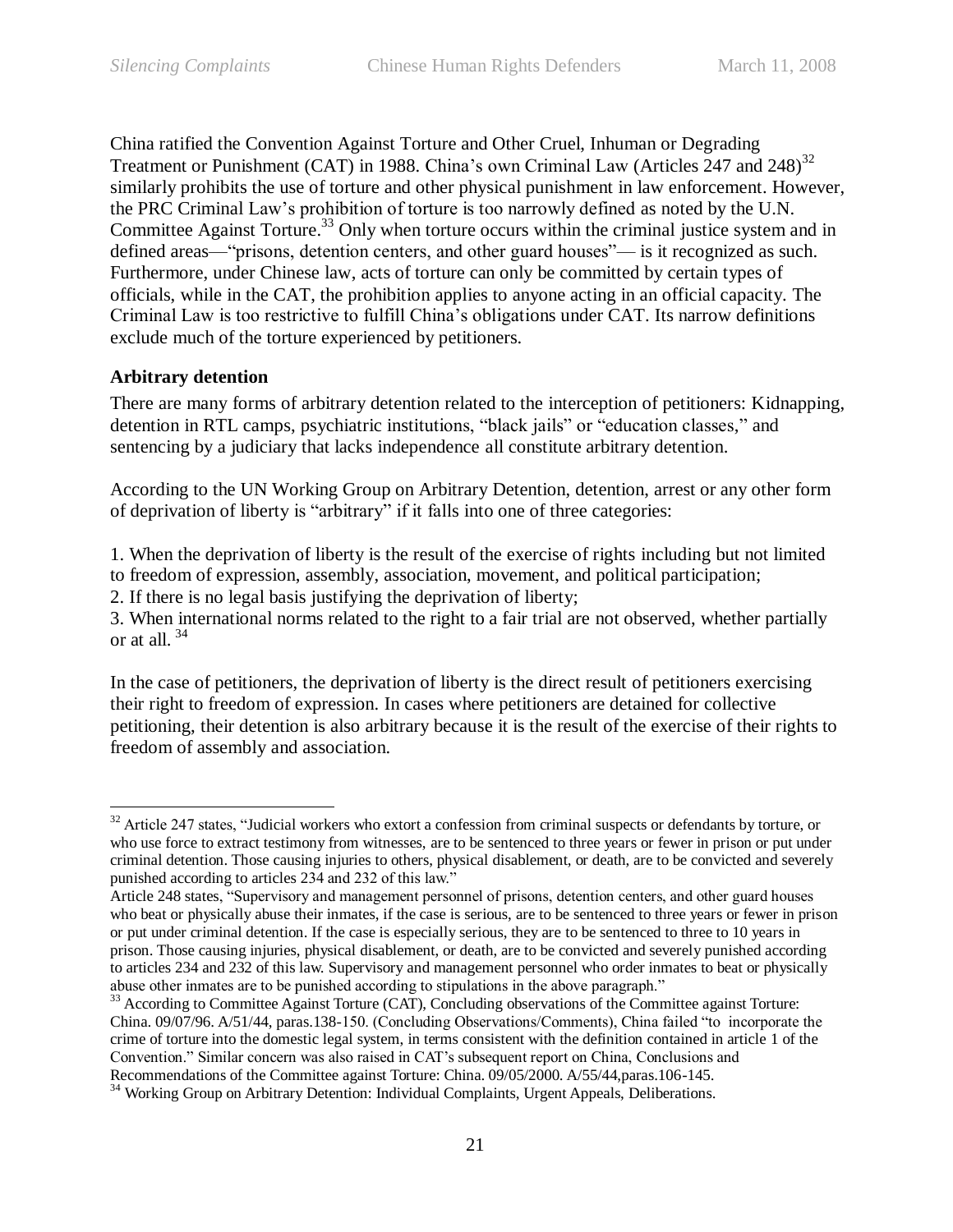Secondly, a number of Chinese scholars as well as international human rights organizations have pointed out that the legal basis of Re-education Through Labor is unclear and questionable.<sup>35</sup> There are no laws that govern "black jails" or "education classes". They exist entirely outside of the law.<sup>36</sup>

Interceptors have no legal authorization to detain individuals. According to Article 3 of the Chinese Criminal Procedure Law and Article 16 of the Chinese Law on Administrative Penalties, public security organs are the only government organs authorized to detain individuals on suspicion of violating the law. Even in cases in which the interceptors are public security officers, they do not follow the procedures concerning the treatment of detainees described in Article 64, 65 and 69 of the Criminal Procedure Law. Petitioners are held without a detention warrant, incommunicado and without charge or trial.

Moreover, interceptors simply have no legal authority to set up jails or classes. According to Article 11 of the Prison Law, the establishment of prisons is subject to the approval of the judicial administration under the State Council. There is no evidence to suggest that these jails or classes have ever been approved by the State Council.

Finally, when sent to an RTL camp, "black jail", "education class" or psychiatric institution, petitioners are deprived of their liberty without any legal procedures such as a fair trial. The police alone have the power to send individuals to detention facilities without going through the Procuratorate or the Court. Deprivation of liberty without legal procedure violates Article 9 of the ICCPR, which states that the lawfulness of any deprivation of liberty needs to be decided upon by the judiciary. It also violates Article 37 of the Chinese Constitution, which states:

―The freedom of person of citizens of the People's Republic of China is inviolable. No citizen may be arrested except with the approval or by decision of a people's procuratorate or by decision of a people's court, and arrests must be made by a public security organ. Unlawful deprivation or restriction of citizens' freedom of person by detention or other means is prohibited..."

#### <span id="page-21-0"></span>**Causes of the violations**

 $\overline{a}$ 

Why do petitioners suffer such extensive violations of rights when they are not only clearly exercising a constitutional right but also expressing their grievances through means and channels both sanctioned and set up by the state? There are a number of answers to this question, but four main causes can be identified:

1) the general lack of effective mechanisms to hold the state and its agents accountable, including through public disclosure of official malfeasance in the media;

<sup>&</sup>lt;sup>35</sup> See for example, Veron Meiying Hung, "Reassessing Reeducation Through Labor," China Rights Forum, No.2, 2003, p.37; Hu Xingdou, "Abolition of the RTL system: a Proposal to CCP Politburo, National People's Congress and State Council," November 9, 2003; Liu Renwen, "Reform of China's Reeducation through Labor System," the Brookings Institution, January 25, 2005.

<sup>&</sup>lt;sup>36</sup> See CHRD, " 'Black Jails' in the Host City of the 'Open Olympics': Secret detention facilities in Beijing are illegally incarcerating petitioners", September 21, 2007, available here: [http://www.crd](http://www.crd-net.org/Article/Class9/class97/200709/20070921161949_5739.html)[net.org/Article/Class9/class97/200709/20070921161949\\_5739.html](http://www.crd-net.org/Article/Class9/class97/200709/20070921161949_5739.html)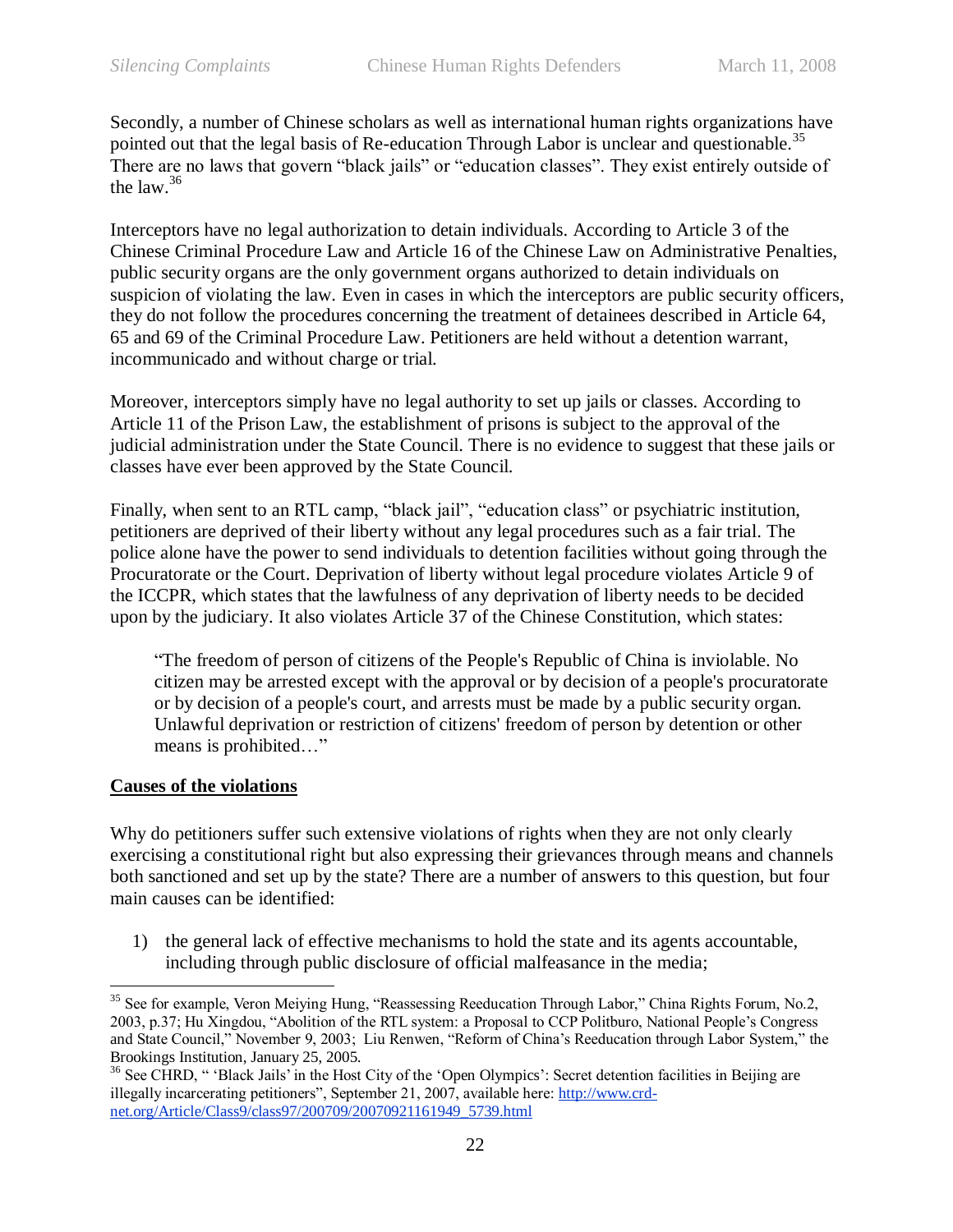- 2) the ways in which the political careers of individual officials are linked to their ability to guarantee "stability" in the areas under their control, with petitioning being seen by higher authorities as indicative of disorder;
- 3) the use of petitioners as a means of exchange for bribes; and
- 4) the vagueness of relevant regulations that allows for their interpretation in ways that restrict or abuse rights and freedoms.

#### <span id="page-22-0"></span>**Lack of constraints on government and Party power**

The extent of petitioning and the persecution of petitioners are not simply the result of isolated wrongdoings by certain government departments or officials, but the result of systemic violations of citizens' rights and freedoms in China. Almost 30 years after Deng Xiaoping committed the PRC to observing "socialist legality," constraints on the power of state and Party organs and individual officials remain largely ineffective. Insofar as specific legal constraints are in place, they apply mainly to minor acts of government and the lowest levels of officials. Thus, the Chinese government and its agents can continue to violate citizens' rights at will. Petitioning is a response to such violations. It is an attempt by citizens to protect their rights and hold the power that violates them accountable in the absence of other means of resolving their complaints, such as an independent judiciary. The attempt frequently elicits hostile reactions from authorities who wish to suppress those seeking to constrain their power.

Unconstrained government and Party power extends into the media. The Chinese government's censorship of domestic media means exposing human rights violations remains very difficult, and the situation of petitioners cannot be adequately covered in the media. By blocking significant news about the plight of petitioners from reaching the populace, the government ensures that petitioners appear in a bad light in the press. They are blamed for a rising crime rate and for tarnishing the image of cities. As a result, among city dwellers, there is a general fear of and lack of concern about petitioners. The lack of public scrutiny contributes to the climate of impunity in which the authorities are free to violate the rights of petitioners.

The low social status of many petitioners and the fact that they are generally far from their social networks increases their vulnerability to unrestrained government and Party power. Many travel great distances to Beijing, arriving in an enormous and unfamiliar metropolis without relatives or friends to support them. Although petitioners often attempt to organize themselves for purposes of mutual assistance, rarely can they organize themselves effectively without official intimidation and retaliation. In addition, some lack knowledge of their rights and access to the legal system.<sup>37</sup> Although Article 13 of the Regulations on Letters and Visits encourages Letters and Visits offices to work with legal aid groups to assist petitioners, this aid is often insufficient and open to political influence. Lawyers and other Non-governmental Organizations (NGOs) sometimes are discouraged from providing petitioners with legal aid for fear of intimidation by interceptors. Interceptors make use of this unique combination of circumstances—that is, that nobody will know and perhaps few will care if anything happens to them—to persecute petitioners. Some simply vanish. As mentioned above, Heilongjiang petitioner Liu Jie was nearly killed by staff from the Letters and Visits Office at the Supreme Procuratorate. Liu was spared in the end because a friend of hers learned about her situation just in time, causing those who abused her to

 $\overline{a}$  $37$  This is generally the case with any groups in China given the strict government regulations on registering nongovernment organizations.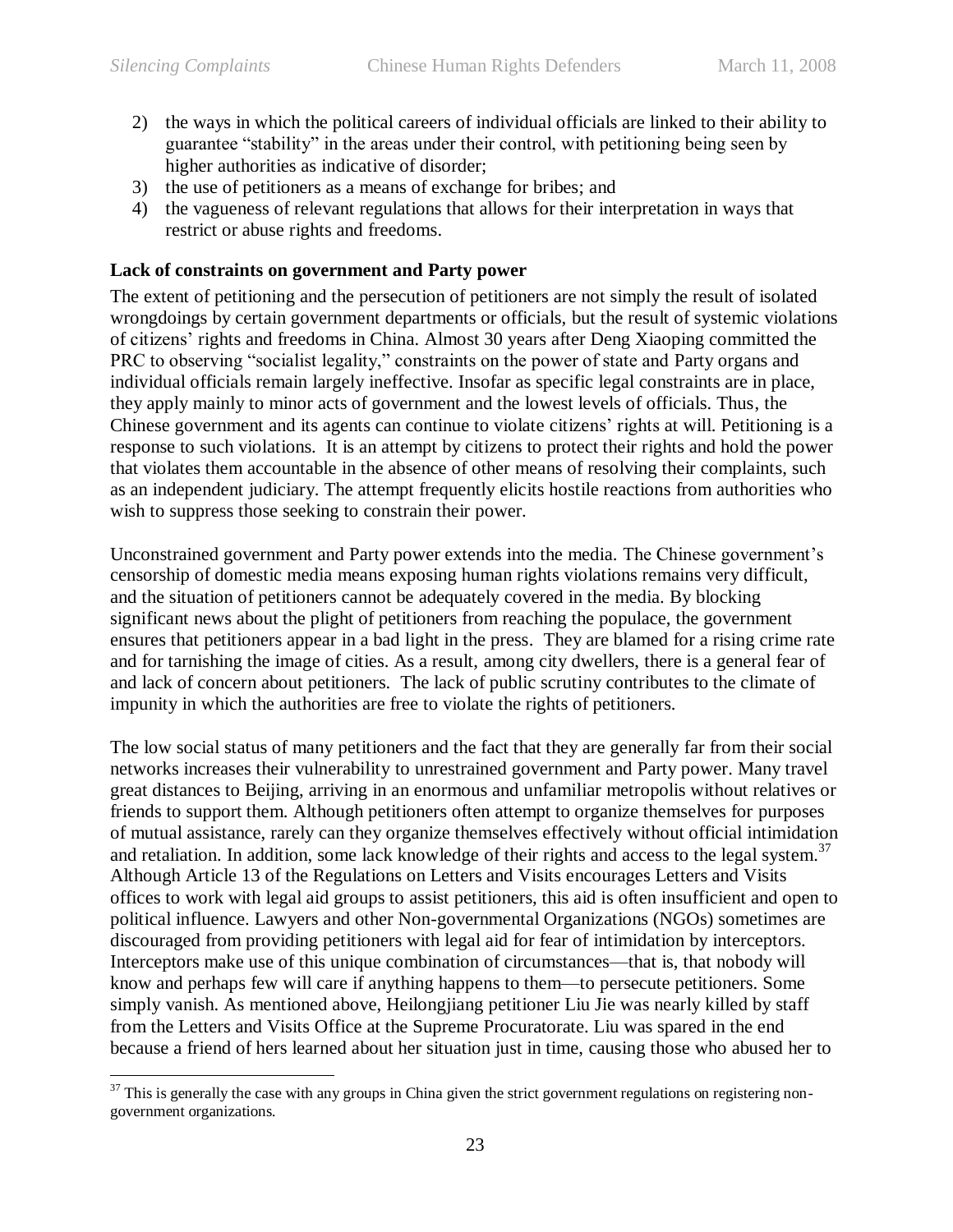#### fear exposure.

## <span id="page-23-0"></span>**Incentives for local officials to block petitioning and punish petitioners**

Specific incentives impel local officials to prevent petitioning and to persecute persistent petitioners. Such incentives range from general directives to orders to monetary rewards.

While there is little public scrutiny of government officials in China, there is a system of internal performance review. A "point deduction system" means that when a petitioner from a certain local area lodges a complaint at a Letters and Visits Office managed by a higher authority, that authority deducts points from or fines the relevant authorities at the lower level, and the punishment is passed down through the layers of government, getting heavier each time, until it reaches the location of origin of the complaint or petitioner. As a result, those at lower levels have a strong incentive to try their best to prevent petitioners from lodging complaints. The incentive to intercept petitioners gets stronger as petitioners lodge complaints with higher levels of government. The incentive to intercept also gets stronger as petitioners organize themselves into larger groups. <sup>38</sup> For example, in Shimen County, Hunan Province, a local government unit gets 0.5 points deducted if a group of 6 to 20 petitioners lodges a complaint against it at the county level, but 5 points deducted if the group is larger than 100 people.<sup>39</sup>

At lower levels, this system also leads to the establishment of rewards for agencies that engage in persecution of petitioners. A set of regulations concerning petitioners from Jiangyong County government, Hunan Province, states:

―If the county PSB detains one petitioner, the reward is RMB 2,000 (US\$282); for sending one petitioner to RTL camp, the reward is RMB 6,000 (US\$844); for investigating a petitioner's criminal responsibility, the PSB receives RMB 6,000, the county Procuratorate receives RMB 2,000 and the county court RMB 2,000."  $40$ 

In Hunan's Shimen County, an official document describes a system of points awarded to interceptors who persecute petitioners and deducted from those who fail to do so:

"Regarding those who go to petition at the provincial capital or to Beijing and those who persistently petition unreasonably, if they are returned to the county and sent to law

[http://www.cecc.gov/pages/annualRpt/annualRpt05/2005\\_5e\\_access.php?PHPSESSID=c6379ce28878904283b3a1a](http://www.cecc.gov/pages/annualRpt/annualRpt05/2005_5e_access.php?PHPSESSID=c6379ce28878904283b3a1a911922d49) [911922d49](http://www.cecc.gov/pages/annualRpt/annualRpt05/2005_5e_access.php?PHPSESSID=c6379ce28878904283b3a1a911922d49)

 $\overline{a}$  $38$  A report by the Congressional-Executive Commission on China (CECC) argues a similar point: "These [responsibility] systems apply progressively harsher disciplinary sanctions to government officials depending on the scale of the mass petitions and the bureaucratic level to which they are directed, rather than linking punishment solely to the legal merit of the complaints. For example, Anhui provincial regulations impose formal criticism on local officials who face mass petitions (over 50 petitioners at the provincial capital or over 20 at the national level) that remain for more than 48 hours at government agencies." Mass petition movements of over 100 people to the provincial capital (or over 30 to Beijing) result in suspension of the responsible official." For more detail, see CECC, "2005 Annual Report", Section V (e) Access to Justice, available here:

<sup>&</sup>lt;sup>39</sup> "2007 Measures of Shimen County to Assess the Work of Maintaining Stability" (石门县 2007 年度维护稳定工 作考评办法), Notice Major Item 2 Article 16

<sup>&</sup>lt;sup>40</sup> "Regulations Regarding the Investigation of Responsibilities of the Implementation of the Work of Letters and Visits" (关于实行信访工作责任追究的若干规定). It was issued on May 16, 2007.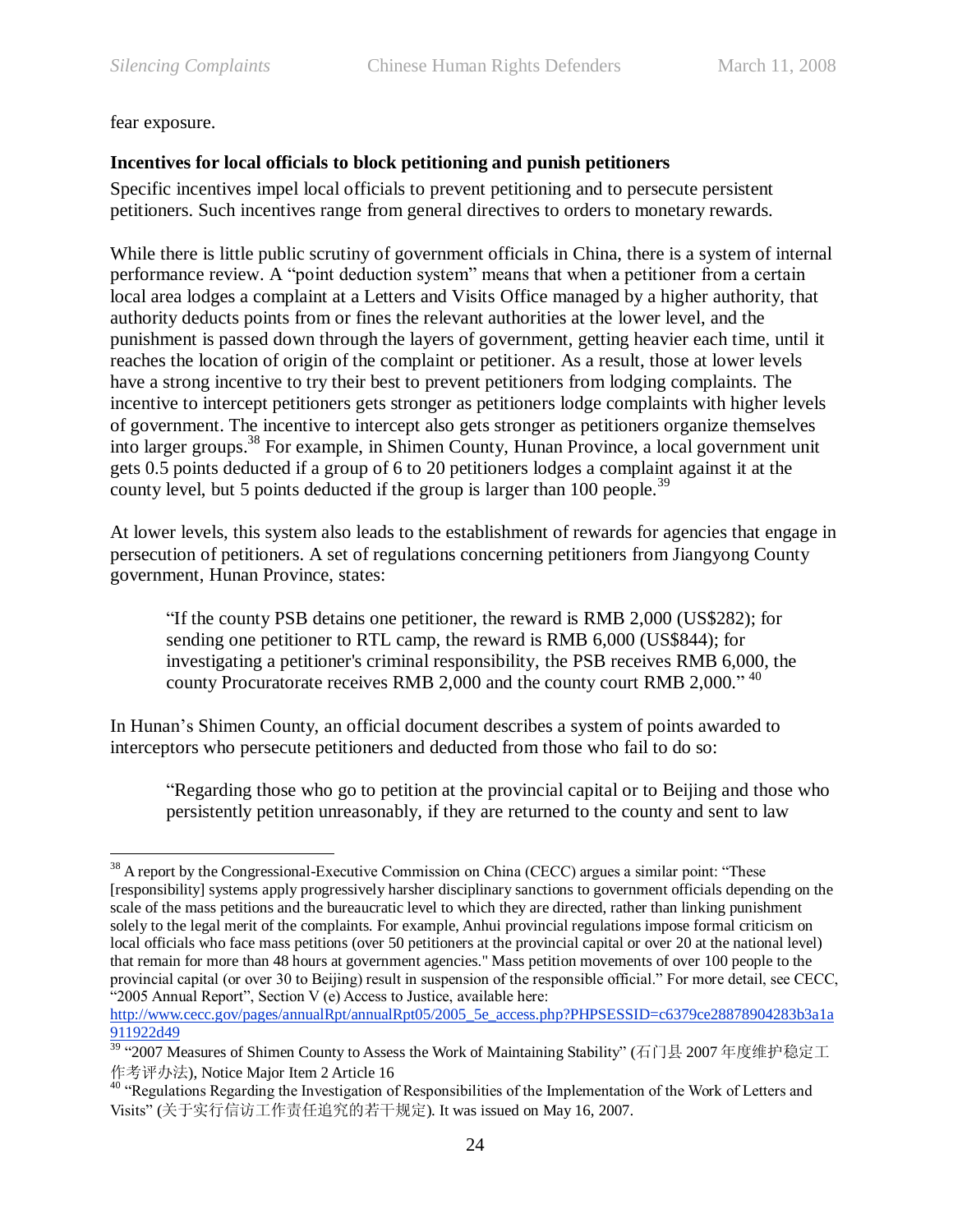$\overline{a}$ 

learning classes in a timely manner…add two points [to the relevant units directly under the township, district and county government]. Failure to implement this, deduct half-apoint [from the relevant units directly under the township, district and county government]. $^{341}$ 

Similarly, in Yilan County, Heilongjiang Province, a government document states:

―Especially regarding petitioners who go to Beijing, regardless of the reasonableness of their petitions, the PSB and the Court…are specifically responsible for re-assigning staff and vehicles to forcibly return petitioners. At the same time, evidence needs to be collected and transferred so that petitioners can be legally subjected to 15 days of either administrative or judicial detention. Send repeated petitioners to RTL camps.<sup>742</sup>

It is believed that such documents promoting the suppression of petitioners have been issued by local governments around the country. There is also cause to believe that higher government authorities are responsible for, or at least are aware of and actively encourage, such actions by local governments. Certainly the criteria for the evaluation of the performance of officials are set at the highest level, but there is also evidence of more specific involvement. For example, the aforementioned regulations by Jiangyong County government state that these express "the spirit" of a document that originated at provincial level. $43^{\circ}$ ,

#### <span id="page-24-0"></span>**Letters and Visits turned into profitable businesses**

Although the Letters and Visits system is supposed to help citizens appeal against wrongful treatment, in practice it protects the interests of those in power accused of wrongdoing. This is partly because the political careers of Letters and Visits officials and the funding of Letters and Visits Offices depend on those in power. Also, the phenomenon of using petitioners as a means of exchange, of holding petitioners for ransom, as described below, has become commonplace.

All central government Letters and Visits Offices have relationships with interceptors from various local governments stationed in Beijing. When petitioners come to obtain registration forms to file their petitions, the Letters and Visits Offices immediately and secretly notify the interceptors from the relevant local areas. When the same petitioners return to hand in their forms, they are taken away by the interceptors. Many petitioners do not even get a chance to register their petitions. When the Offices record the petitions, the records become one basis upon which higher authorities decide to deduct performance points or seek reductions in the budgets of local governments.

Petitions regarding local governments at an even lower administrative level (for example, at the

<sup>&</sup>lt;sup>41</sup> "2007 Measures of Shimen County to Assess the Work of Maintaining Stability" (石门县 2007 年度维护稳定工 作考评办法), Notice Major Item 2 Article 16

<sup>&</sup>lt;sup>42</sup> "Yilan County Launches the battle/work plan that focuses on the resolution of the most difficult petitioning cases," (依兰县开展重点疑难信访案件集中化解专项会战工作方案) dated July 10, 2007.

<sup>&</sup>lt;sup>43</sup> The regulations state: "this policy is formulated according to the spirit of the documents released by the [Yongzhou (a prefecture level city)] Municipal CCP Committee and Municipal Government: ‗An Urgent Notice Regarding the Resolute Containment of Unusual Petitioners in Beijing"' and 'Notice Re-transmitting the Provincial Joint Office's 'an Urgent Notice Regarding...Unusual Petitioners in Beijing'."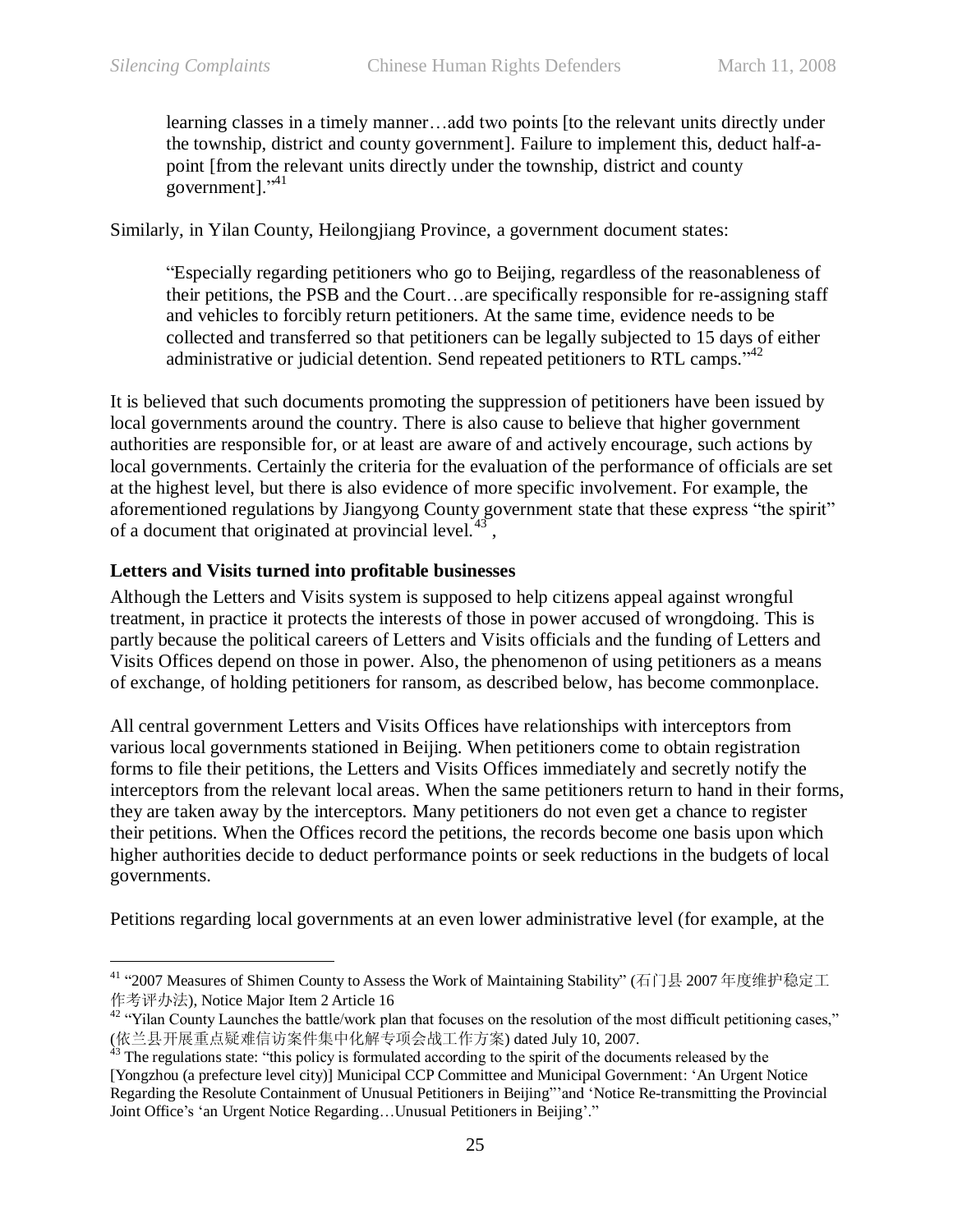district level) that do have not established relationships with central government Letters and Visits Offices in Beijing are first registered by the central government Letters and Visits Offices, which then notify the local governments' liaison offices in Beijing of the registration and ask them what they would like to do to "remedy the situation." The local governments usually pay a bribe to cancel the registered petition. In the words of a Henan county official, "For cancellation, you only pay an economic price; without cancellation, you pay a price in your career….the result affects the image of the county Party committee and the county government…. This is not responsibility a certain individual or a certain unit can afford.<sup>544</sup> Cancellations are carried out to protect the image of the local party officials, so they can avoid being investigated by higher authorities.

Although the official number of petitions is about 10 million, the number is likely to be far greater because many petitions go unregistered. Petitioners whose local governments have no relationships with the Letters and Visits Offices in Beijing are more likely to be able to successfully lodge their petitions; others face significant obstacles to doing so.

Other government departments have found "creative" ways of capitalizing on the desire of local authorities to block petitioners. For example, Youanmen police station under Beijing Municipal PSB has frequently "sold" petitioners they caught at RMB 500-1,000 (US\$71-142) apiece to the relevant interceptors. If the interceptors from the relevant local governments refuse to pay, the petitioners are then sent to Majia Building, a government facility, where petitions are processed. As a result, many local governments are willing to "buy back" their petitioners from the police.

#### <span id="page-25-0"></span>**Vagueness of the Regulations on Letters and Visits**

A number of articles and clauses in the Regulations provide opportunities for the violation of petitioners' rights. The system of "self-review" outlined by Article 4, the restriction on collective petitioning stipulated by Article 18 and the list of vaguely-defined "crimes" described in Article 20 encourage officials to retaliate against petitioners, whether petitioning individually or in groups, and provide ready legal basis to do so.

#### <span id="page-25-1"></span>*System of "self-review"*

 $\overline{a}$ 

Under the current system of petitioning, a complaint about a particular agency will be handed back to it to deal with, even if it has failed to do so in the past. According to Chapter 4, Article 21, Clause 3 of the Regulations,

―With regard to a letter-or-visit matter which involves an administrative organ at a lower level or its staff members, directly transfer the matter to the administrative organ which has the power to handle it according to the principle of territorial jurisdiction, responsibilities assumed at different levels, and the department in charge being the department responsible, and send a copy of the matter to the department or unit for letters and visits of the people's government at the next lower level."

<sup>&</sup>lt;sup>44</sup> A Speech dated April 13, 2007, at the "Working Conference on Petitioning Stability in the County" (在全县信访 稳定工作会议上的讲话), by a member of Standing Committee of County CCP Committee, Political-Legal Committee Secretary in Henan Province.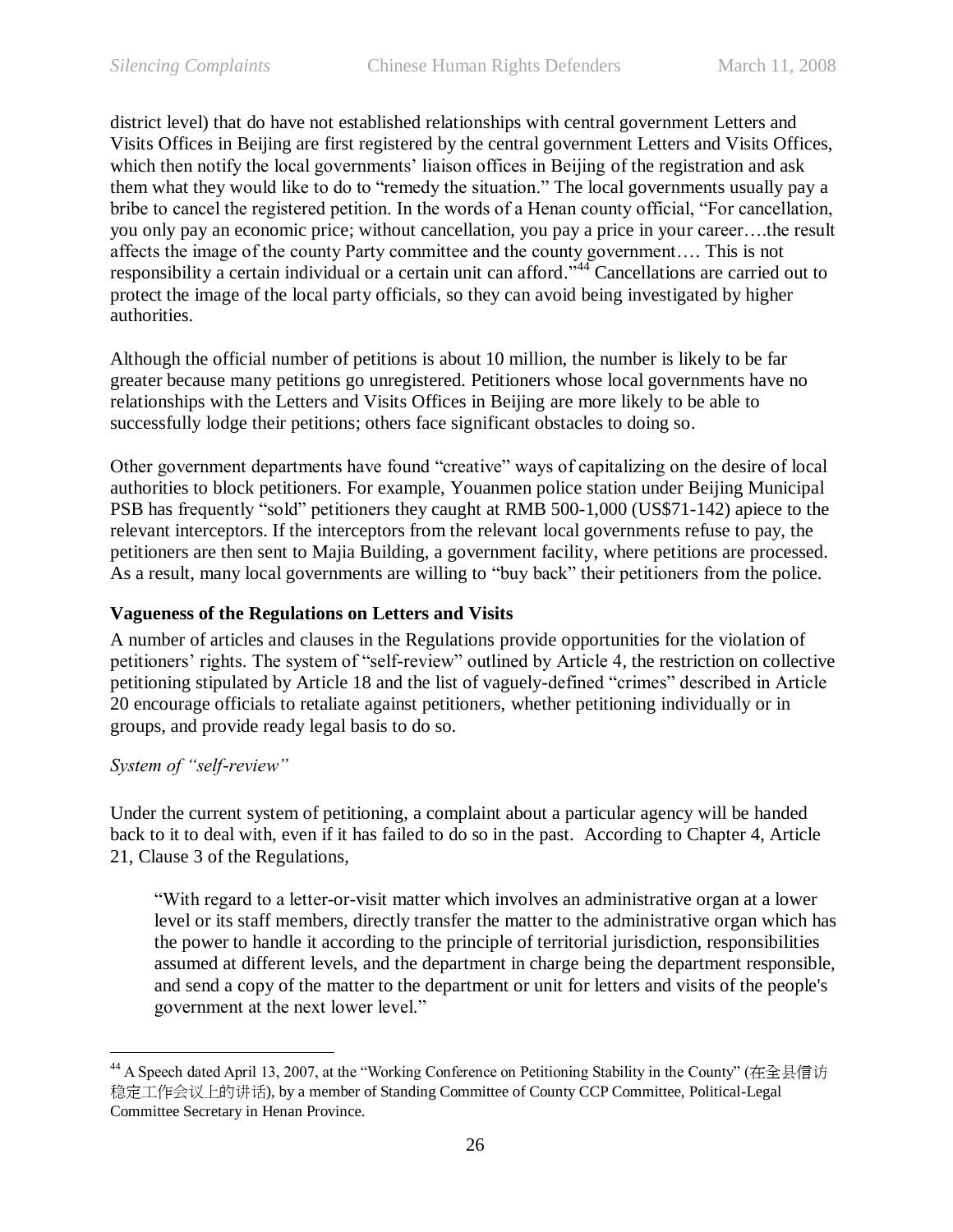A direct result of this principle of "territorial jurisdiction" is that the government departments or the officials responsible for the alleged wrongdoing described in the petition are also the ones responsible for dealing with the petitions. This system means that there is no impartial third party that processes the dispute. As a result, few petitions are successful. It also lays the foundation for the persecution of petitioners by angry officials who have an interest in evading accountability for wrongdoing and punishing accusers or whistleblowers. Interestingly, Article 23 of the Regulations prohibits Letters and Visits staff from divulging "the materials of accusation...or the relevant information provided by a letter-writer or visitor to the individual or department accused or exposed." Articles 4 and 23 thus directly contradict each other. Article 23 is routinely violated by Letters and Visits staff in their handling of petitions.

#### <span id="page-26-0"></span>*The restriction on collective petitioning*

Article 18 of the Regulations states:

―Where two or more letter-writers or visitors intend to present the same letter-or-visit matter through visit, they shall choose representatives, and the number of representatives shall not exceed five."

Article 18 thus puts a limit on the number of representatives allowed for petitioning groups of any size. This article has been used as the basis of suppression of group petitioning. With very few resources, the government can control a group of petitioners by targeting the main representatives of the group. In practice, this article helps the government to suppress collective action and restrict freedom of assembly and association.

#### <span id="page-26-1"></span>*Lack of clarity on what constitutes a "crime"*

Article 20 of the Regulations outlines actions petitioners are prohibited from engaging in:

―Letter-writers and visitors shall, in the course of writing letters or making visits, abide by laws and regulations, shall not harm the interests of the state, society or the collective or infringe upon the lawful rights of other citizens, shall conscientiously maintain public order and the order in handling letters and visits, and shall not commit any of the following acts:

(1) illegally assembling around offices of state organs or public places, encircling and attacking state organs, intercepting official vehicles, or jamming and obstructing traffic;

(2) carrying dangerous articles or tools for controlling others;

(3) humiliating, beating up or threatening functionaries of state organs or illegally restricting other people's personal freedom;

(4) staying and making trouble at the reception places for letters and visits, or leaving individuals who are unable to look after themselves at such places;

(5) inciting, colluding with, coercing or enticing with money or things of value others to write letters or make visits, or manipulating from behind the scenes others into doing so, or taking advantage of letters and visits to accumulate wealth; or

(6) committing other acts that disrupt public order or impair national or public security."

Many of these restrictions appear inherently reasonable. However, they are drafted in vague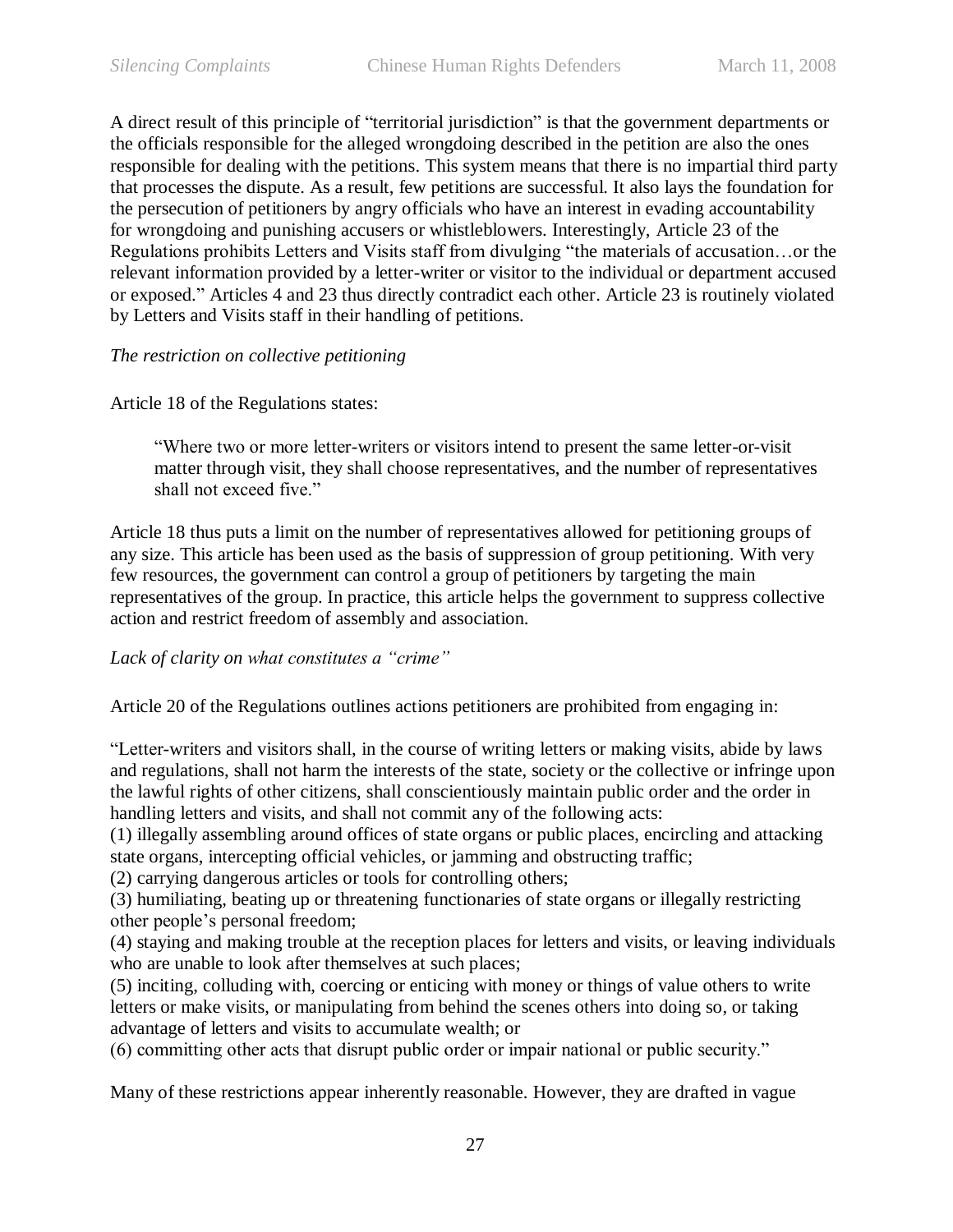language that leaves room for law enforcement officials to interpret what constitutes "undesirable" or "unlawful" behavior. In recent years, many petitioners have been sent to RTL or sentenced for "disrupting public order and impairing national or public security" (see Case Study [4\)](#page-27-2).

A similarly problematic "crime" is "illegally assembling around offices of state organs or public places.‖ There is no clearly defined boundary between this and the act of petitioning, which necessarily requires petitioners to assemble at the relevant Letters and Visits Offices; thus, petitioners are vulnerable to the charge of "illegally assembling." Not only does this clause directly violate the right to freedom of assembly guaranteed in the Chinese Constitution, it also provides a ready basis for authorities to prosecute petitioners.

## <span id="page-27-2"></span>**Case Study 4: Petitioner Zheng Dajing may face trial for "disrupting social order"**

On September 7, 2007, Hubei petitioner and human rights defender, Zheng Dajing (郑大靖, see Appendix III) was kidnapped in Beijing by Hubei interceptors and returned to his hometown. At the time of his kidnapping, Zheng was surveying petitioners and learning about the demolition of the Petitioners Village in Beijing.

On September 9, Zheng was criminally detained by the PSB of Shiyan City, Yunxi County in Hubei Province for the crime of "petitioning leading to disruption of social order." Zheng has been detained, beaten and abused at the black jail at Sigou Tobacco Purchasing Station in Yunxi County. The local government claims that the jail is merely a "Class for Petitioners who Have Adopted Unusual Means to Petition" and was established according to central government directives.

Zheng has been petitioning for years because his house was illegally occupied by the local government. Because of his petitioning, he has been detained and beaten and his family has been threatened. His seven-year-old daughter and his wife were detained for sixty-five days in July 2006. Since early 2007, while his family was petitioning in Beijing, Zheng actively helped hundreds of petitioners and defended their rights.

## <span id="page-27-0"></span>**Recommendations**

The violation of petitioners' human rights is systemic. When legal prohibitions against human rights violations are merely empty promises, to tackle these violations the roots of the problem must be addressed—that is, the social and political system. While aiming at the long-term change of the system which provides the context and the motivation for these rights abuse, there are several concrete and more focused measures that can be taken to improve the situation.

## <span id="page-27-1"></span>**Respect the rights exercised by petitioners, which are guaranteed in the Chinese Constitution**

In the short-run, the human rights situation of petitioners could be significantly improved if the Chinese government made efforts to implement the relevant articles in the Chinese Constitution that protect and promote human rights. For example, it is essential that the Chinese government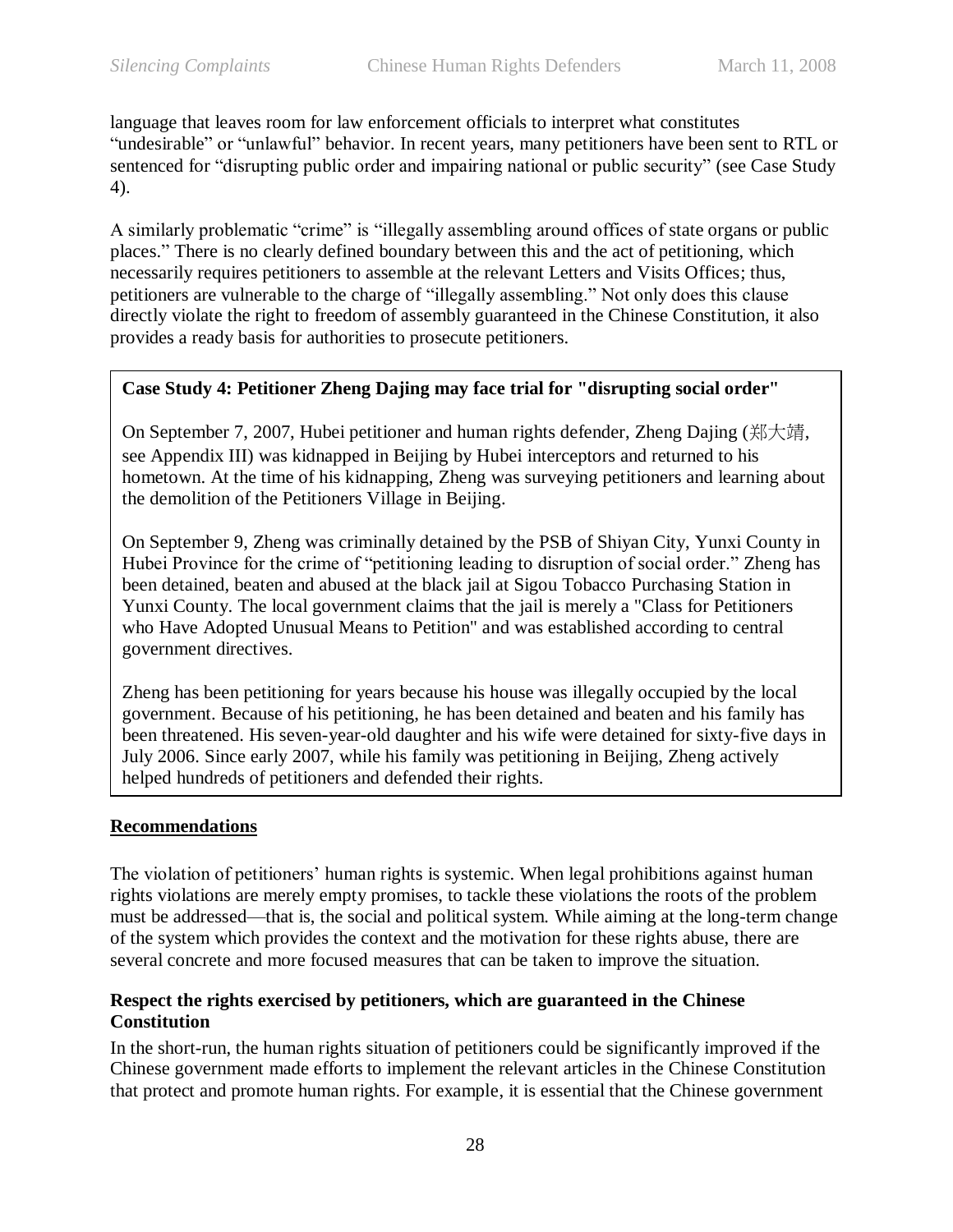implements Articles 35, 37, 40 and 41 of the Constitution which guarantee its citizens freedom of expression (including the freedom to criticize the government), assembly, association, personal freedom and privacy.

#### <span id="page-28-0"></span>**Immediately cease all interception of petitioners**

The Chinese government should eliminate all policies and regulations established by various levels of governments that encourage the interception and persecution of petitioners, cease assigning government staff to intercepting responsibilities and cease all interception-related activities including kidnapping, monitoring, arbitrary detention, killing and sentencing of petitioners and harassment of petitioners' families.

All petitioners detained in illegal "black jails" and "law education classes" must be released immediately and the illegal detention facilities must be immediately closed.

#### <span id="page-28-1"></span>**Reform the incentive system that encourages interception**

The current "point deduction system" punishes officials and government units for the number of petitions lodged against them regardless of whether the complaints are true and whether the officials and government units concerned have made efforts to address the complaints. The system should be reformed to encourage the investigation and resolution of the petitions.

#### <span id="page-28-2"></span>**Abolish the RTL system**

The Chinese government must abolish the RTL system. Any punishment that involves deprivation of liberty must be subsumed under the Criminal Law system where some procedural guarantees exist.

## <span id="page-28-3"></span>**Hold officials accountable for human rights violations**

Government officials suspected of ordering or carrying out the abuses of petitioners' rights and participating in bribery must be held accountable according to the Regulations on Letters and Visits, relevant Chinese laws and the Chinese Constitution. Only when they are held accountable for human rights abuses and corruption will government officials refrain from retaliating against petitioners who are lodging complaints against them or using petitioners as a means of exchange for bribery. China's laws already contain appropriate punishments for those who violate human rights. For example, Article 238 of the Criminal Law stipulates that,

―Whoever unlawfully detains another or deprives him of his freedom of person by any other means is to be sentenced to not more than three years of fixed- term imprisonment, criminal detention, control, or deprivation of political rights. In circumstances where beating or humiliation is involved, a heavier punishment is to be given."

## <span id="page-28-4"></span>**Make complaints procedures impartial**

Abolish the "territorial jurisdiction" principle and ensure that the departments or officers incharge of processing petitions are impartial and independent from those the petition concerns. In addition, the confidentiality of the petitioner's identity must be ensured, in accordance with Article 23 of the Regulations. For example, petitioners reporting on local corruption or abuse of power should not be identified and be known to the local department or officials involved.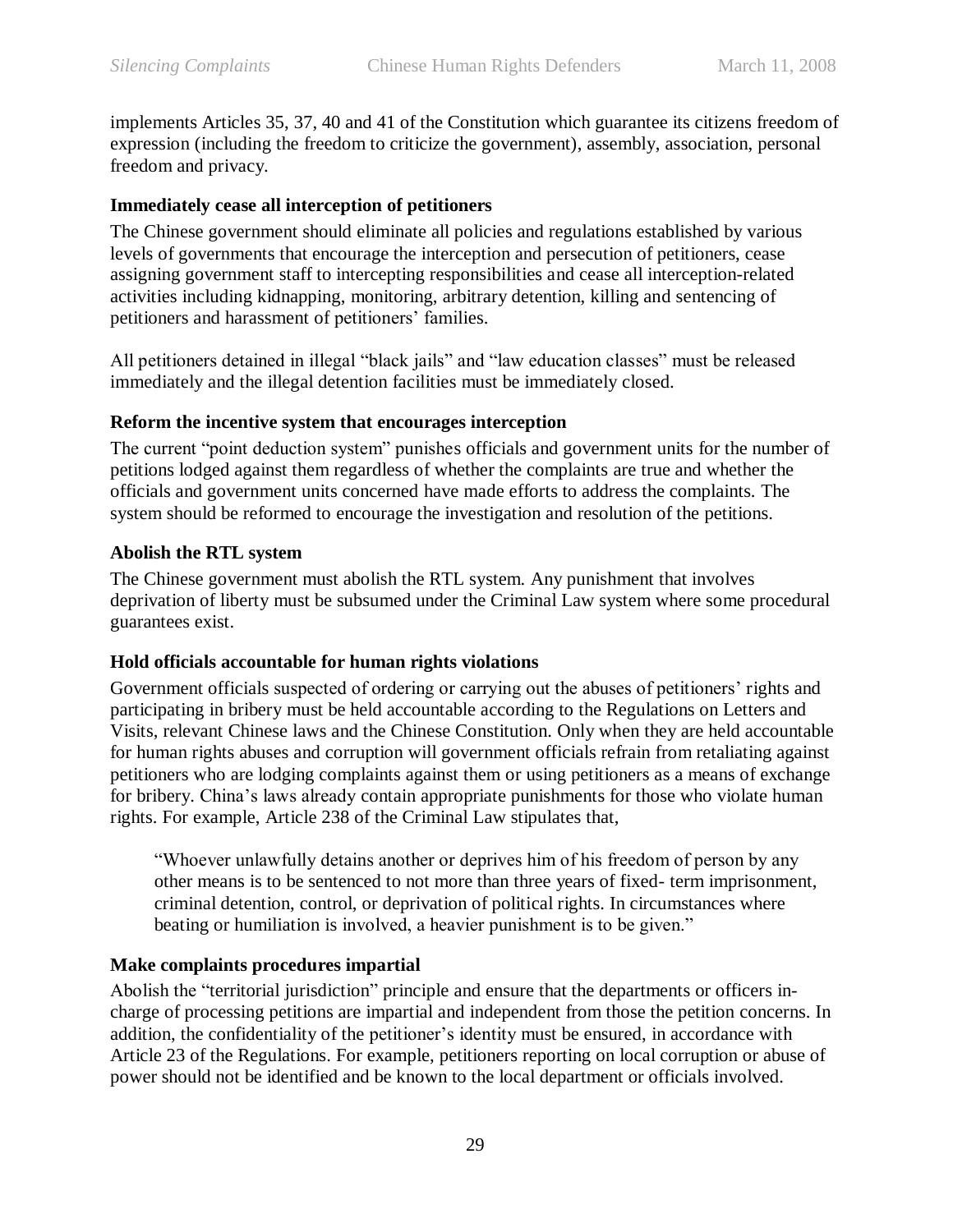Article 18 of the Regulations on Letters and Visits, which restricts the number of representatives to no more than five for any collective petition, must be amended so that it explicitly states that the article cannot be used as a basis for punishing petitioners who exceed this limit.

Article 20 also needs to be amended to clarify and precisely define the meaning of the terms "illegally assembling" "disrupt public order" and "impair national or public security," as well as the specific conditions under which a peaceful act of expression may constitute these acts. Such conditions must explicitly exclude any non-violent activity in the exercise of the right to freedom of expression, fundamental in the act of petitioning.

#### <span id="page-29-0"></span>**Ensure petitioners have unhindered access to legal aid and to the legal system**

The Chinese government must ensure that petitioners are free to report on abuses and organize themselves for purposes of mutual assistance without fear for retaliation.

The Chinese government should also ensure that petitioners have unhindered access to the legal system. Government-sponsored legal aid must be impartial to political influence. Since official legal aid is often insufficient, petitioners and their organizations promoting human rights should be free to exercise their right to access other sources of funding, including international funding, without fear of persecution, a right recognized in Article 13 of the UN Declaration to Protect Human Rights Defenders (1999). Lawyers and other Non-governmental Organizations (NGOs) should be able to provide petitioners legal aid without intimidation so that petitioners can have better access to the legal system.

#### <span id="page-29-1"></span>**Strengthen judicial independence and other alternative channels to lodge complaints**

One reason why so many petitioners insist on petitioning is because they often view petitioning as their own chance of obtaining justice. China's other dispute resolution mechanisms, such as its judiciary, are largely ineffective and/or compromised by political interference. It is therefore essential that the judiciary is strengthened and made independent from political influences. Other alternative channels for citizens to lodge complaints should also be considered so that citizens with grievances do not need to travel long distances, sometimes suffering abuse and becoming destitute along the way.

## <span id="page-29-2"></span>**Strengthen the monitoring of abuses**

The Chinese government should guarantee media freedom and allow both foreign and domestic reporters unhindered access to petitioners. Reporters should also be able to broadcast information concerning petitioners without interference or censorship.

The U.N. Arbitrary Detention Working Group and Special Rapporteur on Torture should request to visit petitioners in China and investigate the alleged violations of petitioners' human rights. International and domestic NGOs and other civil organizations could also monitor the situation of petitioners by visiting them and learning about their situation. The mere presence of a third party could help to deter persecution of petitioners.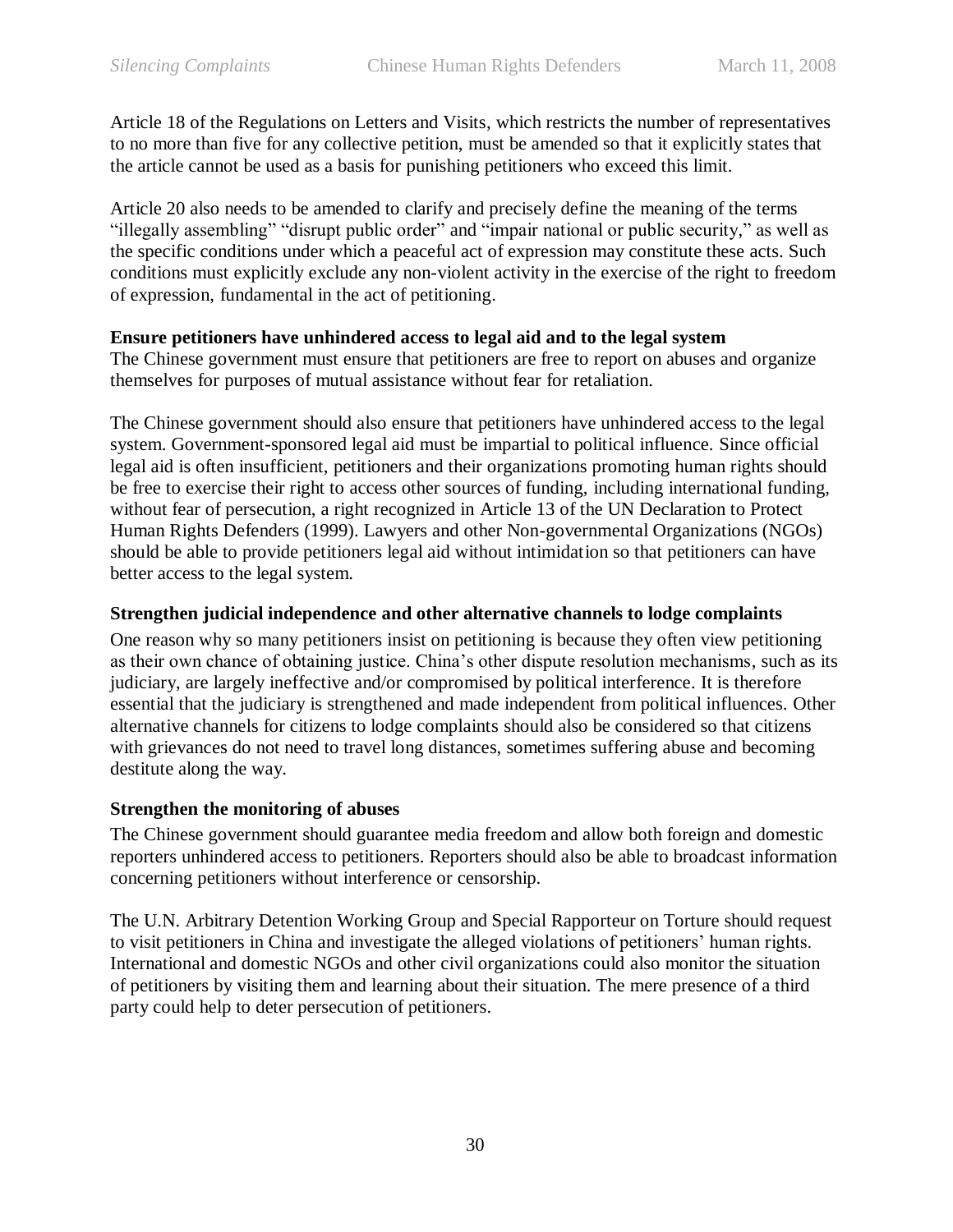## <span id="page-30-0"></span>**Appendix I: Cases of petitioners violently beaten and tortured**

## **1. Chen Zhengzhong (**陈正钟)

Male, born January 15, 1960

Address: 36 Futang Village, Junxi Township, Datian County, Fujian Province.

Chen became a petitioner because he believed that Junxi Township police station under Datian County PSB had failed to resolve fairly a dispute he had with local villagers. Chen has been beaten and detained for his petitioning by government agencies such as Datian County PSB.

On September 2, 1997, under the orders of the head of Junxi Township PSB, Qiu Daoquan, police officers, Lin Lianzhang and Xiao Yongzi, struck Chen with an electric cattle prod. During the beating, Chen was warned, "If you complain to the others again, we will imprison you."

Chen continued to complain. On November 30, 1998, officers from Datian County PSB, such as officer Fan Lijiang, broke into and searched Chen's home without warrant. They took Chen to Junxi Township police station. After hanging Chen up by handcuffing his hands on the iron railings of the window, Fan started to kick Chen, beat his lips and genitals with an electric cattle prod, and stab him all over with sewing needles (there were seven punctures on Chen's penis alone). Chen fainted during the torture.

On June 29, 2001, while Chen was at the Datian County Letters and Visits Office, Yan Changzhi, an officer from the Datian County PSB, forcibly took him away from the Office. On June 30, while detained at the Datian County Detention Center, Chen was beaten by Yan in the interrogation room. Chen was first beaten on his head, chest and arms. Blood streamed down from his arms and the corners of his eyes and his shirt was soaked in blood. Yan proceeded to stomp on Chen's throat and kicked his chest, waist, back and buttocks. After the beating, Chen was hung from a railing for a long period of time, nearly dead. The beating caused permanent injuries to Chen's legs and he could no longer stand up.

## **2. Li Guirong (**李桂荣)

Female, born April 5, 1957, worker in an electrical machinery factory at Liaoyuan Mining Affairs Bureau, Jilin Province Address: Group 6, Committee 3, Dongxu Community, Dongshan Street, Xian District, Liaoyuan City, Jilin Province

To complain to higher authorities about the corruption of Jilin Province National People's Congress representative and Liaoyuan Mining Affairs Bureau chief, Zhang Yi, and his associates, Li petitioned the central government in Beijing 84 times (as of May 9, 2007). During her petitioning, she was forcibly sent back to Liaoyuan more than 30 times, sent to Re-education through Labor twice, sent to psychiatric institutions twice and administratively detained twice. She was also tortured repeatedly.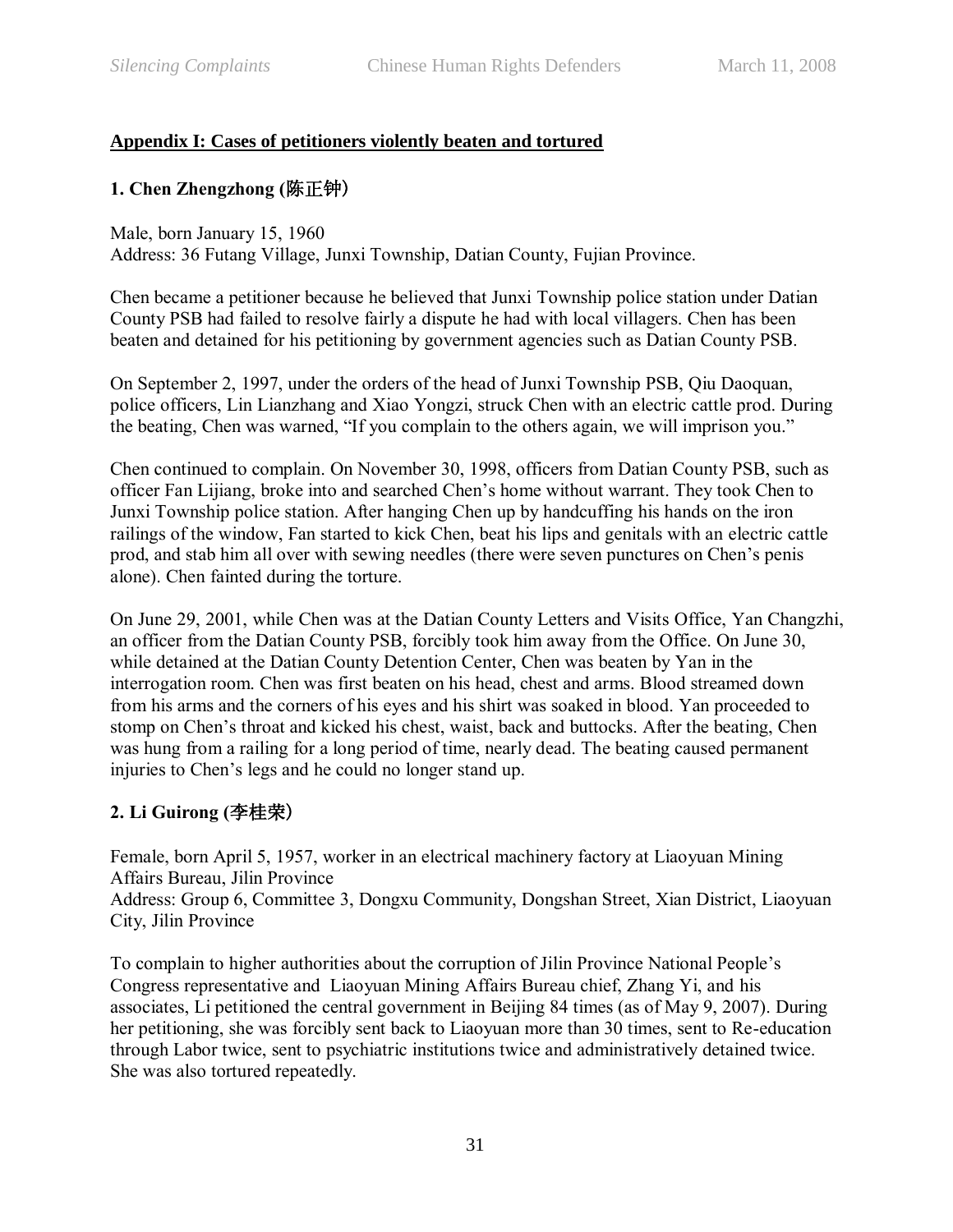On December 29, 2001, together with her 5 year-old daughter, Li travelled home to Liaoyuan after petitioning in Beijing. At the train station, Zhang Yi's younger brother, Zhang Jie, who is also the assistant chief of Liaoyuan City PSB, ordered more than 20 officers to kidnap Li's daughter and beat and kick Li. They handcuffed her and took her away for detention at Liaoyuan City Detention Center. In the Detention Center, the officers confiscated her identification card and all the evidence Li brought with her to petition in Beijing. The officers then beat her multiple times. Li was stripped and strapped to a "Tiger Bench"-- the torture



**Figure4: "Tiger Bench"**

victim is made to sit upright on a long bench, her hands tied behind her back. Her thighs are fastened with a rope to the bench while her feet are raised off the floor by bricks placed under her feet. This puts extreme strain on the knees and is an extremely painful form of torture, especially for an extended period of time. About six to seven policemen took turns guarding Li. Li's kidnapped daughter was forcibly sent to a welfare home where she has been detained ever since.

On June 9, 2004, Li was searched at the entrance of an underground tunnel at the east side of Tiananmen Square, Beijing and taken away by police on patrol from the Beijing Municipal PSB Tiananmen District sub-division. She was being held at the police station when five officers from Liaoyuan City PSB came for her. They put Li in handcuffs and beat and kicked her. The Beijing police pretended they could not hear Li's cries for help. The Liaoyuan police dragged Li out the door while beating her, threw her into a car and continued to beat her until she fainted. On June 11, Li woke up and found herself lying on a concrete floor, her clothes in shreds, and realized she was being held at the Jilin Province RTL Camp for Women. Apparently, she had been sent to RTL for three years.



**Figure 5: "Death Bed"**

At the camp, on June 15, Li was tortured using a method called "Death Bed". The RTL camp director, Li, led more than 10 police officers and strapped her onto an iron bed. They handcuffed her arms to one end of the bed and fastened her foot to the other end with a belt. They shoved a hard tube through her nose to her stomach. Li bled profusely and fainted. Three days later, Li was removed from the "Death Bed". By then, she was unable to stand up or walk. She could only crawl on the floor. She lay unconscious or slept on the floor for 15 hours a day.

On July 11, the RTL camp police once again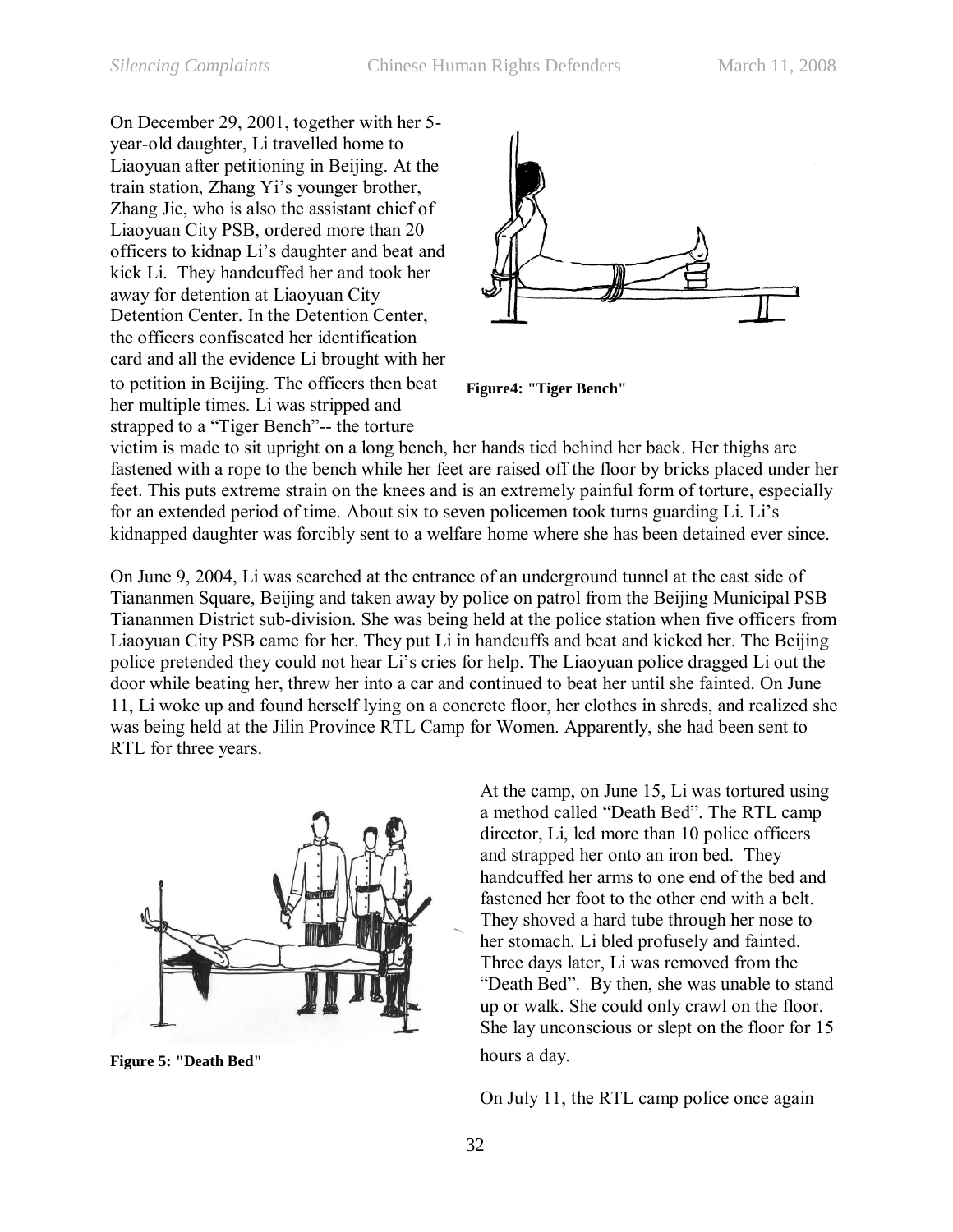strapped her onto the "Death Bed". They pricked Li's legs for more than an hour using 30 electric needles charged with high voltage. When Li vomited foam and blood, the police slapped her and increased the voltage until she fainted. On July 13, Li fell severely ill. She was sent to the emergency room at the RTL hospital. The hospital twice classified her condition as "critical". On July 22, at around 2 a.m., when Li was receiving emergency treatment, with IV dips, a urine tube and oxygen mask attached, the RTL camp police forced her oldest daughter and her sister to wrap her in a duvet and remove her from the hospital. On the way, Li's condition became worse and she was sent to No. 1 People's Hospital of Liaoyuan City for emergency care. However, Li had to leave the hospital due to lack of funds on July 25. Li was later treated with traditional methods and survived.

## **3. Liu Jie (**刘杰**)**

Female, born January 3, 1952 Address: Xunke Farm Resident Group 26, Beian Military Farm Bureau, Xunke County, Heihe City, Heilongiiang Province

Liu rented a dairy farm from the state-run Xunke farm, part of a military agricultural brigade, in Heilongjiang Province. On December 19, 1996, the Military Farm Bureau broke the contract and organized a group of police officers and other government officials to raid the farm. Liu started to petition.

At noon on June 13, 2001, in the backyard of the Letters and Visits Office at the Supreme People's Procuratorate in Beijing, Liu Jie was violently beaten by the Office's officials until she bled from her mouth and nose, soaking her clothes in blood. She fainted and remained unconscious for an hour. Interceptors from the Supreme Procuratorate then hung her onto an electricity pole using handcuffs, and let her bake in the sun for two hours. Then the same Letters and Visits staff sent Liu to the Chang Ping Custody Center<sup>45</sup>. In the car, one of the Letters and Visits staff members pointed a gun at Liu's head and threatened to kill her. Another officer in the same car intervened. At the Custody Center, upon seeing her injuries, those at the Center refused to take in Liu. The Letters and Visits officers then openly discussed taking her to a Beijing suburb, killing her and burying her there. Liu was terrified. She kneeled and pleaded to those in the Custody Center, who eventually agreed to take her in. The next day, interceptors from Heilongjiang Province picked Liu up and sent her to the Heilongjiang Provincial Custody Center, where she was imprisoned for ten days. She received no medical treatment and was only released after a friend came and posted bail.

On March 7, 2002, Liu was violently beaten at the Supreme People's Court by interceptors from the Military Farm Bureau, Heilongjiang Provincial government and Chinese Communist Party (CCP) Committee. She was violently kicked, dragged on the ground for more than 200 meters, and sent to room 201 at the Military Farm Bureau Beijing Liaison Office. Early the next morning, four interceptors entered the room and punched Liu until she fainted. They then sent her to the Heilongjiang Provincial Custody Center. When she woke up and refused to be detained, Liu was once more beaten by interceptors from the Military Farm Bureau until she passed out and

 $\overline{a}$ <sup>45</sup> These Custody Centers were part of the Custody and Repatriation System that was abolished in 2003.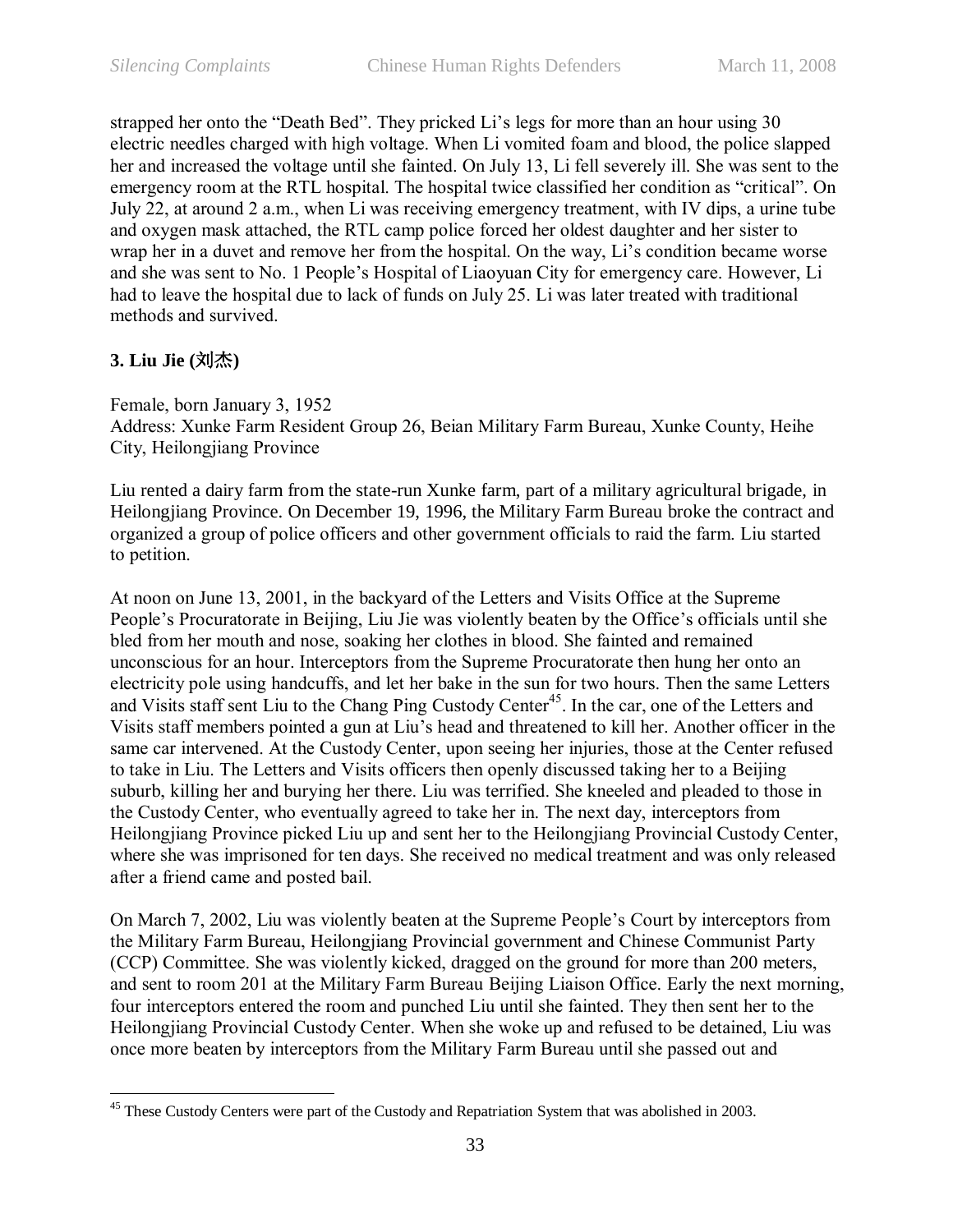remained unconscious for another two days. When she woke up, she discovered that the interceptors were preparing to send her to the crematorium. She pleaded with a kitchen worker at the Custody Center to send a message to a friend of hers. The interceptors, now fearing exposure, did not send her to the crematorium. A month later, Liu was released from the Custody Center. Liu went to a hospital for a physical examination, which confirmed that Liu's right arm was dislocated, her eyes were so severely injured that her vision drastically worsened, and she had sustained several bruises on her thighs.

In November 2003, Liu was at the State Council's Letters and Visits Office when she was attacked by interceptors from the Military Farm Bureau. She was detained for fourteen days. In October 2004, Liu was again captured in front of the State Council's Letters and Visits Office and forcibly returned to the Beian Military Farm Bureau where she was incarcerated in a secret "black jail" for seven days.

On October 11, 2007, after releasing an open letter signed by 12,150 petitioners demanding political and legal reforms, Liu was seized in Beijing by Beijing police. She was sent back to Beian City Military Farm Bureau Detention Center and formally detained on suspicion of "gathering crowds to create trouble" on October 13. The charge was dropped and Liu was not prosecuted due to insufficient evidence. On November 12, 2007, without charge or trial, Liu was sent to 18 months of RTL.

## **4. Yuan Jie (**苑杰**)**

Female, born May 1, 1942 Address: 27-2, Sifangtai District, Shuangyashan City, Heilongjiang Province

On October 13, 1977, Yuan's neighbor, Wang, took a Swiss wristwatch from Yuan's elder brother. The siblings reported the robbery to Shuanyashan City PSB. The PSB investigated the case perfunctorily and determined that Wang was innocent.

Yuan was dissatisfied with the PSB's conclusion, and in November, she started to petition higher authorities in Shuanyashan City, Harbin City (capital of Heilongjiang Province) and Beijing.

For her petitioning activities, Yuan has been repeatedly detained, including administrative detention for 15 days starting on December 28, 1979; being placed under the Custody and Repatriation program for 45 days starting on September 10, 1982; arrest by Sifangtai District police on August 13, 1984 and later being sent to Qiqihaer RTL camp for three years on August 25.

In July 1987, the Shuanyashan City PSB reconsidered the case and found Wang guilty of theft. On February 3, 1988, the PSB formally revoked charges and earlier punishments against Yuan and gave her RMB 4920 for compensation. Yuan found the compensation insufficient and she was also dissatisfied that officials responsible for wronging her had not been held accountable. She continued to petition.

On February 18, 2005, without presenting any warrants, the head of the Letters and Visits Office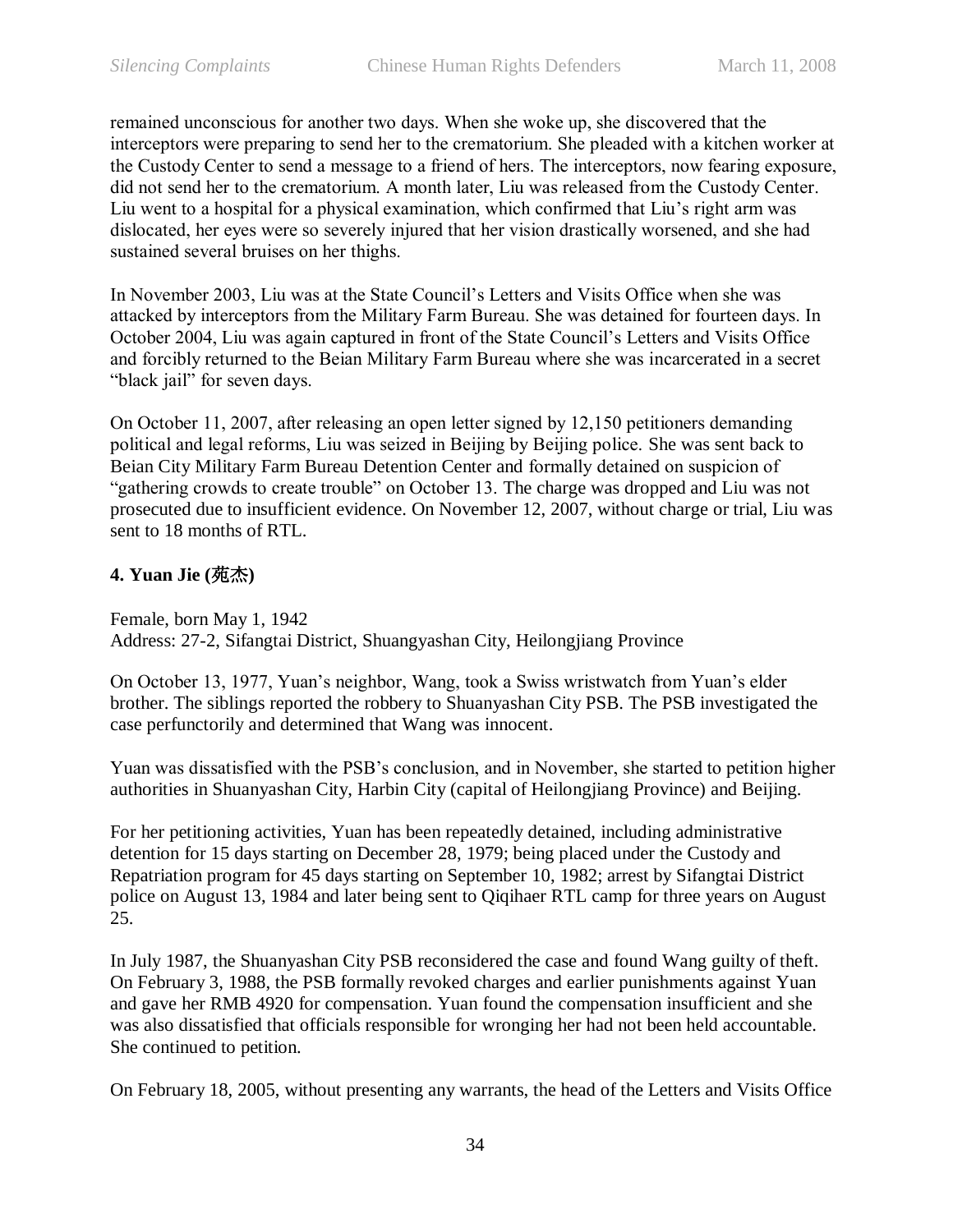at Shuanyashan City PSB, Li Baocai, arrested Yuan at her home. Yuan was detained at the Shuanyashan City Detention Center. While in detention, she was repeatedly beaten by Li and others. She was also deprived of sleep for seven consecutive days and subjected to torture for 16 days.<sup>46</sup> As a result of the torture, her arms and feet were severely swollen. While Yuan was delirious, Li and two police officers forced Yuan to put her fingerprints on the interrogation records indicating confession.

On January 10, 2006, Yuan was sent to three years of RTL by the Shuanyashan City RTL Management Committee. On April 4, 2006, Yuan was permitted to fulfill the sentence outside of the RTL camp.

### **5. Sun Wenyuan (**孙文远**)**

 $\overline{a}$ 

Male, born May 10, 1973 Residence: 8-1, Jiguan District, Jixi City, Heilongjiang Province

In 2003, Sun's left leg was amputated after an industrial accident. Sun repeatedly applied for disability compensation, but his applications were denied. In order to receive compensation, Sun has repeatedly petitioned authorities in Harbin City, the capital of Heilongjiang Province, and Beijing, for which activity he has been beaten and detained.

On December 9, 2004, at the registration lobby of the Heilongjiang Provincial High People's Court in Harbin, four Court employees broke Sun's glasses and beat him so badly that he was sent to the hospital for emergency treatment. The hospital told Sun to stay for inpatient care but he was unable to afford it and was discharged.

On November 10, 2005, Sun was petitioning in Beijing. While he rested outside the State Grid Corporation at No. 86 West Changan Avenue, Feng Xiangling (female, 54 at the time, police number 024101), an officer of West Changan Avenue police station of the Beijing PSB West City sub-division, directed a group to beat Sun. Feng said, "Beat him to death. If he dies, I take the responsibility."

After the initial beating, the group dragged Sun through Xianxiaoli Alley, then turned right into Xirongxian Alley where they continued to beat Sun. They also broke his crutches. While beating him, the group said, "If you come here again, we will break your other leg," and, "If you keep petitioning to the [central government] Organizing Department, forty of us will be fired. We're only in our 20s, we can't lose our jobs, so we must torment you to death." After a while, the group dragged Sun some 200 meters and left him at a construction site in Sijiulianzi Alley. Two hours later, Sun was discovered by local police patrols and was sent to the Beijing No. 2 Hospital. After the police found out that Sun was a petitioner from Heilongjiang Province, they informed the Heilongjiang Province Beijing Liaison Office. Employees of the liaison office came to the

<sup>&</sup>lt;sup>46</sup> Yuan was subjected to two forms of torture: she was forced to wear steel shoes and subjected to a punishment called "sitting at a tiger bench". With "Sitting at a tiger bench", the tortured is sat upright on a long bench, her hands tied behind her back. Her thigh is fastened with a rope to the bench while her feet are raised by bricks placed under her feet. This puts extreme strain on the knee and is an extremely painful form of torture especially when placed in this position for an extended period of time.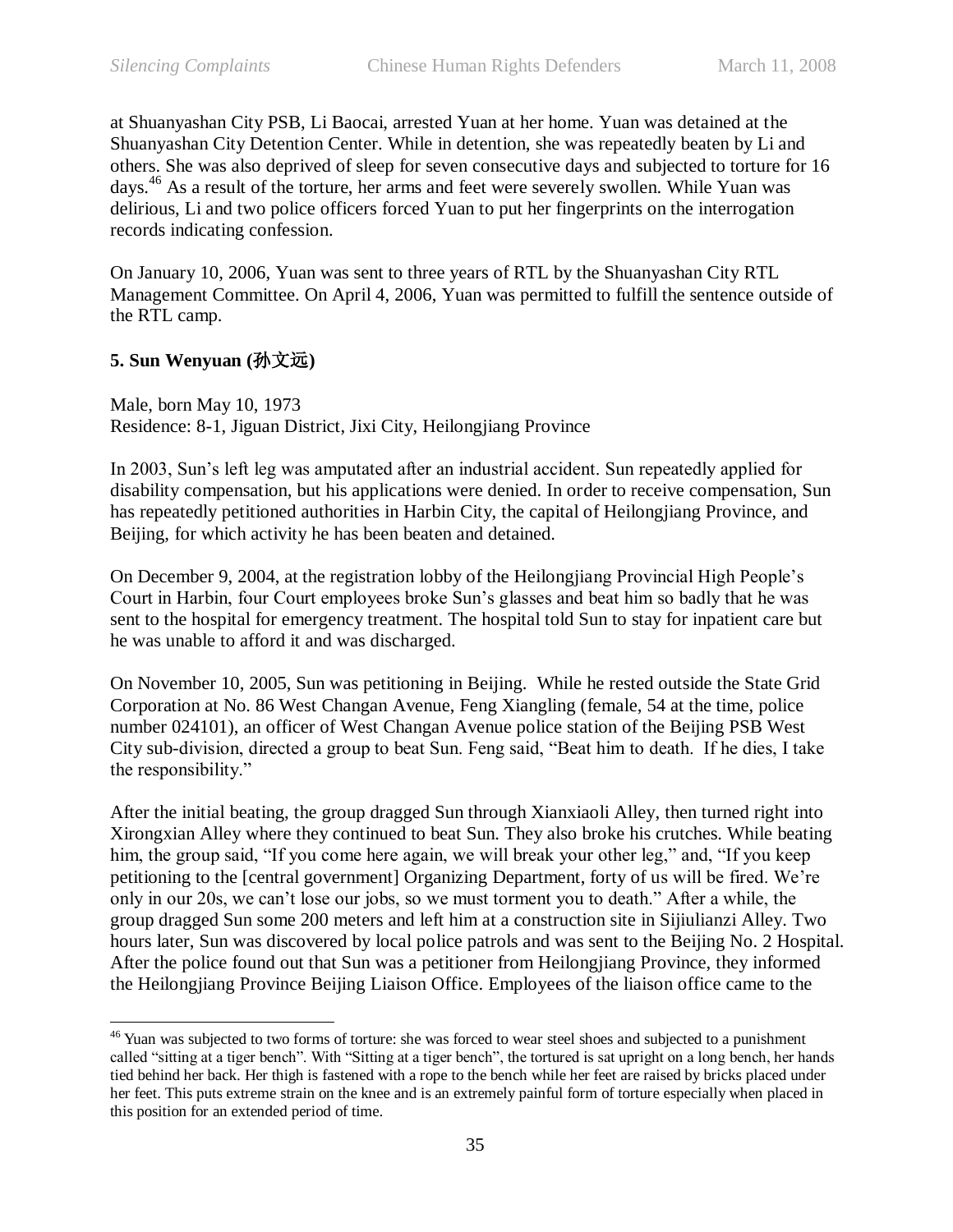hospital, confirmed Sun's identity and took no further action. Sun remained unattended in the hospital lobby. Later that day, Sun's mother arrived at the hospital and demanded that her son receive medical treatment. Doctors confirmed that Sun suffered multiple injuries.

The beating did not intimidate Sun and he continued to petition. On December 16, 2005, while petitioning at the Letters and Visits Office of the Heilongjiang Provincial High People's Court in Harbin, Sun and his mother were ridiculed by Chen Wenting, a judge at the Court. Chen pounded on a desk, angrily stared at Sun's mother and shouted loud admonishments. Sun got angry and broke one of the Office's windows with a garbage can. The court police immediately put Sun in handcuffs, confiscated his crutches, and sent him to the Harbin Railway Detention Centre, where he was detained for 15 days.

While petitioning at the Letters and Visits Office at the National People's Congress in Beijing in March 2006, Sun was wrestled to the ground and handcuffed by police officer, Li Yancheng (also known as Li Liangcheng), a court policeman from the Heilongjiang Provincial High People's Court.

Months later, on January 5, 2007, when Sun was petitioning the Heilongjiang Provincial High People's Court again, he was beaten by the same officer and other security personnel. The beating was ordered by Yin Juming, a judge at the Court.

On March 5, 2007, while petitioning in Beijing, Sun was intercepted by staff from the Jixi City Letters and Visits Office. Sun was detained at a black jail run by Jixi City located in the basement of a Mongolian inn at the back of the Beijing Arts Museum. He was searched to make sure he did not have a lighter or cell phone. He managed to hide his phone, however, and called the police. Twice the local police came, but after speaking with the guards and the innkeeper the police left. Sun spent the night shouting for help but nobody came to his aid. He was detained together with four other individuals under degrading and inhumane circumstances: they had no water unless they drank from the toilet cistern and were fed only two or three plain steamed buns every day. He was released after four days of detention. After his release, he reported his detention to the police, but the latter refused to record his report.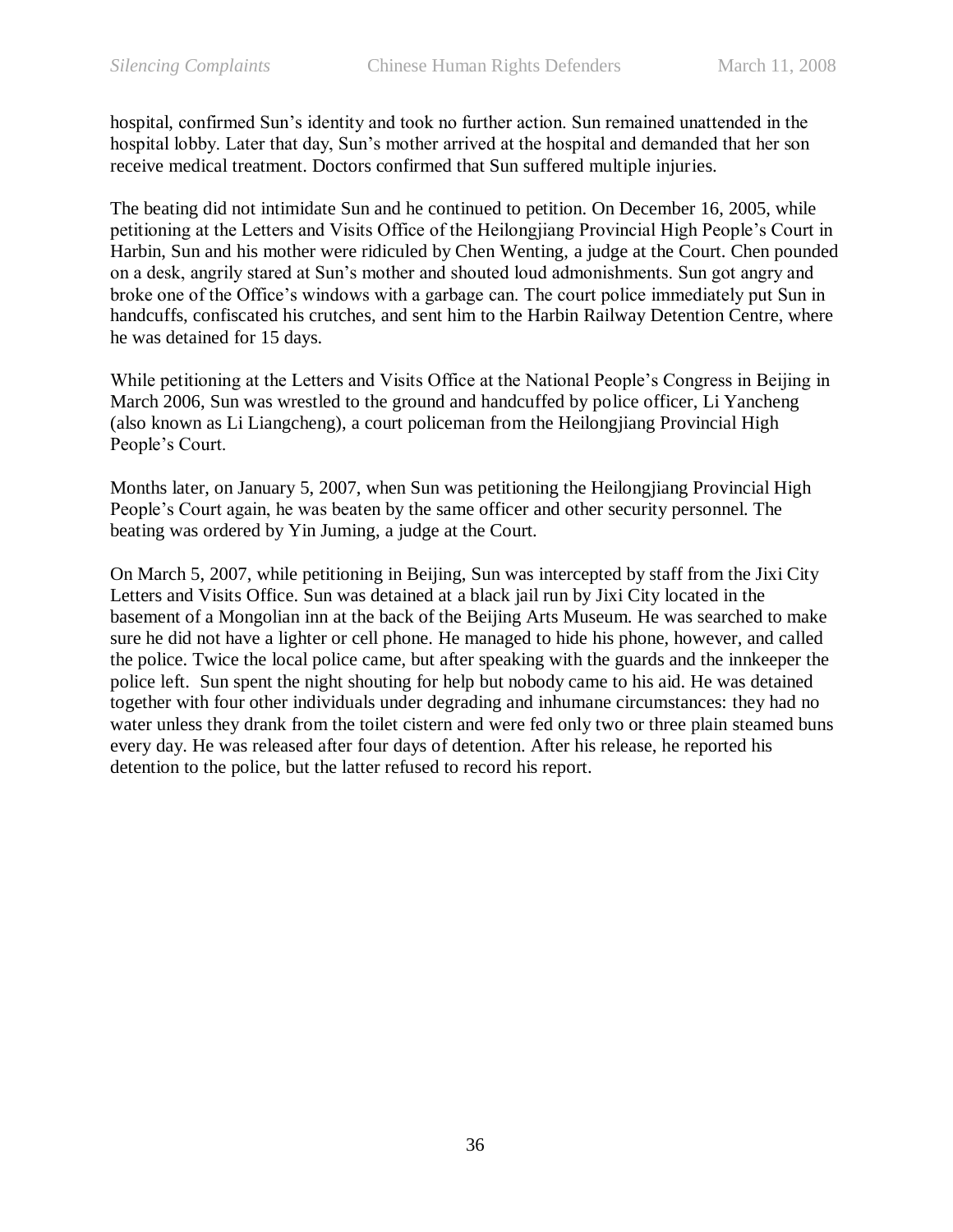## <span id="page-36-0"></span>**Appendix II: Cases of petitioners sent to psychiatric institutions 6. Chen Shilan (**陈士兰**)**

Female, 49 Address: Genghis Khan Town, Zhalantun City, Inner Mongolia.

Chen has gone to Beijing several times to petition for her two sons, who were severely injured by a group of criminals shielded by Zhalantun City PSB.

In December 2004, Zhalantun PSB, promising to help her, coaxed Chen back and confined her to Yakeshi Forestry Mental Hospital, where Chen was forcibly injected with medication and given electric shocks. After the injections, Chen was too weak to stand up; she passed out after taking the medication. Later on, threatening to arrest Chen's sons, the PSB forced the family into signing confirmation of Chen's mental illness and a promise not to petition again.

## **7. Gu Xiangqin (**顾相芹**)**

Female, 43

Address: 59 Yongan Street, Dayan Mining District, Evenk Banner, Hulunbuir City, Inner Mongolia.

On June 20, 1984, Gu's father, Gu Qing, became party to a dispute when the family's cows ate their neighbor's wheat seedlings, but Gu Qing was dissatisfied with the arbitration by the local production team. On June 30, in Gu Qing's house, the production team leader, Luan Youchen, beat Gu Qing's daughter, Gu Xianghua, had Gu Qing tied up, and took him to the local police station. On July 1, the head of the police station, E Caikui, and police officer, Meng Shuangzhu, handcuffed Gu Qing to the door handle of the police station. On July 4, Meng broke into Gu's home and took their cows away. He also forced Gu Qing's family – his wife, two sons and daughter – to go to Luan's house, where they were tied up and badly beaten. Gu Qing's wife and one of their sons were allowed to go home by evening. The other two children were not released until July 6. Gu Qing had to wait until July 11, when he was released from the local police station.

Since then, Gu Qing and Gu Xiangqin, father and daughter, have petitioned higher authorities many times. On September 20, 2005, Gu Xiangqin was arrested by the local PSB (Morin Dawa Daur Autonomous Banner PSB), and sent to Yakeshi Mental Hospital without any medical authorization. There, Xiangqin was forcibly injected and fed medication. On October 31, Gu's family were coaxed by the local authority (Committee of Political and Legal Affairs of the CCP in Morin Dawa Daur Autonomous Banner) to sign an agreement admitting that Xiangqin suffered from mental illness. On November 1, Xiangqin was released from the hospital.

## **8. Yan Xiulan (**闫秀兰**), Lu Shukun (**吕淑坤**)**

Yan Xiulan, female, 55; Lu Shukun, Yan's mother. Address: Majia Tun, Fuan Village, Shanhe Town, Wuchang City, Heilongjiang Province.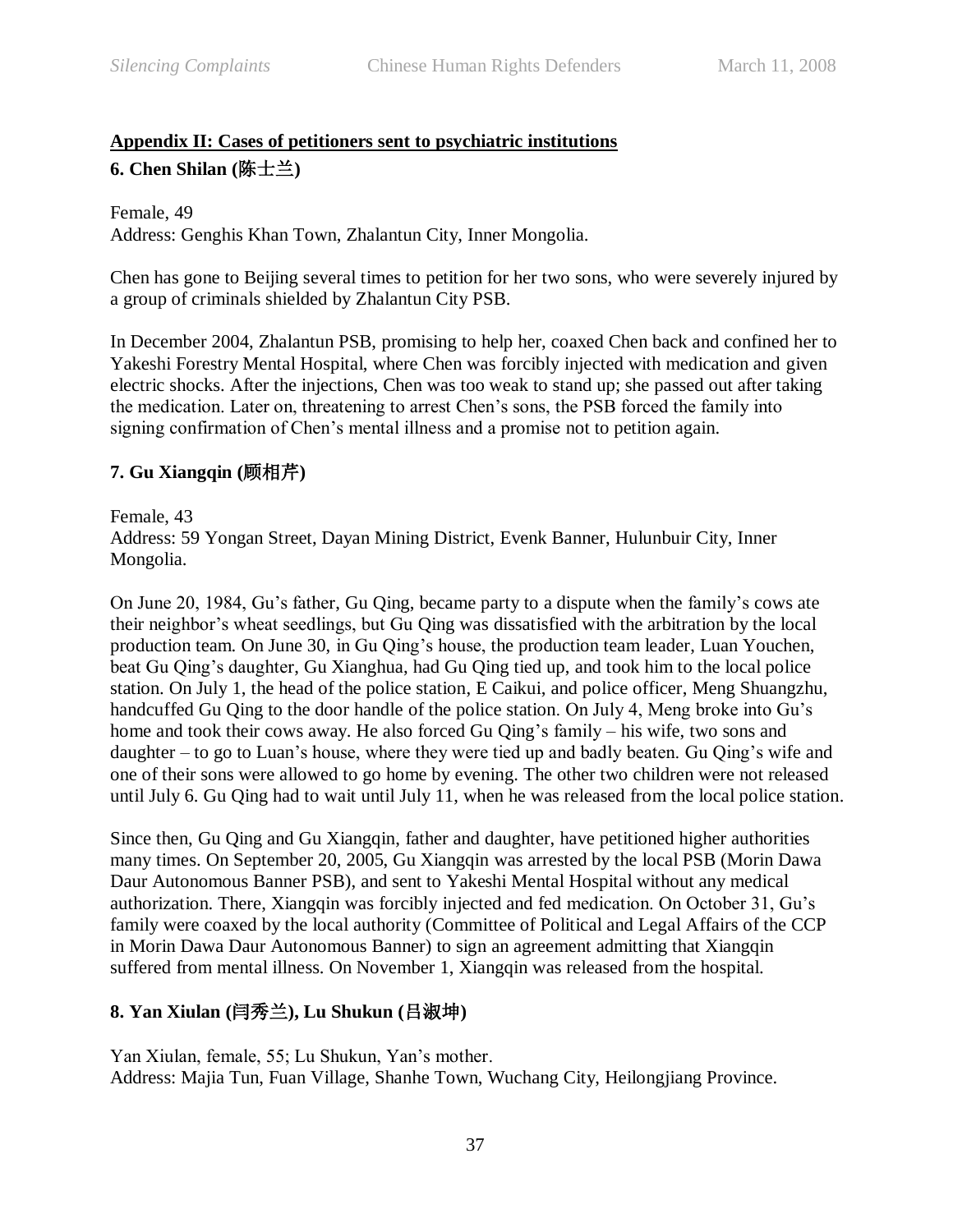Yan has petitioned numerous times about the handling of her husband's charge of robbery by Wuchang City PSB. For this, she has been detained on over thirty occasions and was once sent to a mental hospital.

On December 3, 1993, Lu accompanied Yan to the Letters and Visits Office at Heilongjiang Province PSB, where they were confronted in the corridor by the head of the Office, Lin, who struck Lu with his elbow. Lu collapsed to the floor and stopped breathing, but was eventually resuscitated by her daughter's artificial respiration. X-ray examination later showed that Lu's ribs had been broken. Both mother and daughter were then sent to a Custody Center, where the mother was not able to eat or drink for five days. They were later taken out of the Custody Center and thrown onto the road to Wuchang City.

On August 8, 1997, Yan was diagnosed with a mental disorder by Harbin City Mental Illness Examination Group instructed by Harbin Letters and Visits Office, and was confined to Harbin Custody Center and then Harbin Mental Hospital for six months. Yan was beaten repeatedly by the head of the ward, Liu Pengyao, on September 12, and a doctor, Yang, on September 17. On September 19, Yang seized Yan and hit her head against the wall. She fell unconscious to the floor. Yang continued to beat her, inflicting broken ribs, numerous bruises, and serious head injuries which lasted for more than a month, during which Yan was unable to eat or drink or to walk properly without falling to the floor, even with the support of the wall.

On September 22, Yang and Liu had Yan tied up and started to electrocute her, first on her temples, then her hands and feet, repeatedly. During the torture, Yan lost consciousness five times and suffered multiple convulsions. After the torture, she had bruised fingers and lips and suffered from hair loss, liver pain, aggravated coronary heart disease, and menstrual disorders. On October 3, Yang forcibly injected her with expired medication for another patient, causing her body to go numb, as well as breathing difficulties, insomnia, a low pulse, head pain and head immobility, and inability to open her mouth. The injections were repeated four more times between October 9 and 11.

On October 30, 1998, in Harbin Custody Center, a small bite of the food and soup provided caused Yan convulsions during a whole night and repeated unconsciousness. Her hands and feet turned blue (her nails remained blue for many days after), she could not move her eyes, and her limbs became numb. It was suspected that Yan was poisoned.

Lu Shukun was also locked up in Harbin Mental Hospital for a month in September 1997, where the medication led to her bleeding from her nose and mouth and lapsing into a coma for ten days.

#### **9. Huang Cuihua (**黄翠华**)**

Female, born October 1, 1959 Address: 3rd Floor, Block 12, Xihuxin Village, Xiannushan Street Office, Hanchuan City, Xiaogan Prefecture-level City, Hubei Province

In 1994, Huang's son was injured while attending Honghua Kindergarten. Without Huang's knowledge, the head of the kindergarten sought compensation on her behalf from an insurance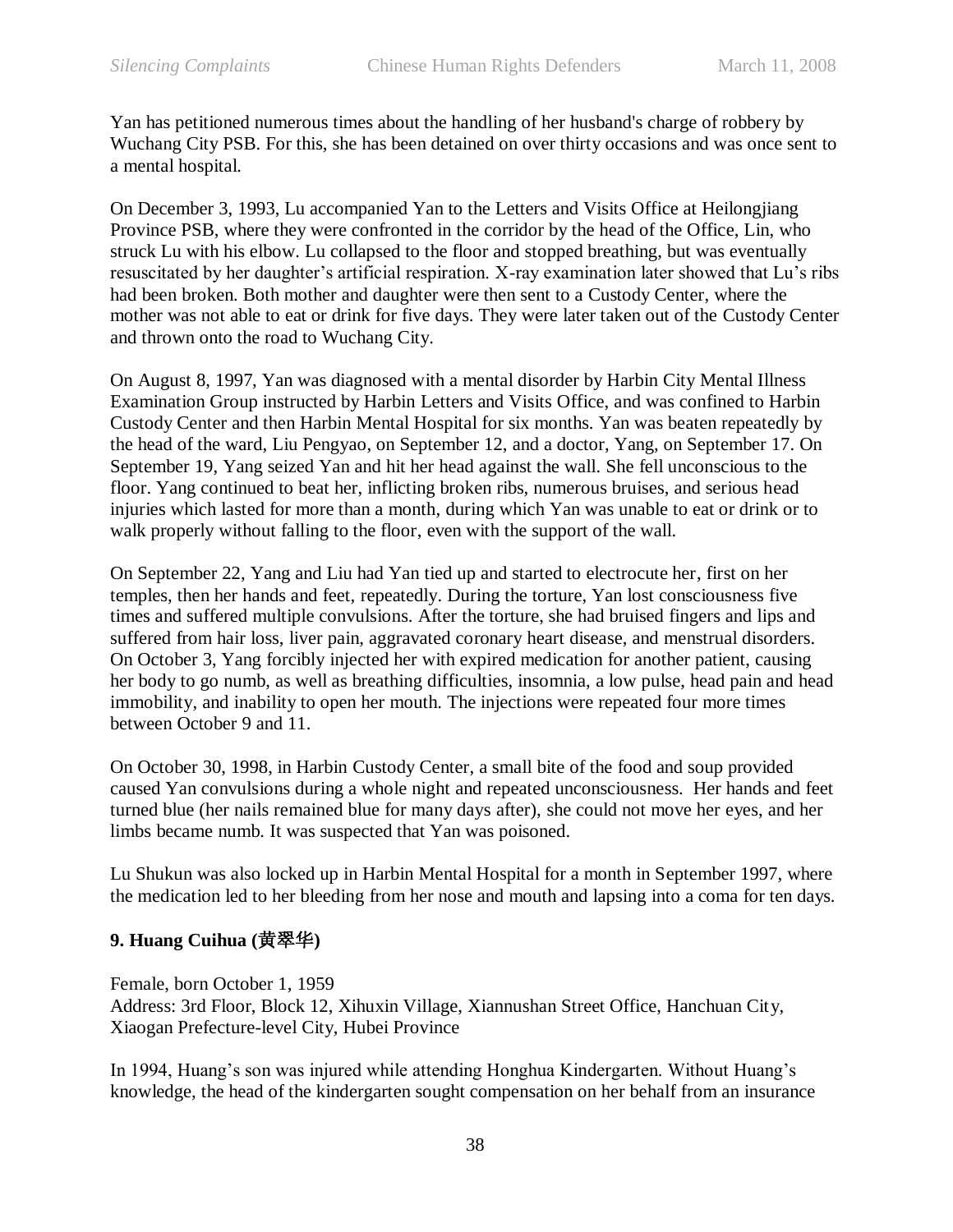company and then pocketed the money. In 2002, Huang and her son found out about the scam and she started to petition government authorities about it. Huang has been repeatedly beaten and detained for her petitioning.

On July 13, 2006, while Huang was petitioning in Beijing, she was intercepted and sent back to Hanchuan City by staff from Hanchuan City government. On July 18, a group of government officials, including Li Zhiyong, Secretary of the Xiannushan Street Office CCP Committee, Lei Minhua, the head of Chengxi police station (under Hanchuan City PSB) and staff from Xiannushan Street Office, came to Huang's home and demanded her to come to Xiannushan Street Office to "resolve the problem." Huang followed them. Huang grew suspicious when she saw two police cars parked not far from her home. Huang then ran and got on a public bus. Lei and others stopped the public bus, dragged Wang off the bus and started to beat her. After the beating, using the police cars, Lei and others sent Huang to Hanchuan Mental Hospital. Huang's injuries were never properly treated and as a result she developed complications. Huang was released on January 12, 2007, after having spent six months in the mental institution.

#### **10. Jiang Hee (**姜和娥**)**

Female, born October 10, 1962, a worker of Situ Food Administration Center in Danyang City Address: No. 119, Group 11, Xuejia Village, Situ Township (formerly known as Quanzhou Township), Danyang City, Jiangsu Province

Because of her reports about embezzlement and corruption amongst cadres of Situ Food Administration Center in 1988, Jiang has been repeatedly persecuted and retaliated against. Jiang has been petitioning with the hope that these retaliations would cease.

On August 30, 1997, without any warrants, police from Quanzhou Township police station (under Danyang City PSB) surrounded Jiang's residence. The following day, over 40 military police forcibly entered Jiang's home, arrested her and sent her to Danyang City Hengtang Mental Hospital. Upon arrival, Jiang was kept in solitary confinement and was forcibly injected with unknown medication, which made her feel terrible, by the head of the hospital. On September 1, Jiang was transferred to Danyang City Mental Hospital and detained there for 72 days. Reportedly, for three days during her detention, Jiang was tortured.

Jiang resumed petitioning. In September 2002, Jiang was intercepted by interceptors dispatched by Danyang PSB while petitioning in Beijing. Jiang was about to be sent to a psychiatric institution again when she escaped.

On November 8, 2002, Jiang was handing out leaflets in front of the Great Hall of the People in Beijing, when she was arrested by police from Beijing Municipal PSB Tiananmen Sub-division. On November 9, Jiang was sent back by police from Danyang City PSB and detained in Danyang City Garden Hotel. On November 28, interceptors dispatched by Danyang City PSB and Situ Food Administration Center sent her to Zhenjiang City Mental Hospital in Jiangsu Province. Jiang was detained there for 32 months and 1 day. During Jiang's detention in the hospital, in late November 2003, she was discovered to have cervical cancer. However, despite repeated requests for medical treatment, she was not operated on until August 2, 2005. Jiang was released on August 10, 2005.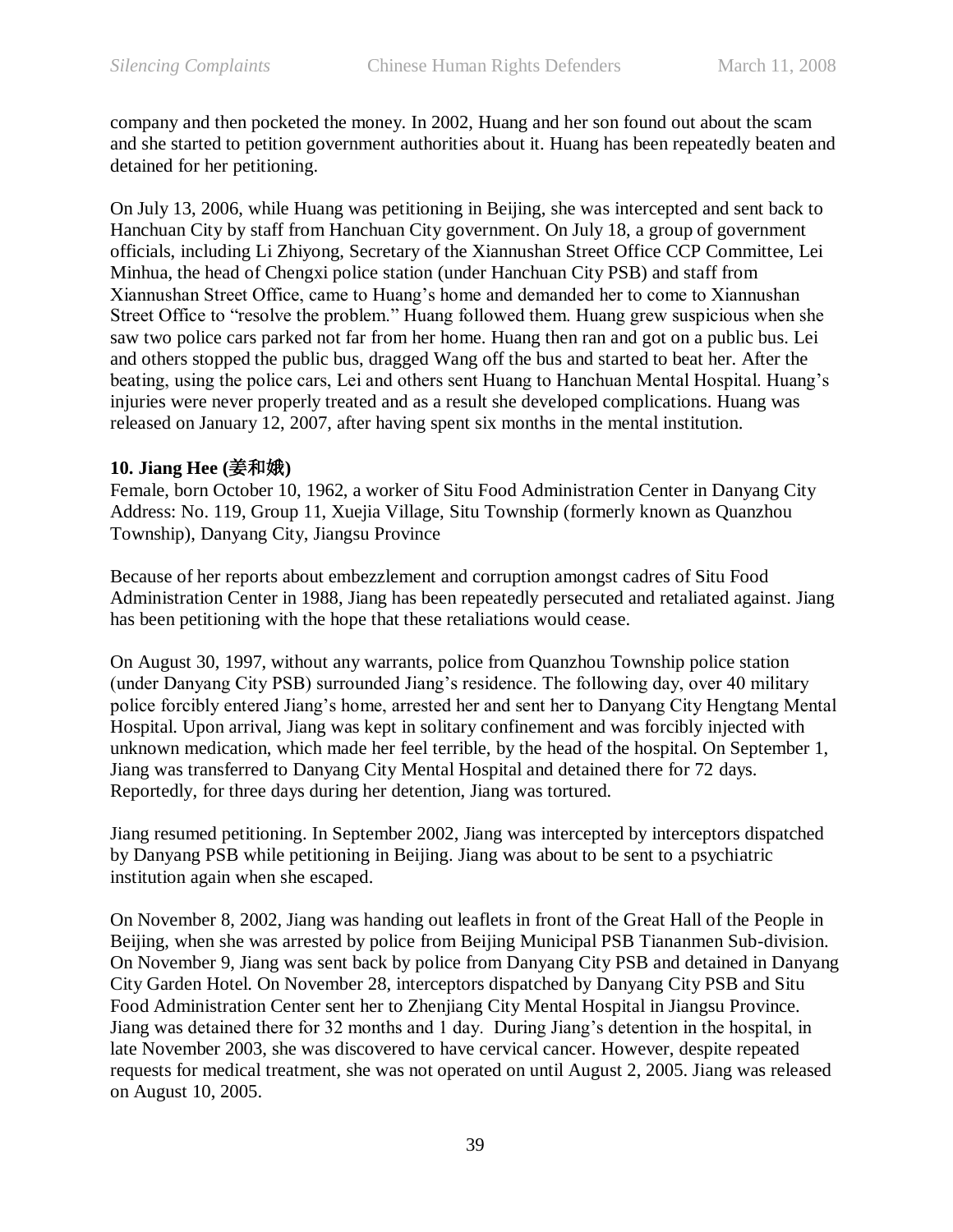On March 8, 2006, Jiang was petitioning in Beijing when she was arrested by Beijing Municipal PSB Tiananmen Sub-division near the Great Hall of the People. On March 9, interceptors dispatched by Danyang City PSB and Situ Food Administration Center brought Jiang back and sent her to Zhenjiang City No. 4 People's Hospital. In the hospital, Jiang was allegedly forcibly medicated, which led to serious injuries to her liver.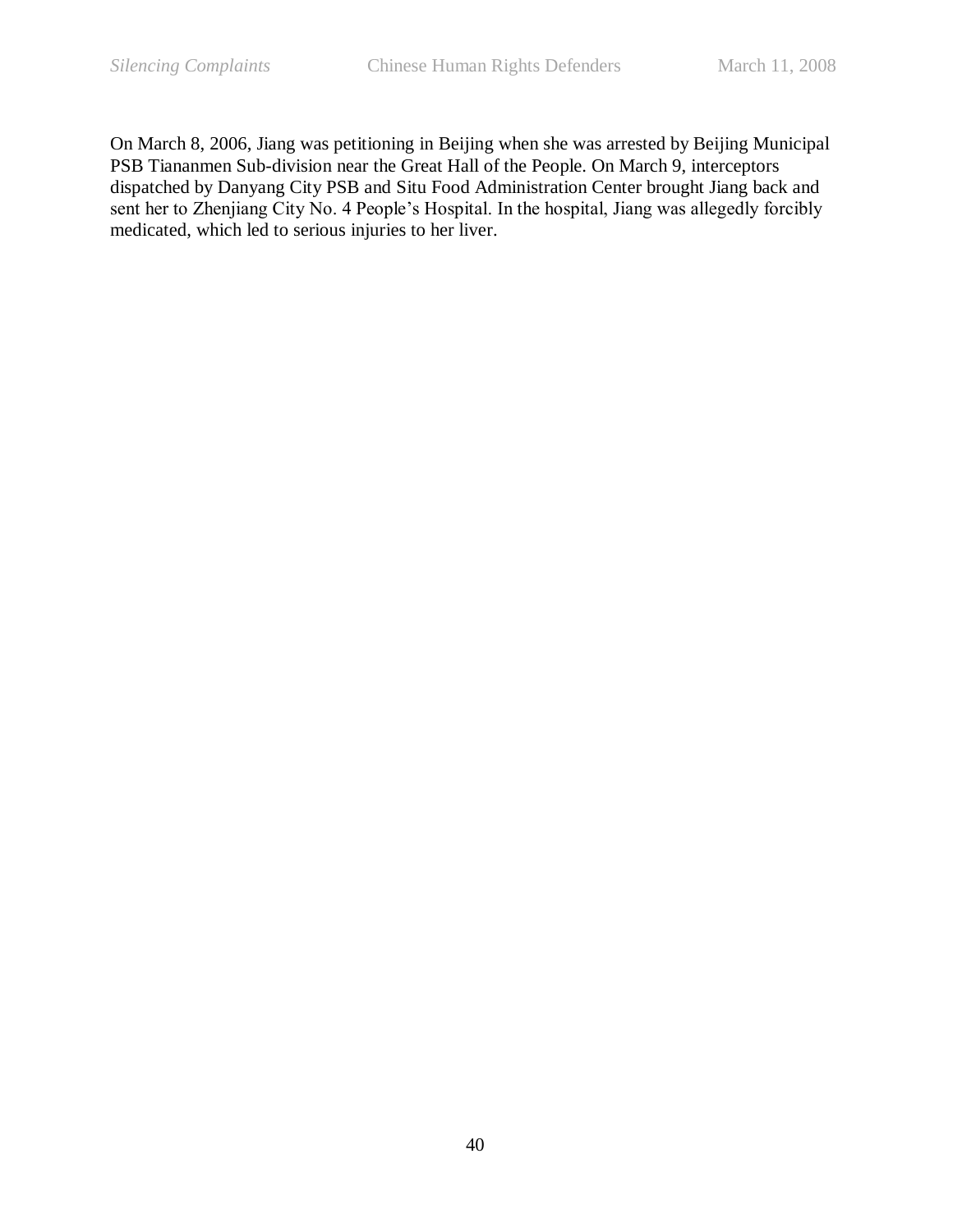## <span id="page-40-0"></span>**Appendix III: Cases of petitioners arbitrarily detained**

## **11. Chen Lijian (**陈礼健**)**

Male, born May 30, 1971 Address: Xiamen City, Fujian Province

Because of his repeated petitions to central government authorities in Beijing about embezzlement and corruption amongst managers of Sanhang Electronics Xiamen Branch, Chen has been beaten and detained many times by government officials from Xiamen City Government. His family has been subjected to regular harassment and threats.

On December 9, 2004, Chen was beaten severely by government officials in front of the Xiamen City Government building. On June 14, 2007, while petitioning in Beijing, Chen was intercepted and forcibly returned to Xiamen by interceptors from Xiamen City Government. On August 9, 2007, while petitioning in Beijing, interceptors from Xiamen City Government Beijing Liaison Office, accompanied by three Henanese, forcibly kidnapped Chen and brought him to Nanyang City, Henan Province Beijing Liaison Office, where he was detained without legal procedures for eight days.

## **12. Cao Fulin (**曹福林**)**

Male, born May 16, 1966 Address: Yanwa Community, Caojia Laozhuang Village, Shizi Township, Lingtai County, Gansu Province

Cao got involved in a conflict with Lingtai County Court over certain fees that the Court allegedly owes him. For persistently claiming these fees and repeatedly petitioning higher authorities about the Court's misconduct in the matter, Cao and his children have been repeatedly assaulted and detained by interceptors from the Court and other government agencies.

On August 25, 2000, Cao went to Lingtai County Court to claim fees that he believed were owed to him by the Court. Vice-president of the Court, Wang Ligong, held Cao by the ear and proceeded to kick and beat him until the latter fell unconscious. Cao was sent to Lingtai County hospital for emergency treatment. The following evening, against the advice of Cao's doctors, Wang forcibly dragged Cao out of the hospital and beat him again. Following the beating, Cao's right leg was swollen and in pain. He returned to Lingtai County Hospital, where he was diagnosed with tachycardia and a blood clot in his right leg, for which he would require surgery. However, before Cao completed his treatment, on September 21, men dispatched by Wang forcibly took Cao out of the hospital, beat him until he was unconscious, confiscated his patient record and sent him home. On October 12, at Lingtai County Court, Wang once again assaulted Cao and ordered a court policeman to beat Cao unconscious.

On January 7, 2002, Cao went to lodge a complaint at the Court. Cao and his three children were seized by men dispatched by Wang and illegally detained in the Court's office until January 25.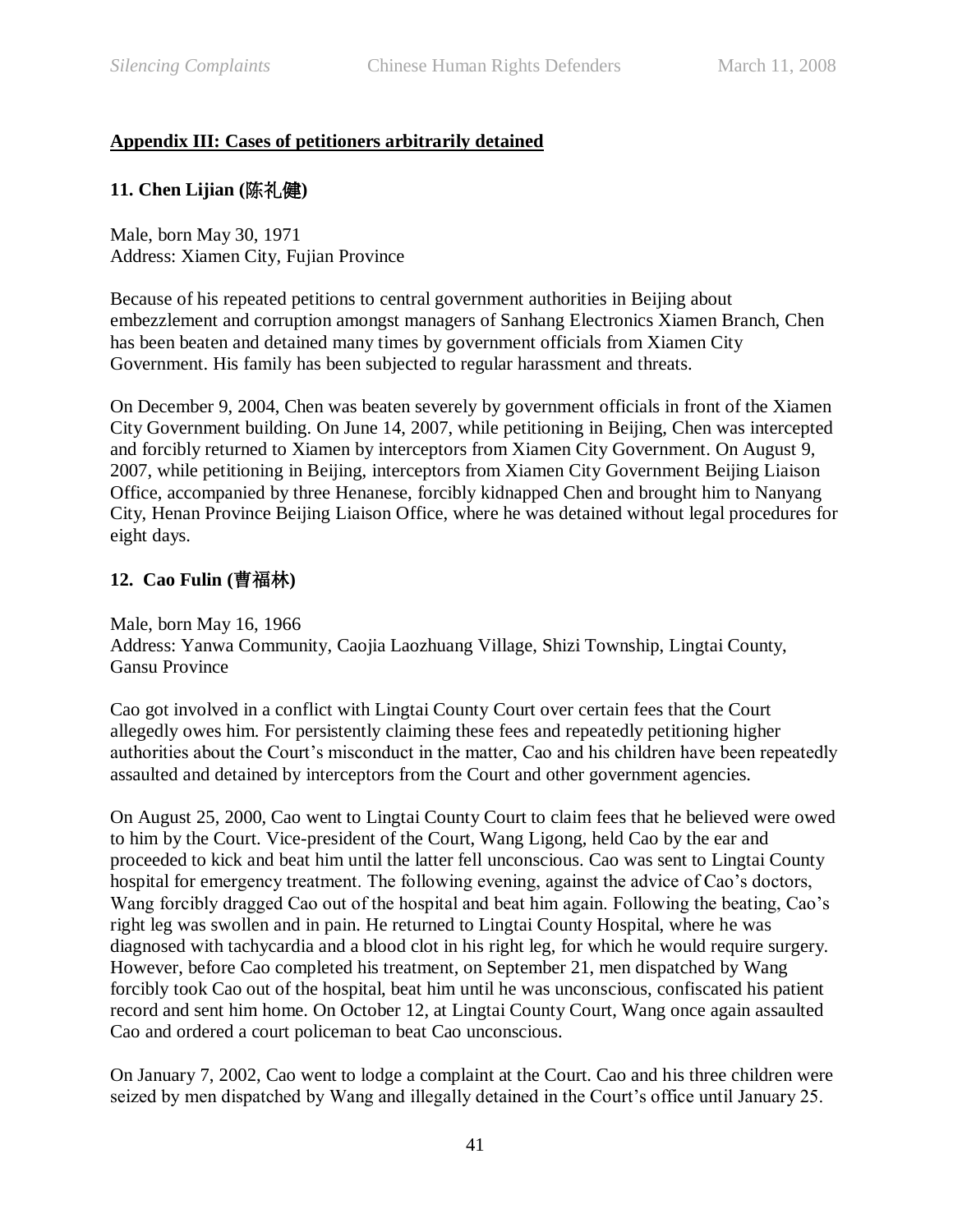After the incident, Cao was sentenced to two years' imprisonment for "hindering official business".

On October 18, 2004, Cao and his three children were petitioning in Beijing when they were kidnapped by a crowd of interceptors including members of Lingtai County Court, PSB, CCP Committee on Politics and Law and Letters and Visits Office. Cao and his children were sent back to Lingtai and held at an old people's home in Shizi Township for a month without legal procedures.

On November 6, 2005, while petitioning in Beijing, Cao and his three children were kidnapped near Beijing South Station by twelve interceptors from Lingtai County Court, PSB, CCP Committee on Politics and Law and Letters and Visits Office. They gagged Cao and his children, confiscated their petition materials and other personal items, and took them back to Lingtai County, where they were incarcerated in Shizi Township Health Center.

Cao and his children suffered more abductions, beatings and detentions. On April 10, 2006, they were abducted from Xian train station, Shaanxi Province, promptly brought back to Lingtai County and detained at the health center. While in detention, Cao Xiaoxia, Cao's daughter, was beaten by one of the guards. After their release on April 17, they found themselves detained again between April 18 and 26 at the Shizi Township government office.

Cao continued to petition. On July 26, 2006, interceptors from Lingtai County Court, PSB, CCP Committee on Politics and Law and Letters and Visits Office abducted two of Cao's children (Cao Xiaoxia, then age twelve and Cao Xiaolong, then age ten) while they were petitioning in Beijing. The interceptors refused to tell Cao of his children's whereabouts. They detained Xiaoxia and Xiaolong in a Beijing suburb, then in an old people's home in Shizi Township. During their detention, Xiaoxia was beaten by a Shizi government worker.

On December 11, 2006, Cao's eldest daughter, Cao Ruifang (then age 14) went to get the forms for filing petitions at the Supreme People's Court, the State Council and the National People's Congress in Beijing. Cao was reportedly abducted by interceptors from Lingtai County CCP Committee on Politics and Law, Letters and Visits Office, PSB and Court. To this day, her whereabouts are unknown.

On February 27, 2007, Cao was kidnapped by interceptors from Lingtai County PSB and Letters and Visits Office and Shizi Township government. He was sent back to Lingtai County, and his petitioning materials and personal belongings were confiscated. Cao and his children were detained in Shizi Township Health Center for a month. While in detention, Xiaoxia was beaten by two Shizi Township government officers.

## **13. Zheng Dajing (**郑大靖**)**

Male, 46, also known as Zheng Ruifeng (郑瑞峰) Address: Chengguan Township, Yunxi County, Shiyan City, Hubei Province

Due to property disputes, Zheng and his family have petitioned in Beijing many times since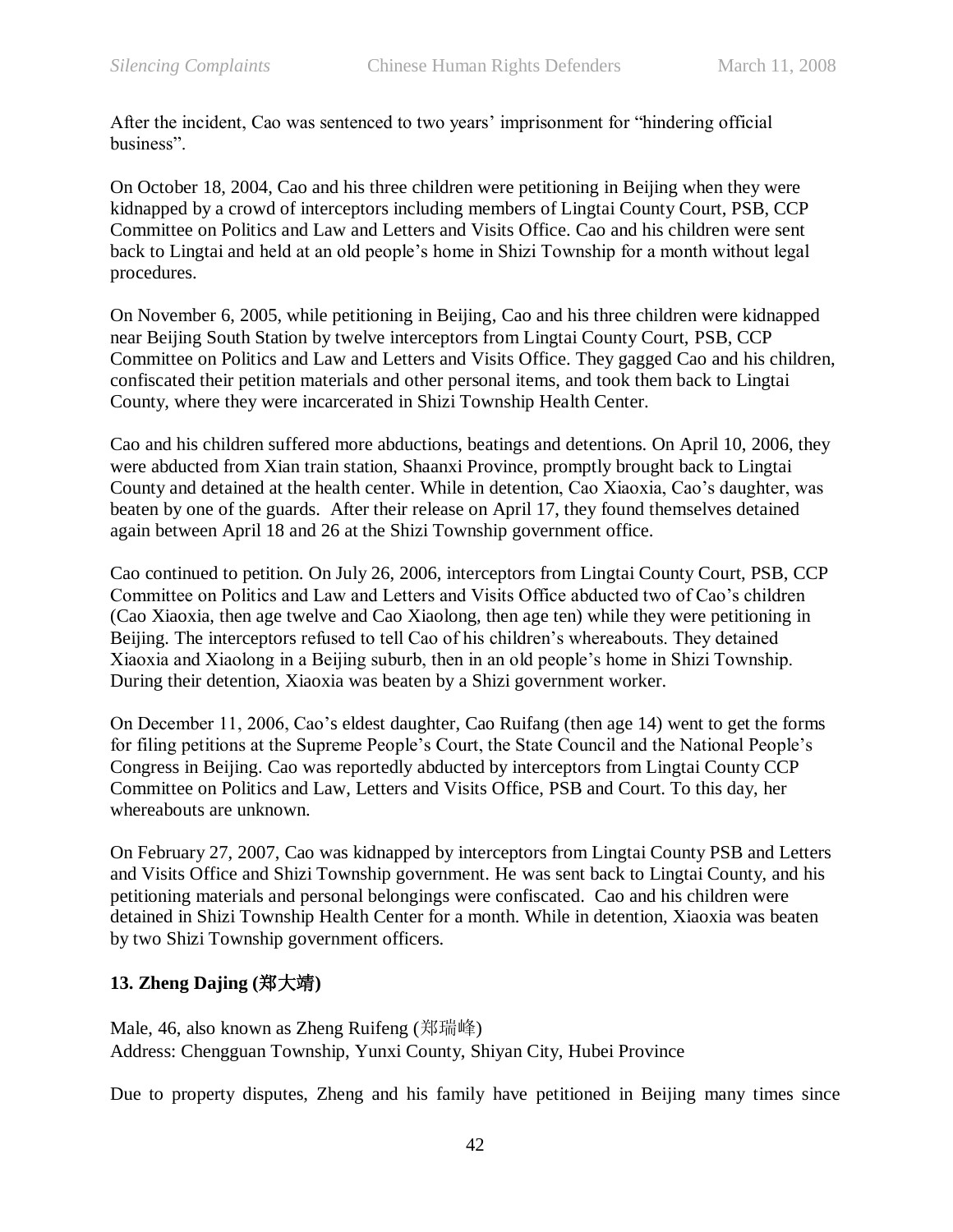September 2005 and been repeatedly detained and beaten.

On June 20, 2006, Zheng was intercepted and forcibly returned from Beijing by Yunxi County PSB and detained in Yunxi County Chengdong Hotel with his wife, Cao Xiangzhen, and their 13-year-old-son, Zhinan, and 7-year-old daughter, Linxin. The next day, Yunxi County PSB announced a five-day administrative detention of the family on grounds of violation of public security regulations during their petition in Beijing. Five days later, they were still locked up in the hotel.

On July 4, Zheng escaped during a storm and went to Beijing again, his family still in custody. Ten days later, his wife and daughter were transferred to the abandoned Sigou Tobacco Purchasing Station, which had been converted into a black jail by order of Lu Fuchang, Party Secretary of Yunxi County, and had been under the control of Lei Xianchao, Vice-Secretary of the Yunxi Committee on Politics and Law. On July 19, guards removed Xiangzhen, who had been refusing food, from her bed, twisted her hands, and dragged her some 20 meters across the floor. Xiangzhen's feet were badly wounded and became infected shortly after. On September 19, Xiangzhen and Linxin were released after the mother signed a promise to refrain from further petitions.

On March 15, 2007, Zheng was again taken into custody by a crowd of interceptors (including Zhou Guodong, a staff member of Shiyan City Government Beijing Liaison Office; Gao Bo and Zhang Wanfu from Yunxi County PSB; and Zhang Gongcai, a staff member from Chengguan Township Government) and kept at Shiyan City Beijing Liaison Office. Zheng's wife reported the illegal detention the next day, but the police refused to deal with the case. The deputy chair of Shiyan City Beijing Liaison Office, Dai Aihua, had Zheng transferred to Beijing Dongfeng Hotel, where Zheng was pushed to the floor by the police.

On March 17, Zheng was taken from Dongfeng Hotel by a group of policemen and local authorities from Yunxi County and Chengguan Township to Chengdong Hotel in Yunxi County. On March 23, he was transferred to Sigou Tobacco Purchasing Station, where his left hand was twisted and injured by a guard, Gong Youjian, after he attempted to disclose his location by phone to Huang Qi, organizer of 64tianwang.com (a human rights website). Zheng escaped on April 15.

On September 7, 2007, Zheng disappeared in Beijing. Two days later, he was formally detained by Yunxi County PSB on suspicion of ‗disturbing of social order'. On the same day, Zheng was transferred from Yunxi County Detention Center to the black jail at Sigou Tobacco Purchasing station, where he remains to date without charge or trial.

## **14. Duan Benji (**段本基**)**

Male, born August 8, 1944

Address: 5 Longting Village, Longting Township, Yang County, Hanzhong City, Shaanxi Province

On November 25, 1999, Duan's wife was severely beaten by their neighbour and died nine days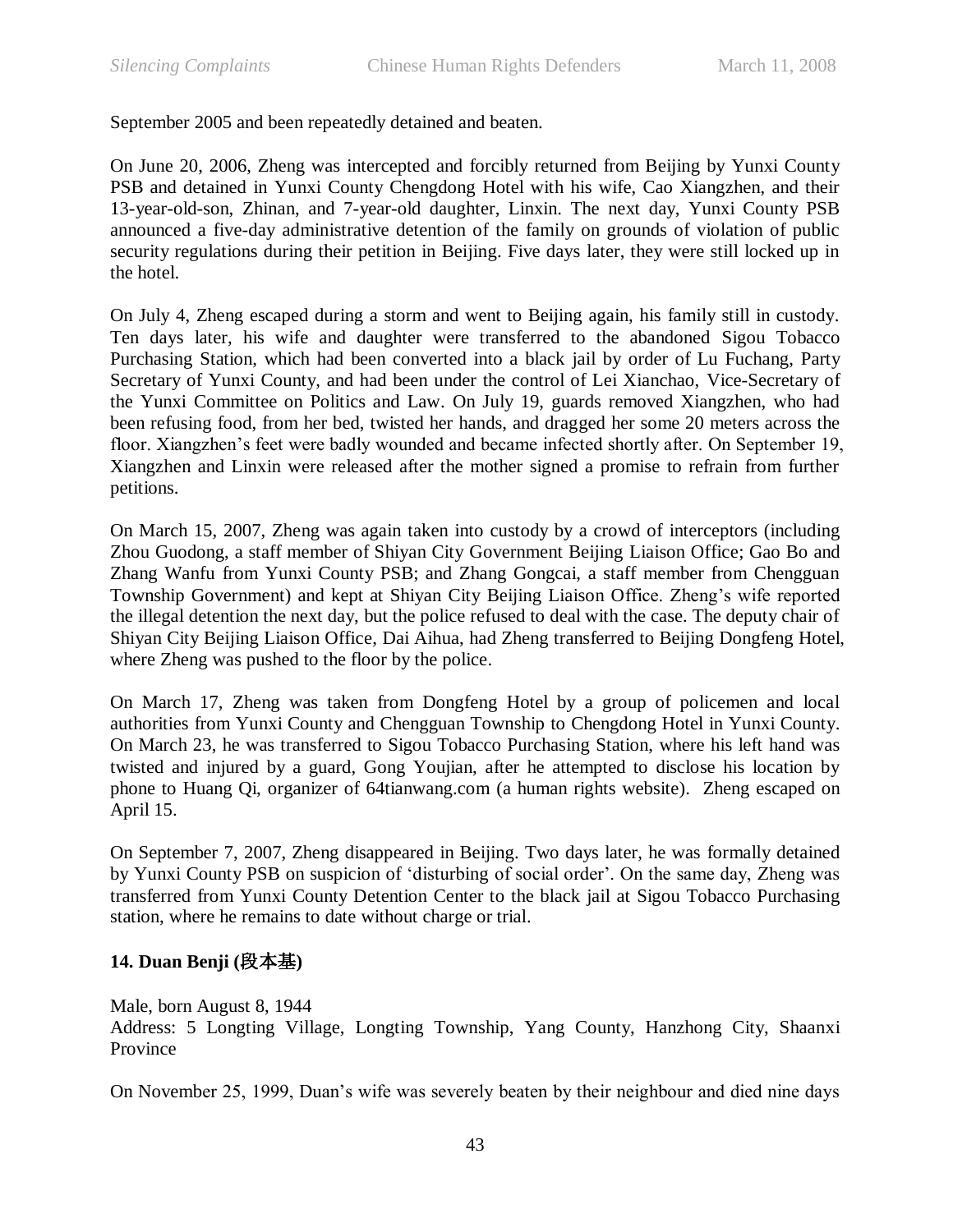later. On December 24, Wang Ruocheng, Party Secretary of Longting Village, and Zhang Lijun, President of Yang County Court, attempted to force Duan's 15-year-old son, Duan Tianjun, to sign the cremation permit for his mother's body. Refusing their demand, Tianjun was badly beaten and disappeared (as of March 7, 2006).

Duan petitioned many times about his wife's death and his son's disappearance. He was repeatedly arrested and sent back to Longting Township by interceptors dispatched by the deputy head of Yang County, Li Yuling (previously head of Yang County Letters and Visits Office).

Duan was detained several times by Yang County PSB and the local government: ten days in March 2003 by Yang County PSB; one month from January 19, 2004 by Yang County PSB; 15 days in June 2006 after being intercepted in Beijing and sent back to Yang County by order of Li Yuling, with all of his petition documents confiscated; and 45 days from December 28, 2006, again after being intercepted and sent back from Beijing.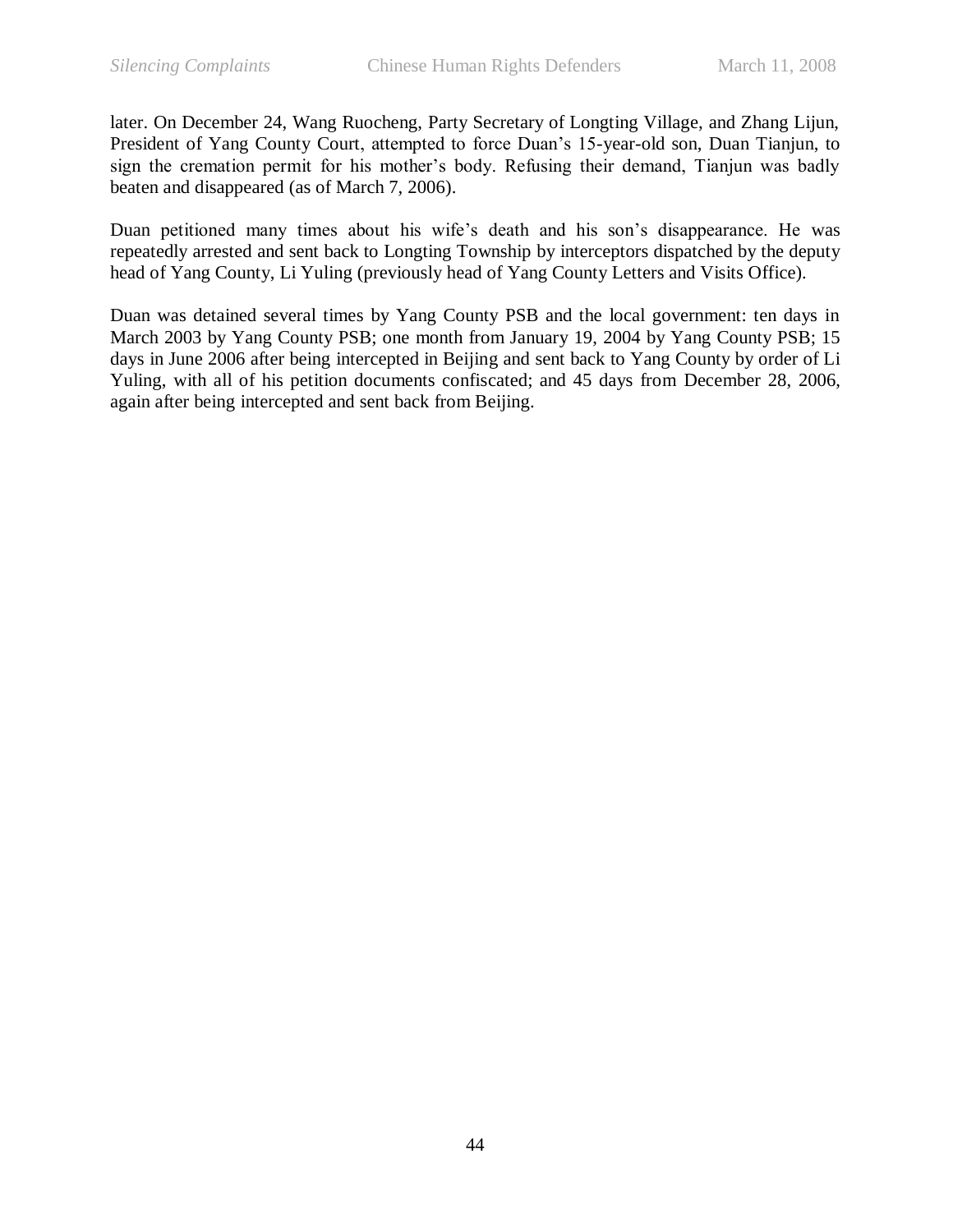## <span id="page-44-0"></span>**Appendix IV: Cases of petitioners sent to RTL or sentenced 15. Jiang Yongwen (**姜永文**)**

Male, 67 years old Address: Qinglongshan Village, Xiaochenzi Township, Baoqing County, Shuangyashan City, Heilongjiang Province

Because Jiang has reported to higher authorities about various instances of misconduct involving local government officials, he has been repeatedly persecuted.

In 1999, Jiang was illegally detained for eleven days by the Baoqing County PSB for petitioning in Beijing about an earlier detention.

In 2006, after writing to President Hu Jintao and Premier Wen Jiabao about local government misconduct, Wang Xiaoming, Secretary of the Shuangyashan City CCP Committee, ordered Jiang to be detained for ten days and warned him that if he did not cease his petitioning, he would be sent to a RTL camp.

On September 22, 2007, Jiang went to Beijing to petition and expose the concealment of the number of deaths reported by the Baoqing government in a mine accident in August. He was intercepted by Baoqing government and sent to RTL.

## **16. Li Yufeng (**李玉凤**)**

Female, born March 10, 1958 Address: Flat 25, 3rd Floor, Yuejingbei Street, Macun District, Jiaozuo City, Henan Province

Between 1988 and 2000, Li and her family became involved in a series of property disputes with the Jiaozuo Coal Industrial Group Corporation Ltd., and their home was forcibly demolished without proper compensation. Li filed a lawsuit, and she won the case, but the court gave her meager compensation. Since 2002, Li has been petitioning for appropriate compensation, for which she has been detained and beaten.

On March 4, 2002, when Li was at Jiaozuo Train Station about to board a train to Beijing to petition, Li was intercepted by officers from Jiaozuo PSB Macun Sub-division. Li was administratively detained for 15 days.

On August 4, 2004, Han Fusheng, superintendent of the Zhongma Mine of Jiaozuo Coal, and Yang Yiliang, a police officer from the Jiaozuo City PSB Macun Sub-division, led nearly 100 security officers to beat Li and two relatives at Li's home. During the hours of beatings, Li made some 10 calls for assistance to the respective offices of the Jiaozuo City PSB Macun sub-division, Jiazuo City PSB, Henan Province Ministry for Public Security and National Security Bureau. However, no assistance was dispatched.

On June 30, 2006, while petitioning in Beijing, Li was intercepted by police from Jiaozuo City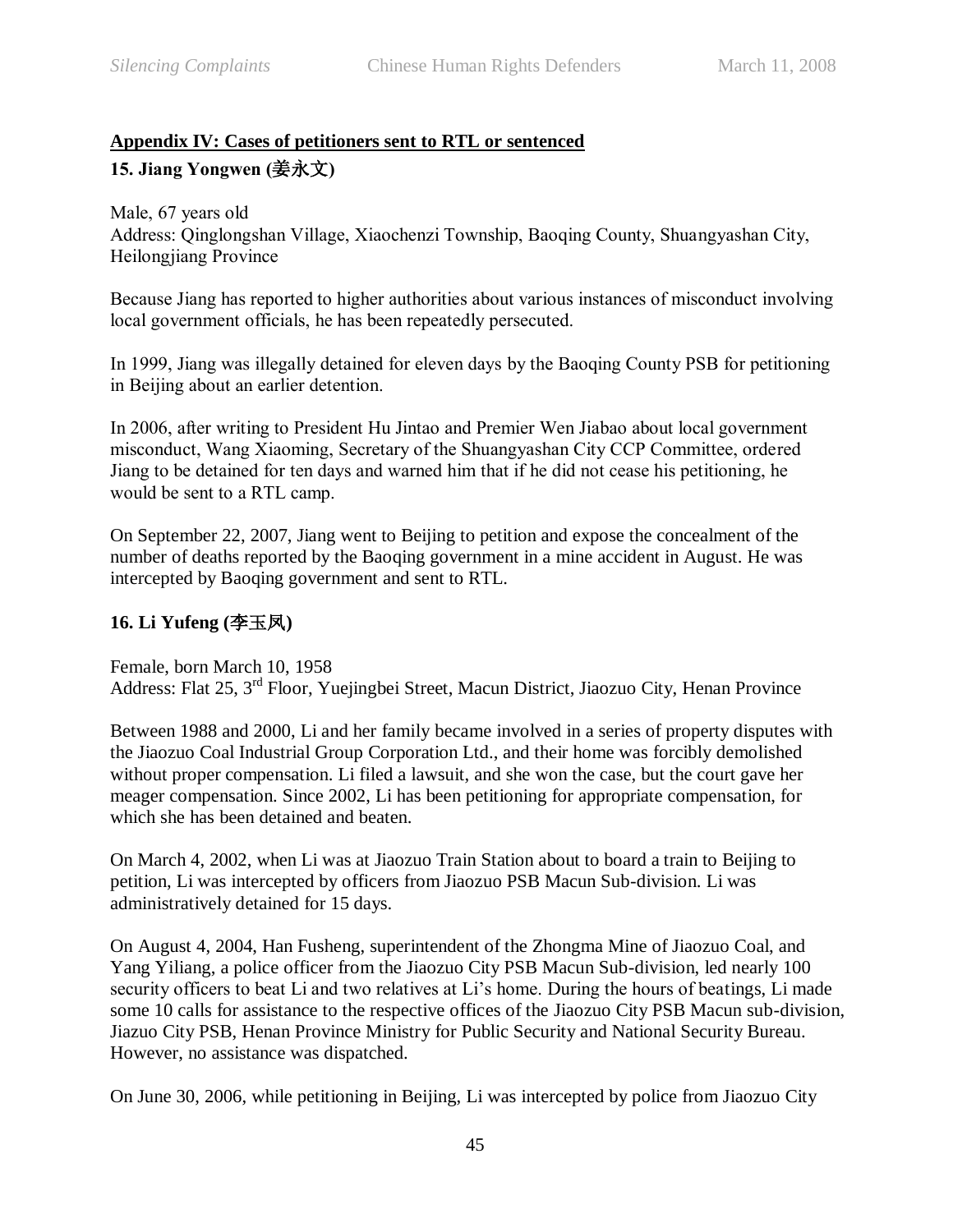PSB Macun Sub-division and sent back to Jiaozuo City. Li was then detained for 10 days and on July 25 formally arrested. She was later put under house surveillance.

On March 9, 2007, Li was petitioning in Beijing when two important state meetings were hosted there. Without showing her petitioning materials, she was discovered as a petitioner by a plainclothes officer while walking in the vicinity of the meeting venues. Seconds later, unidentified men forcibly took her petitioning materials away and photographed her. They brought Li to Beijing PSB Xihu District sub-division, where the unidentified men alleged that she was waving her petitioning materials and shouting slogans in front of a government office. Li refused to sign the papers which recorded the men's accusations.

The next day, Li was administratively detained for 7 days by the Beijing PSB Xihu District subdivision for "disrupting social and public order." After her detention, she was immediately brought back to Jiaozuo City by Jiaozuo City PSB and criminally detained on suspicion of "hindering official business". On March 23 she was arrested, and on May 16 she was sentenced to one-and-a-half years in prison for the same crime.

## **17. Du Fengqin (**杜风芹**)**

Female, born October 10, 1961 Address: Group 1, Dongliujiu Village, Xiashan County, Longjiang County, Qiqihaer City, Heilongjiang Province

Since 1997, Du has petitioned over land rights issues, for which activity she has been repeatedly beaten and detained.

On November 7, 2000, when Du was petitioning Xiashan County CCP Committee, policemen struck her on her head and she fainted. Later, she was accused of being a Falun Gong practitioner, and the local police detained her in a Custody Center.

Du continued to petition. She was detained in a Custody Center in 2001 and again in 2003; beaten by a Xiashan County CCP member in 2003; and sent to RTL by the Longjiang County PSB between September 8, 2004 and July 20, 2005. Months after her release from the RTL camp, Du was sent to RTL again on October 16, 2007 because she was accused of having shouted at Letters and Visits staff while petitioning in Beijing.

## **18. Gao Deping (**郜德平**)**

Male

Address: Gaotang Village, Zhengguo Township, Xiangcheng City, Zhoukou (Prefecture-level City), Henan Province

In July 2004, Gao's son, Gao Junwei, was beaten and severely injured while mediating a fight. But Xiangcheng City PSB police officers, Chen and Wang, falsely accused Gao Junwei of robbery. Xiangcheng City Procuratorate arrested Gao Junwei on suspicion of "intentional harm". On August 12, 2005, the Xiangcheng PSB realized they had made a mistake and dropped the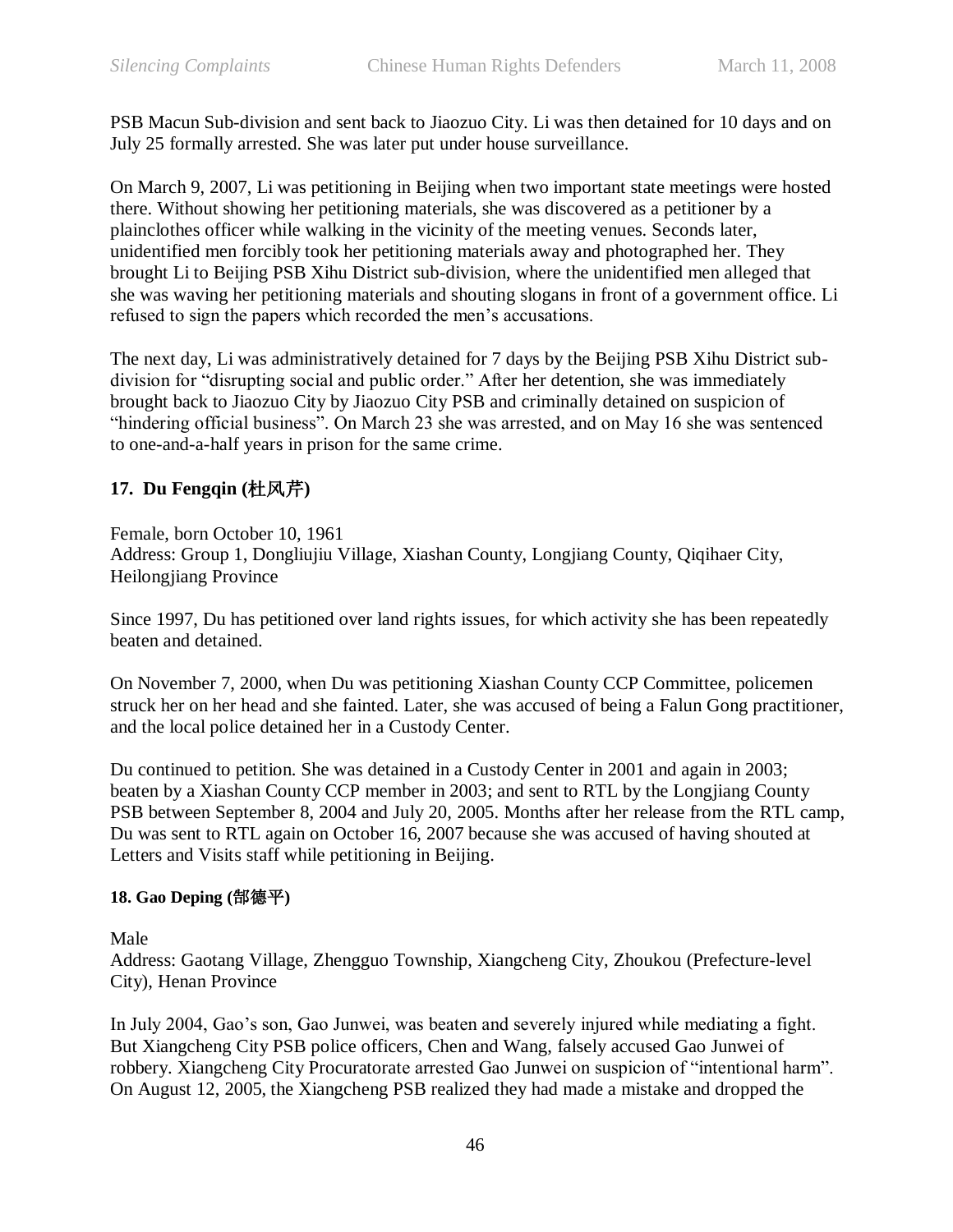prosecution of Gao Junwei. That year, Gao Junwei was admitted to a university, but because of the court case, he lost the opportunity to attend. Gao went to Zhoukou City Intermediate People's Court to seek compensation for the mishandling of his son's case. However, the Court, allegedly influenced by Wang, Chen and the rest of Xiangcheng PSB, refused Gao and his son compensation or apology. Gao began petitioning on his son's behalf.

On October 25, 2006, Gao was intercepted at a train station in Zhengzhou, capital of Henan Province, by officers from Xiangcheng PSB. He was detained for 15 days and then sent to 21 months of RTL on November 8. While in the camp, Gao developed uremia in April 2007. He is now in critical condition and in need of a kidney transplant to survive.

## **19. Hu Chuzhen (**胡淑珍**)**

Female, born June 10, 1961 Address: Brigade No. 3, Yonghe Village, Xuanhe Township, Zhongwei City, Ningxia Hui Autonomous Region

Because of a conflict with Yonghe Village CCP Secretary, Zhou Junmin, Hu has been repeatedly persecuted by Zhongwei City PSB Shapotou Sub-division, as well as the Xuanhe Township government and other local government agencies. Hu has been petitioning about her persecution, as a result of which she suffers repeated arbitrary detention.

On December 6, 2004, Hu was detained for 15 days by the Zhongwei City PSB. On July 26, 2005, while petitioning in Beijing, she was detained for 14 days by Beijing PSB Zhaoyang Subdivision. On March 10, 2006, while petitioning in Beijing, Hu was arrested by Beijing PSB Tiananmen Sub-division and sent to 15 months' RTL on March 13 by Zhongwei City RTL Management Committee. During her time at the RTL camp, a guard named Ma Aiping reportedly forced her to do particularly heavy labor, which resulted in permanent injuries. Hu has been unable to stand since.

#### **20. Li Ling (**李玲**)**

Female, born July 1959 Address: Beizhan Road, Chenguan Township, Huaibin County, Xinyang City, Henan Province

On June 24, 2004, Li was petitioning at the National Letters and Visits Office in Beijing about government misconduct during the relocation of those displaced by a flood in Huaibin County, when she was intercepted by police from Xinyang City and Huaibin County. Li was sent back to Huaibin County. On June 26, she was administratively detained at the Huaibin County Detention Centre for 15 days for the crime of "insulting and shouting at government officials".

On August 16, 2004, Li was again intercepted while petitioning in Beijing and sent back to Huaibin County Detention Center. Four days later, without charge or trial, she was sent by Xinyang City RTL Management Committee to one year's RTL at the Henan Province RTL camp for Women. She was released on June 27, 2005 after serving her time there.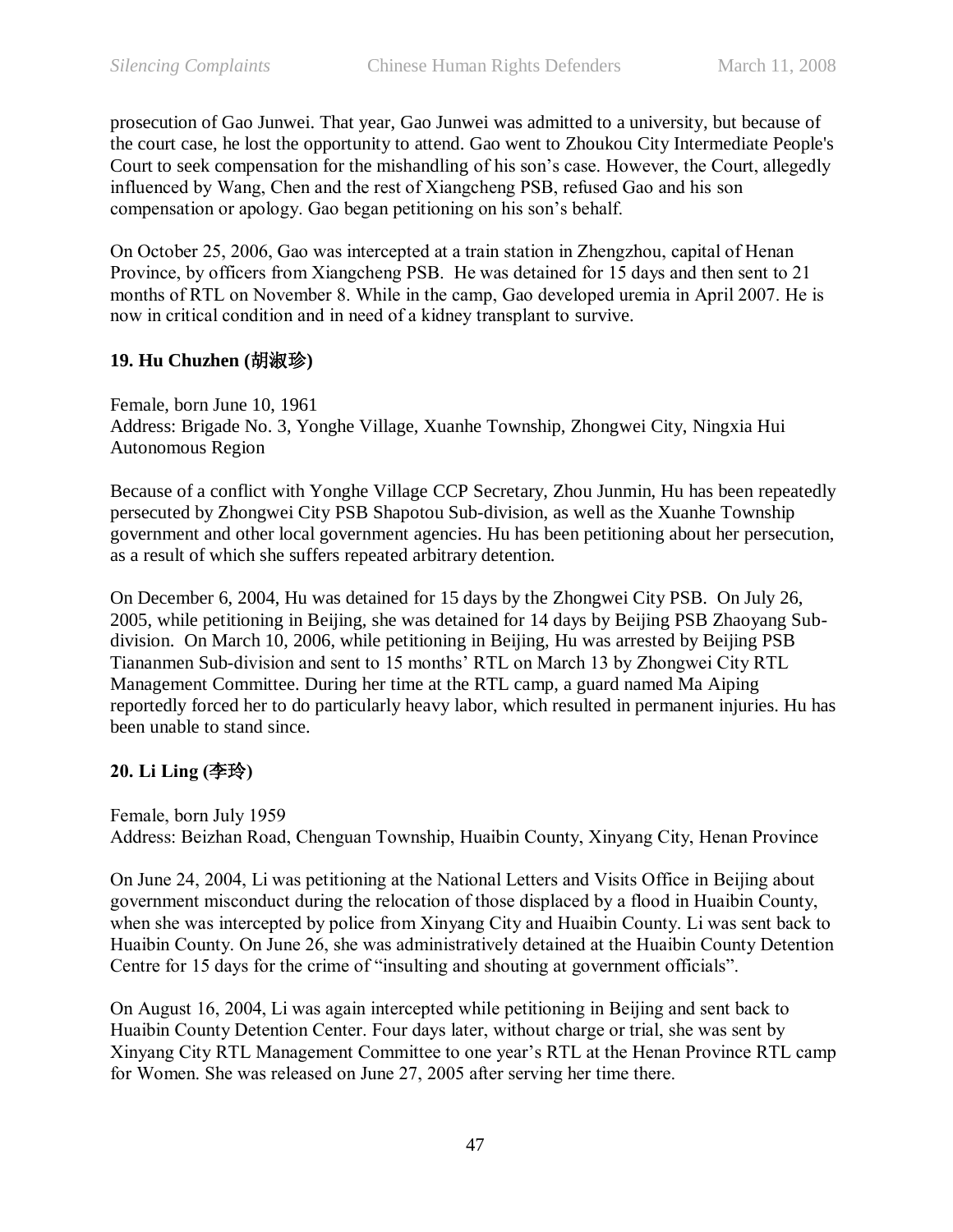## **21. Liu Xueli (**刘学立**)**

## Male, born January 15, 1967

Address: Unit 2, Bopo Village, Song County, Luoyang City, Henan Province

Liu was detained several times for petitioning and suing Bopo Village chief, Liu Dongxi, for illegally selling village farmland.

On April 5, 2004, Liu was arrested by police from Song County PSB near the Great Hall of the People in Beijing. Police officers stripped Liu, pushed him on the ground and stomped on his head. Liu was forcibly sent back to Song County and upon his arrival on April 6, he was immediately detained by Song County PSB. On April 26, Liu was sent to one year's RTL at Huanghe Bridge RTL camp in Luoyang City. During his time at the RTL camp, Liu developed an illness, the symptoms of which included numbness in his limbs, fatigue and severe pains. His repeated requests for medical treatment were denied by the guards at the RTL camp. Instead, in winter, they forced Liu to shovel snow with wet shoes on for extended periods of time. As a result of the mistreatment at the RTL camp, Liu suffered intense pain in his feet and his lower body, and now he can no longer feel anything in his feet.

## **22. Lu Meijun (**卢梅君**)**

Female, born in 1955 Address: Unit 1, Aihe Village, Caohe, Fengcheng City, Liaoning Province

Lu Meijun has been petitioning about certain injustices suffered by her mother, An Helan, and younger sister, Lu Meiying, and has been detained many times.

On September 26, 2003, Lu was detained in Caohe Police Station under Fengcheng City PSB for 25 hours, during which time she was forbidden to use the lavatory and was forced to urinate in the cell. Soon after, she was detained in Fengcheng City Detention Center for 15 days.

On September 29, 2005, while petitioning in Beijing, Lu was intercepted by staff from Liaoning Province Beijing Liaison Office and taken to the liaison office, where she was locked up, and beaten badly, which caused injuries to her head, face and eyes, as well as five broken ribs on her left side.

From March 3 to April 18 in 2006, Lu was sent by Fengcheng PSB to Shenyang City Majiashan RTL Camp for Women. Due to her injuries, she was unable to work, and was therefore beaten by the head of the guards.

## **23. Mo Shuangde (**莫双德**)**

Male, born January 9, 1965 Address: 179 Bantang Village, Ertang Township, Xiangshan District, Guilin City, Guangxi Province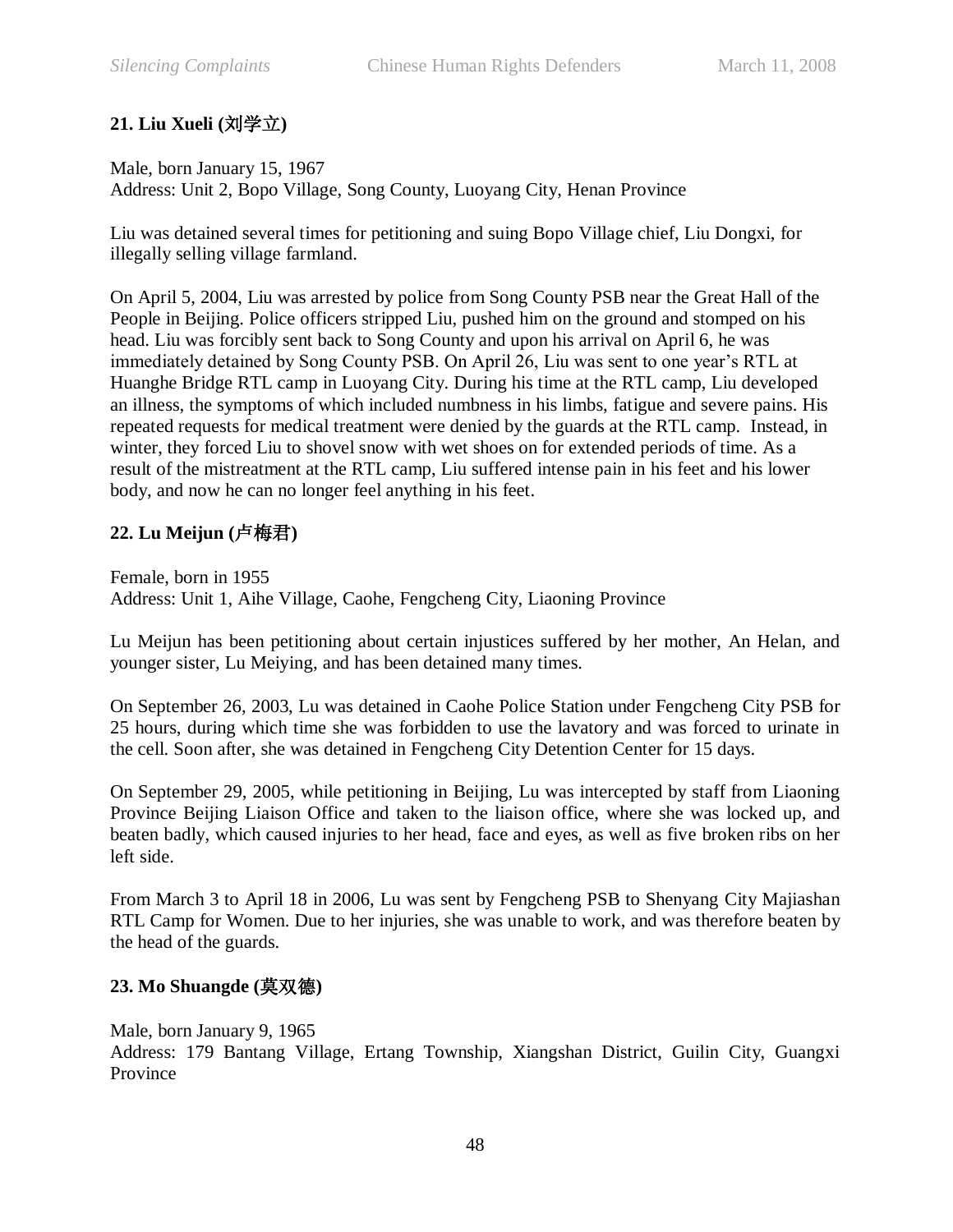In the mid-1990s, because of a conflict between Bantang Village and the Ertang Township government over land appropriation, Mo and his brother, Mo Xiude, were elected by the villagers to petition higher authorities.

In 1999, when Mo and his wife went to Ertang Township government to demand compensation for their crops, they were severely beaten by government staff who seized Mo's wife by the hair, repeatedly threw her against a wall and kicked her. The couple was not allowed to seek medical attention and was imprisoned separately for 15 days.

In 2000, over ten people broke into Mo's home and beat Mo's mother, Mo Sanmei, reportedly at the order of the Ertang Township government.

After failing to achieve any tangible results through petitioning, in January 2005, villagers from Bantang Village blocked the road to the company that bought the disputed land from the township government. A clash ensued. Villagers, including Mo, were severely beaten by the company's staff, allegedly yielding iron rods. Following the clash, on February 3, four village representatives, including Mo Xiude, were arrested and sentenced for "gathering crowds to disturb social order". Reportedly, at the time of the sentence, Mo was still receiving treatment at the hospital so he was not sentenced. Mo continued to petition upon recovery. In May 2006, Mo was arrested and sentenced to four years' imprisonment on charges of "absconding to avoid punishment".

## **24. Wang Guilan (**王桂兰**)**

Female, born May 20, 1961, a laid-off worker of Wuyan Mall, Enshi City Address: 27 Dongfeng Avenue, Enshi City, Enshi Tujia and Miao Autonomous Prefecture, Hubei Province

Since 1993, Wang rented a stall at Wuyan Mall. In 2001, the mall was sold. Because of disagreement with Wuyan Mall over compensation, Wang refused to move out and was sued by the mall in September 2001. The Court ruled that Wang had to move out, but the mall had to compensate Wang. However, the mall failed to compensate Wang fully. Wang exhausted all legal avenues in demanding the orders of the Court be carried out.

On November 22, 2001, Wang went to the Court to discuss the matter. Justice Chen, Head of the Enshi City Court Executive Tribunal, pushed Wang and ordered two court police to kick her and forcibly drag her out of the court down four flights of stairs. They then locked the door to the Court. In anger and desperation, Wang set herself aflame with kerosene.

Wang believed that the court had acted illegally in processing her case and started to complain about the court through petitioning.

On August 1, 2005, Wang was intercepted in Beijing by six policemen from Enshi City PSB and forcibly sent back to Enshi City. She was detained on August 2 on suspicion of "invasion and illegal occupation". On September 1, Wang was sentenced to 15 months of Re-education through Labor. She was freed on October 3, 2006. During her period of detainment, Wang suffered damage to various muscles in consequence of excessive forced labor.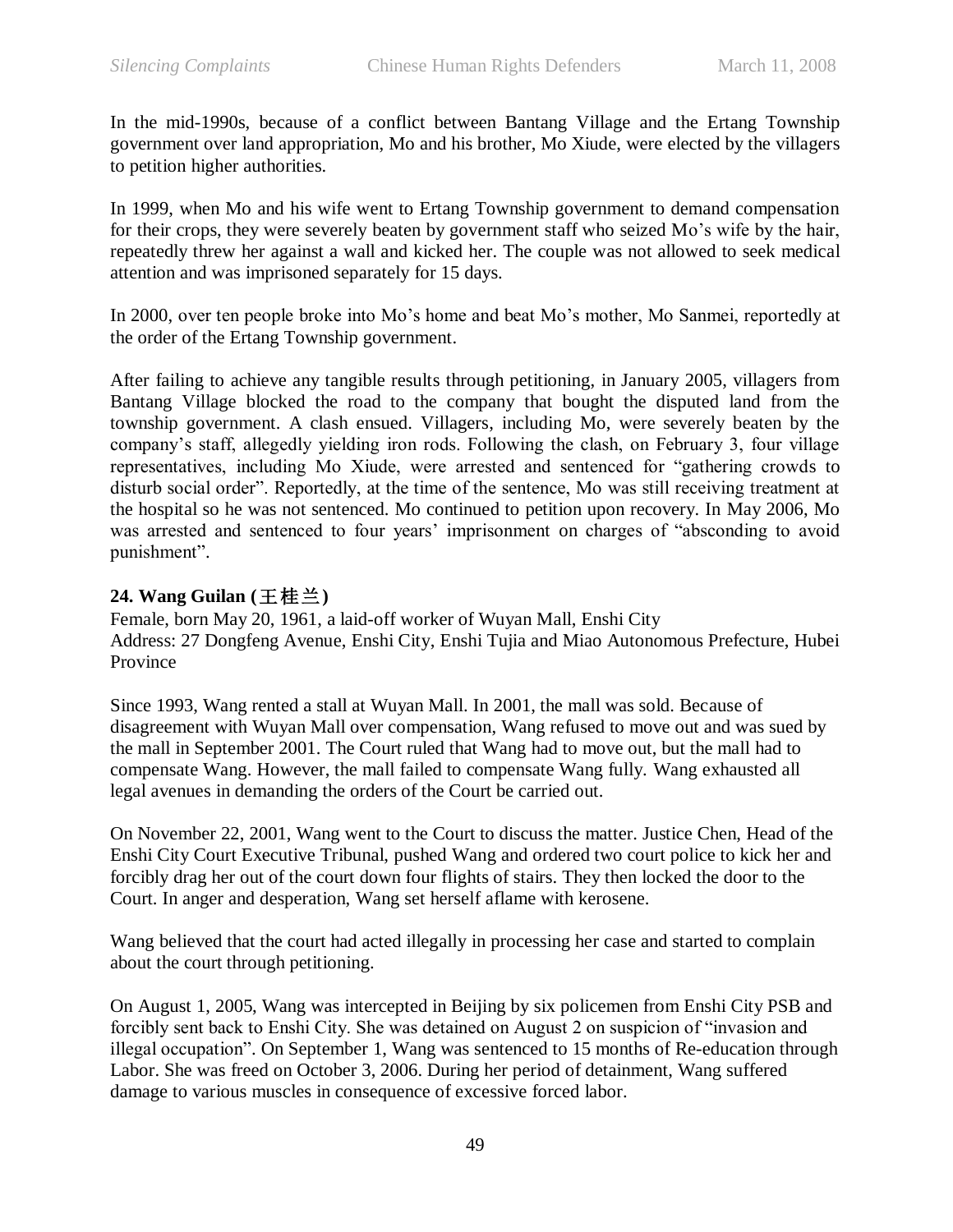## **25. Wang Guoying (**王国英**)**

Female, born on December 9, 1965

Address: Luosheng Village, Jiashizhuang Township, Gaocheng, Shijiazhuang City, Hebei Province.

In 2003, Wang's daughter, Cheng Hongyan (born in 1990 and mentally disabled), was scalded while playing at a neighbor's home. Dissatisfied with the court resolution of the matter, Wang has many times petitioned central government authorities in Beijing, for which she was detained repeatedly.

On July 1, 2005, while petitioning in Beijing, Wang was arrested in front of the United Nations Development Office in Sanlitun (an area with many embassies), Chaoyang District and detained for 7 days. She was arrested at the same location on July 27 and detained for 14 days, and again on September 19, when she was forcibly sent back to Gaocheng and detained for 10 days.

Wang returned to Beijing after her release but was arrested once more in Sanlitun on December 12 and detained for 10 days. On December 31, Wang was arrested by Beijing PSB Xicheng Subdivision in front of the Beijing Chinese People's Political Consultative Conference (CPPCC) office and detained for 7 days. On May 4, 2006, Wang was arrested at Tiananmen Square by Beijing PSB Tiananmen Sub-division and detained for 7 days, then another 10 days on October 23.

On June 4, 2007, Wang was arrested in front of Gabong Embassy in Santilun and was sent back to Gaocheng. On June 23, she was sentenced to 15 months of RTL.

On August 9, 2007, Wang's son, Cheng Long (born April 23, 1989), was arrested and detained for 10 days because of his appeal on his mother's behalf.

## **26. Su Fengcai (**苏风彩**)**

Male, born March 26, 1949 Address: Songdaokou Village, Liuzhimiao Township, Jing County, Hengshui City, Hebei Province

In 1991, because of a tractor business dispute with Wang Yuxin (also known as Wang Yixin) from Wangguopu Township, Pingyuan County in Shandong Province, Su and his family were severely beaten and looted by Wang and policemen from Wangguopu Township police station (under Pingyuan County PSB). Su has been petitioning about these abuses involving Wngguopu Township police.

On April 20, 1995, while petitioning in Beijing, Su was intercepted by Chen Guangrong and Lu Yujie, policemen from Pingyuan PSB. Su was brought back to Pingyuan PSB where he was forced to sit on an electric chair and beaten until he passed out. While Su was unconscious, Chen put Su's fingerprints on two prepared documents, the content of which Su had no knowledge about. Chen and others then confiscated about RMB 40 and an identification card from Su as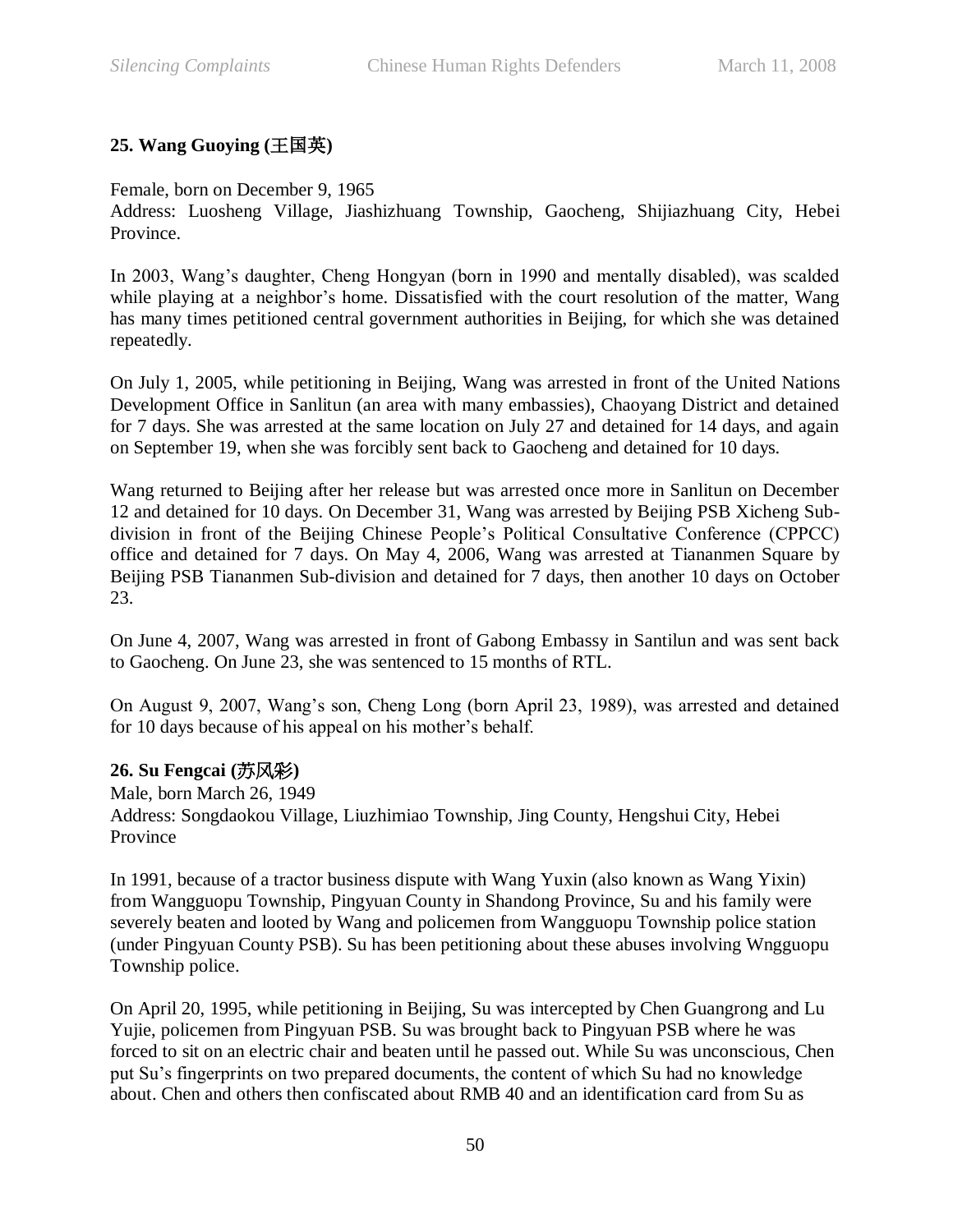"evidence" of his "crime". Su was then criminally detained in Pingyuan County Detention Center by Pingyuan PSB. On July 25, Su was convicted of "cheating" and sentenced to one year's imprisonment by Pingyuan County PSB. On January 16, 1996, Su's son went to visit him in Pingyuan Detention Center. Somehow the police let Su out of the Detention Center and thus he was released.

On November 2, 2005, Su was petitioning in Beijing when he was beaten by a policeman (no. 023499) from Fuyou Police Station (under Beijing PSB Xicheng Sub-division). Su was promptly brought back by Jing County PSB to Jing County, where he was detained and later sent to 18 months' of RTL on November 28.

## **27. Tan Jinhua (**谭金花**)**

Female, born February 14, 2957 Address: No. 8 Tianqiao Group, Gongjiaping Village, Xintang County, Enshi City, Hubei Province

In 2002, Tan was arrested on suspicion of murdering her neighbor. During the interrogation, she was allegedly tortured to confess to the murder by Enshi City PSB. Later, Tan was released to await trial. However, Tan was never tried and the case was left unsettled. Due to police torture, Tan's left arm was broken, her right arm deformed, her ears beaten to deaf and she developed serious injuries to her waist and kidneys. Tan lost the ability to work for a living and has been surviving as a beggar. Tan has been petitioning because she is dissatisfied with the local government, which left the case unsettled and failed to compensate her properly for the physical and psychological abuses she suffered.

For her petitioning activities, Tan has been repeatedly detained. Between June 23 and July 3, 2005, Tan was arrested and detained for ten days; between November 20 and 25, 2005, Tan was arrested by Beijing City PSB Tiananmen Sub-division and detained for five days; on May 1, 2006, Tan was kneeling and shouting about her injustices in front of Xinhua Office in Beijing, when she was arrested by Beijing PSB Xicheng Sub-division and detained for 10 days. On March 12, 2007, Tan was criminally detained for "provoking and creating trouble" and on April 10 sent to 18 months' of RTL by Enshi RTL Management Committee.

## **28. Wang Xiuzhi (**王秀芝 **or** 王秀枝**)**

Female, born March 8, 1955

Address: Chuizhuang Village, Jiuzhou Township (formerly Jiuzhou County), Guangyang District (formerly Anci District), Langfang City, Hebei Province

Wang has been persistently petitioning because she believes that the local government failed to properly and fairly handle the cases of her husband's murder in 1983 and the assault on her and her children in 1988. For her petitioning, Wang has been detained and beaten repeatedly by Langfang City PSB Anci Sub-division and other government agencies.

In 1995 alone, Wang was beaten at least three times. In April, when Wang was petitioning Langfang City CCP Committee, she was intercepted, beaten and then detained in Langfang City Custody Center. On July 25, when Wang was coming out of the Anci District CCP Committee